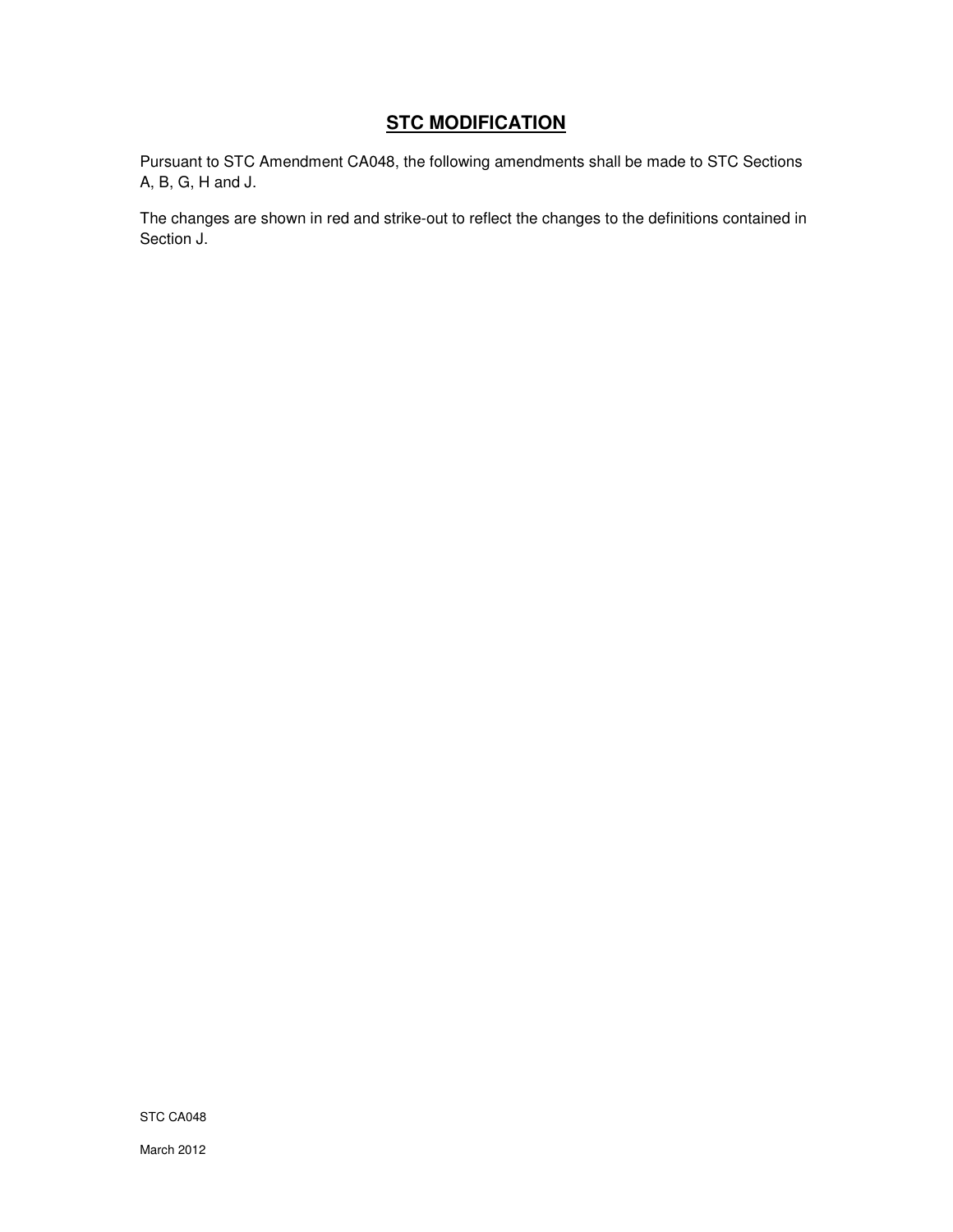# **STC TABLE OF CONTENTS**

The following amendments shall be made to the Table of Contents of the STC.

…

# **SECTION B: GOVERNANCE**

- 1. Introduction
- 2. Parties
- 3. Admission of New Parties
- 4. Party Details
- 5. Withdrawal
- 6. The CommitteeSTC Modification Panel
- 7. AmendmentModification of the Code and Code Procedures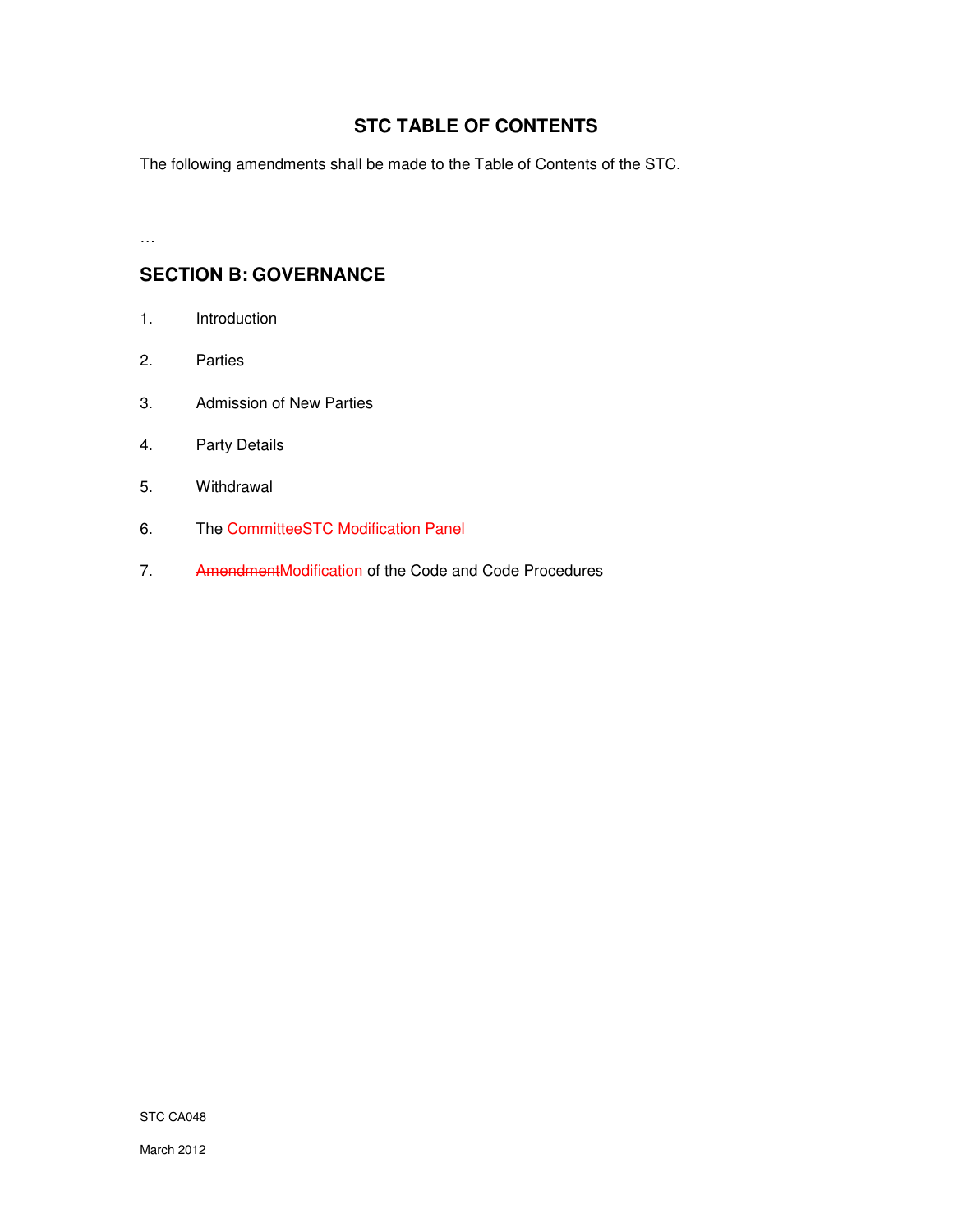# **STC SECTION A**

The following amendments shall be made at Section A, paragraph 3 of the STC.

# **ACCESS TO THE CODE**

- 3.1 Subject to paragraph 3.3, a copy of the Code shall be published on the Code Website.
- 3.2 Notwithstanding paragraph 3.1 and subject always to paragraph 3.3, the CommitteePanel Secretary shall provide a copy of the Code (including, for the avoidance of doubt, any Code Procedure) or any past versions of same, to any person on request, which may be subject (other than in the case of the Authority) to payment by such person of a reasonable charge. A reasonable charge shall be an amount not exceeding the reasonable cost to the CommitteePanel Secretary of making and providing such copy.
- 3.3 A Code Procedure, or part(s) thereof, may not be published or otherwise made available to other Parties, any third person or communicated to the public, including by publication on the Code Website or otherwise, where Relevant Parties agree that the disclosure of the contents of such Code Procedure, or part(s) thereof (including, without limitation, names and personal contact details) would substantially prejudice the interests of such Relevant Parties or persons identified therein and have notified the Parties, CommitteePanel Secretary and the Authority to this effect.
- 3.4 The Committee Panel Secretary shall maintain and keep up to date a library of all past and current versions of the Code (including, for the avoidance of doubt, of each Code Procedure).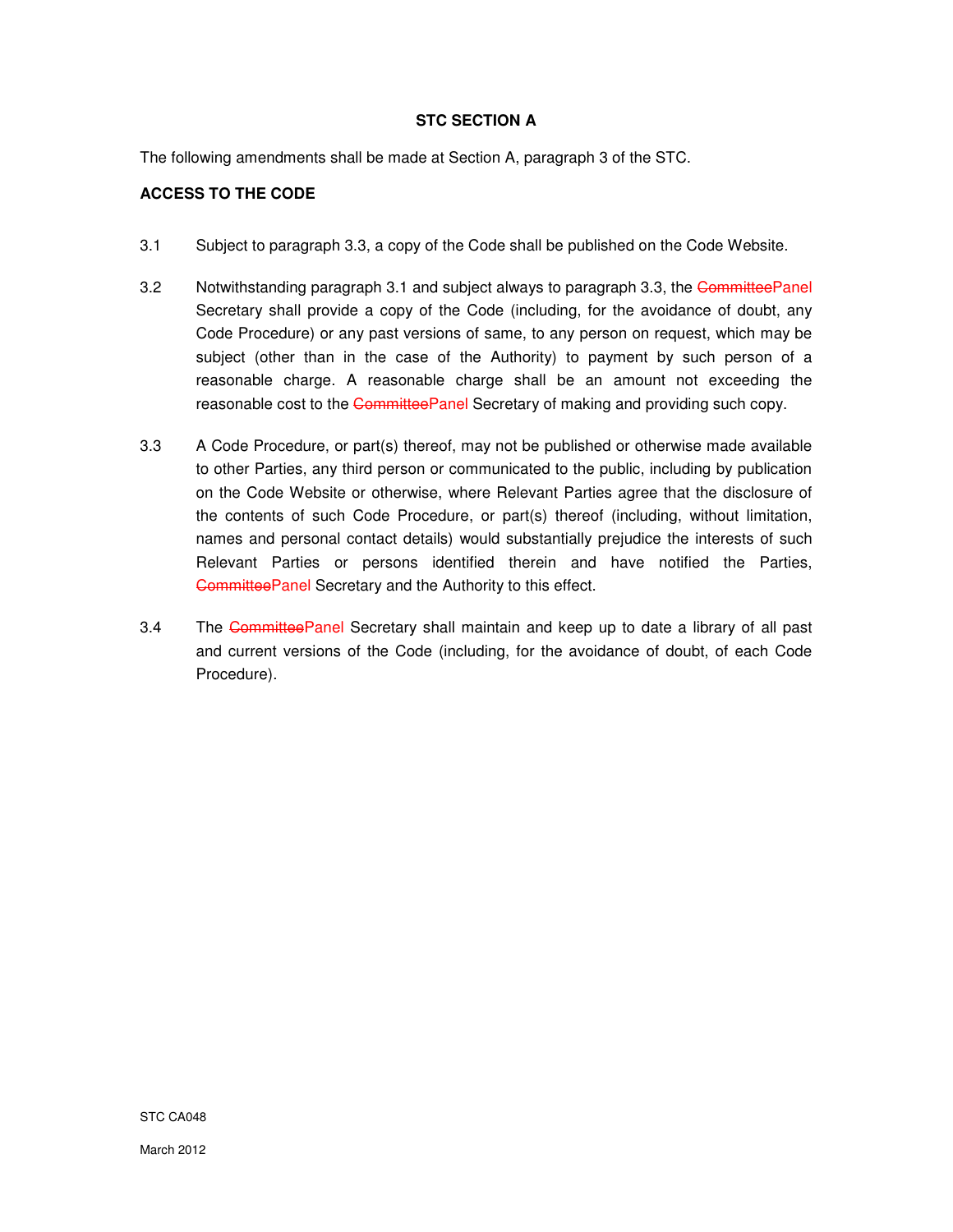# **STC SECTION B**

The following amendments shall be made at Section B of the STC.

STC CA048

March 2012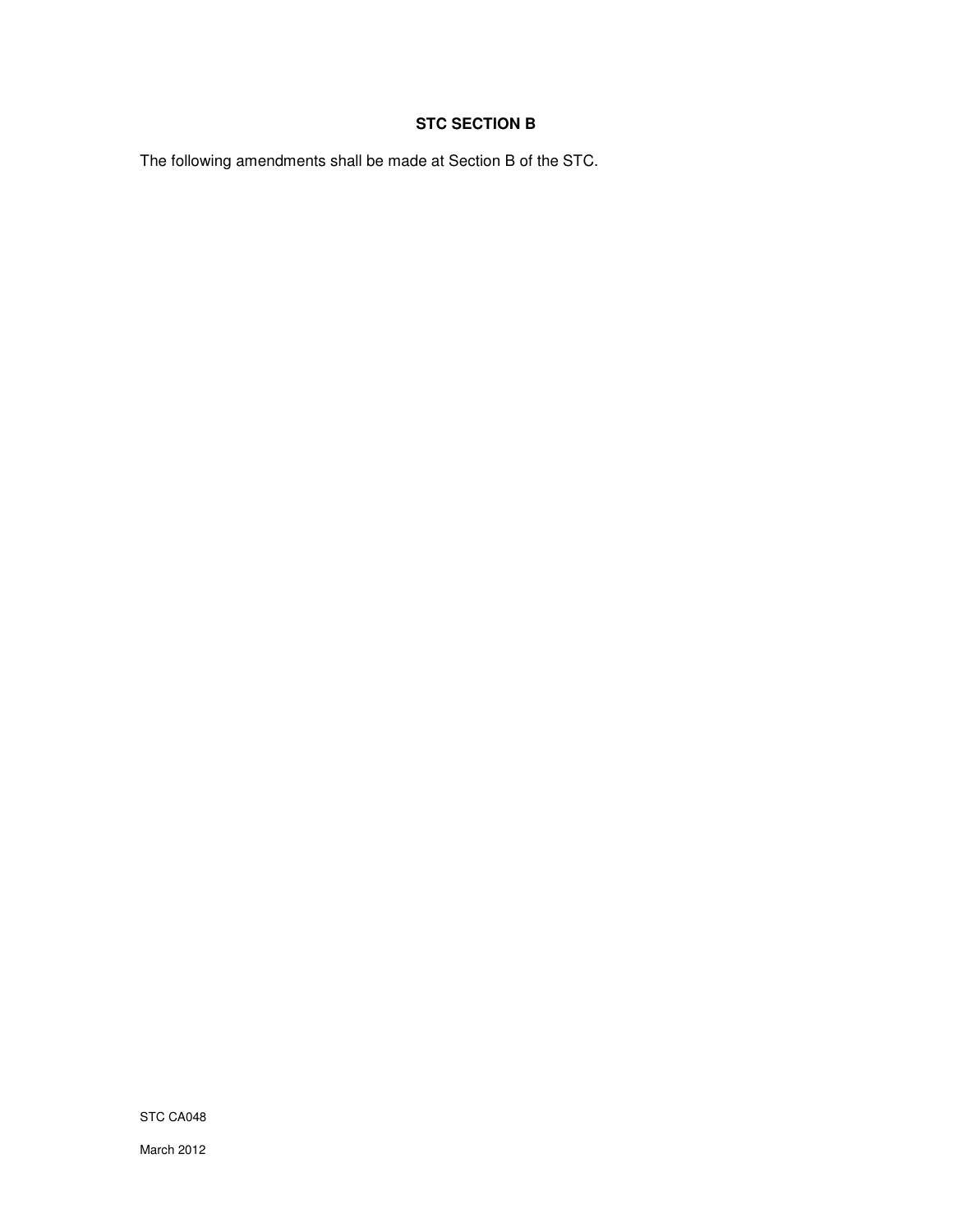# **SECTION B: GOVERNANCE**

# **1. INTRODUCTION**

- 1.1 This Section B sets out:
	- 1.1.1 arrangements for admission of Transmission Licensees and Offshore Transmission Owners as Parties to the Code;
	- 1.1.2 arrangements for withdrawal of Parties from the Code;

1.1.3 arrangements for the establishment and operation of the CommitteeSTC Modification Panel;

- 1.1.4 arrangements for the appointment of Party Representatives; and
- 1.1.5 procedures for making amendments to the Code.

# **2. PARTIES AND PARTY REPRESENTATIVE**

- 2.1 For the purposes of this Code, a "**Party**" is a person who is, for the time being, bound by the Code by virtue of being a Party to the Framework Agreement;
- 2.2 For the purposes of this Code, a '**Party Representative**' is a representative of the Parties, appointed in accordance with paragraph 6.1.2 to act on behalf of them for the purposes of this Section B.
- 2.3 For the purposes of this Code, a '**Relevant Party**' is as defined in Section J of this Code.
- 2.4 For the purposes of the Code, a '**Relevant Party Representative**' is a representative of the Relevant Parties

# **3. ADMISSION OF NEW PARTIES**

## 3.1 **Accession Procedure for Party Applicants**

- 3.1.1 Only a Party Applicant which is obliged from time to time to enter into the Framework Agreement shall have the right to enter into and be a Party to the Framework Agreement subject to, and in accordance with, the provisions of this paragraph 3.
- 3.1.2 A Party Applicant shall submit to the CommitteePanel Secretary:
	- 3.1.2.1 an application form which is in such form as the Party Representatives may from time to time prescribe, giving its Party Details as at the time of its application, together with any supporting documentation so prescribed; and

#### STC CA048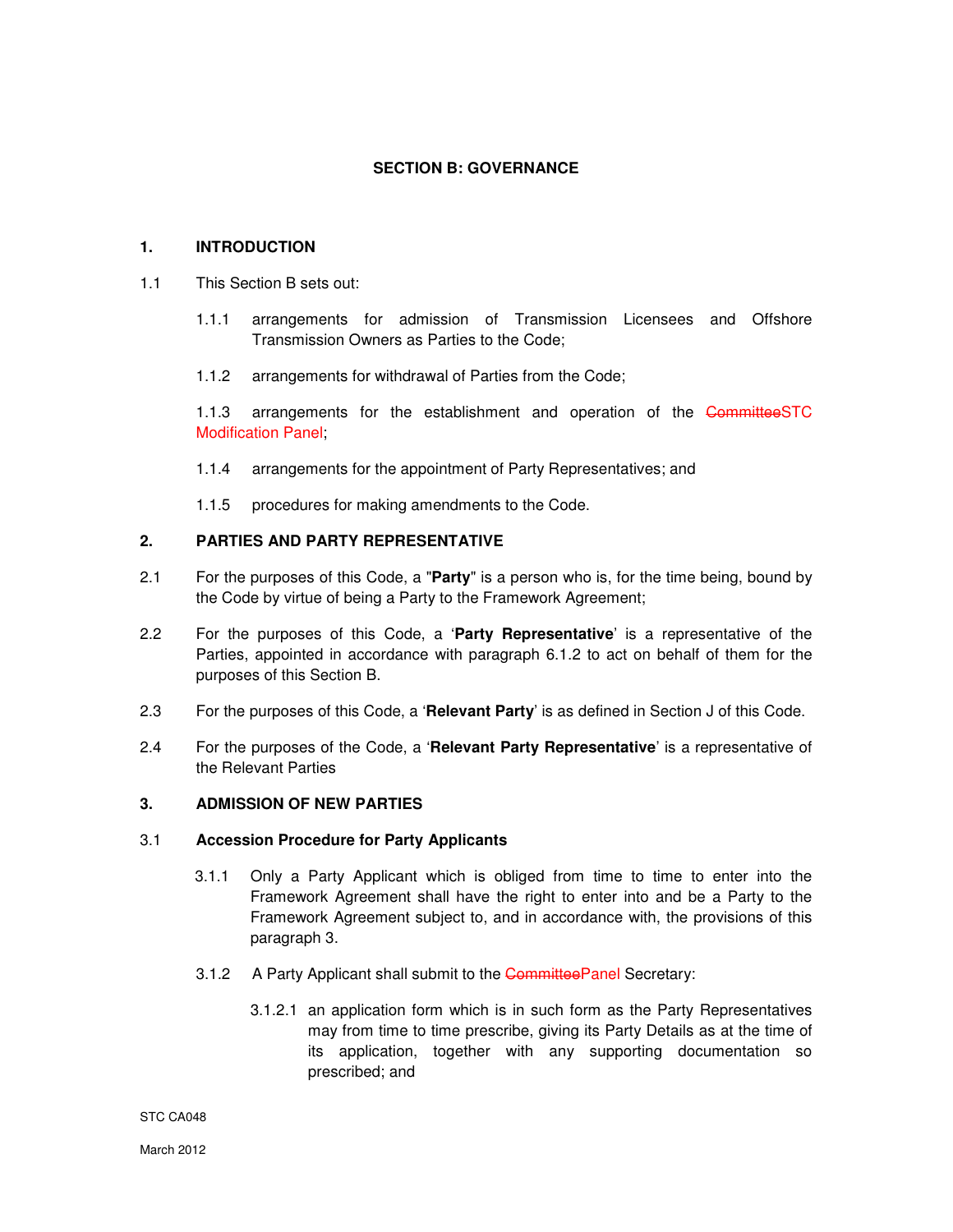- 3.1.2.2 a written undertaking from the Party Applicant (in the form prescribed in the application form) that the Party Details of such Party Applicant are complete and accurate in all material respects.
- 3.1.3 Upon receipt of the items referred to in sub-paragraph 3.1.2, the CommitteePanel Secretary shall promptly:
	- 3.1.3.1 check that the application form has been duly completed by the Party Applicant and the relevant supporting documentation has been provided and, where necessary, liaise with the Party Applicant in order to ensure that the Party Applicant completes the application form and provides any such supporting documentation required;
	- 3.1.3.2 notify the Authority of the name of the Party Applicant;
	- 3.1.3.3 prepare an Accession Agreement for execution by the Party Applicant;
	- 3.1.3.4 execute and deliver such Accession Agreement on behalf of all Parties to the Party Applicant for execution;
	- 3.1.3.5 send a certified copy of such Accession Agreement, duly executed by the Party Applicant, to the Party Applicant and other Parties; and
	- 3.1.3.6 give notice of the accession of such Party Applicant to the Authority.
- 3.1.4 Subject to and in accordance with the provisions of this paragraph 3.1, each Party hereby irrevocably and unconditionally authorises the CommitteePanel Secretary to execute and deliver an Accession Agreement to a Party Applicant on its behalf and to admit the Party Applicant as a Party.
- 3.1.5 Accession of a Party Applicant to the Framework Agreement shall be effective on and from the date of the Accession Agreement.

## 3.2 **Party Entry Processes**

- 3.2.1 Following accession to the Framework Agreement under sub-paragraph 3.1.5, a Party Applicant shall be a Party save that the rights and obligations of such Party and the rights and obligations of the other Parties in respect of such Party under Sections C, D and paragraphs 2.2 and 3 of Section G of this Code shall not take effect, unless and to the extent otherwise agreed between the Party Representatives, until the date of notification of completion of the Party Entry Processes (as defined in sub-paragraph 3.2.3 below) for that Party under subparagraph 3.2.4.
- 3.2.2 For the avoidance of doubt, where this Code provides for agreement to be made between the Party Representatives, on acceding to the Framework Agreement, a Party shall be deemed to agree with any and all decisions that have been reached by the other Party Representatives prior to the date of the relevant Accession Agreement until such time as the Party Representatives shall otherwise agree.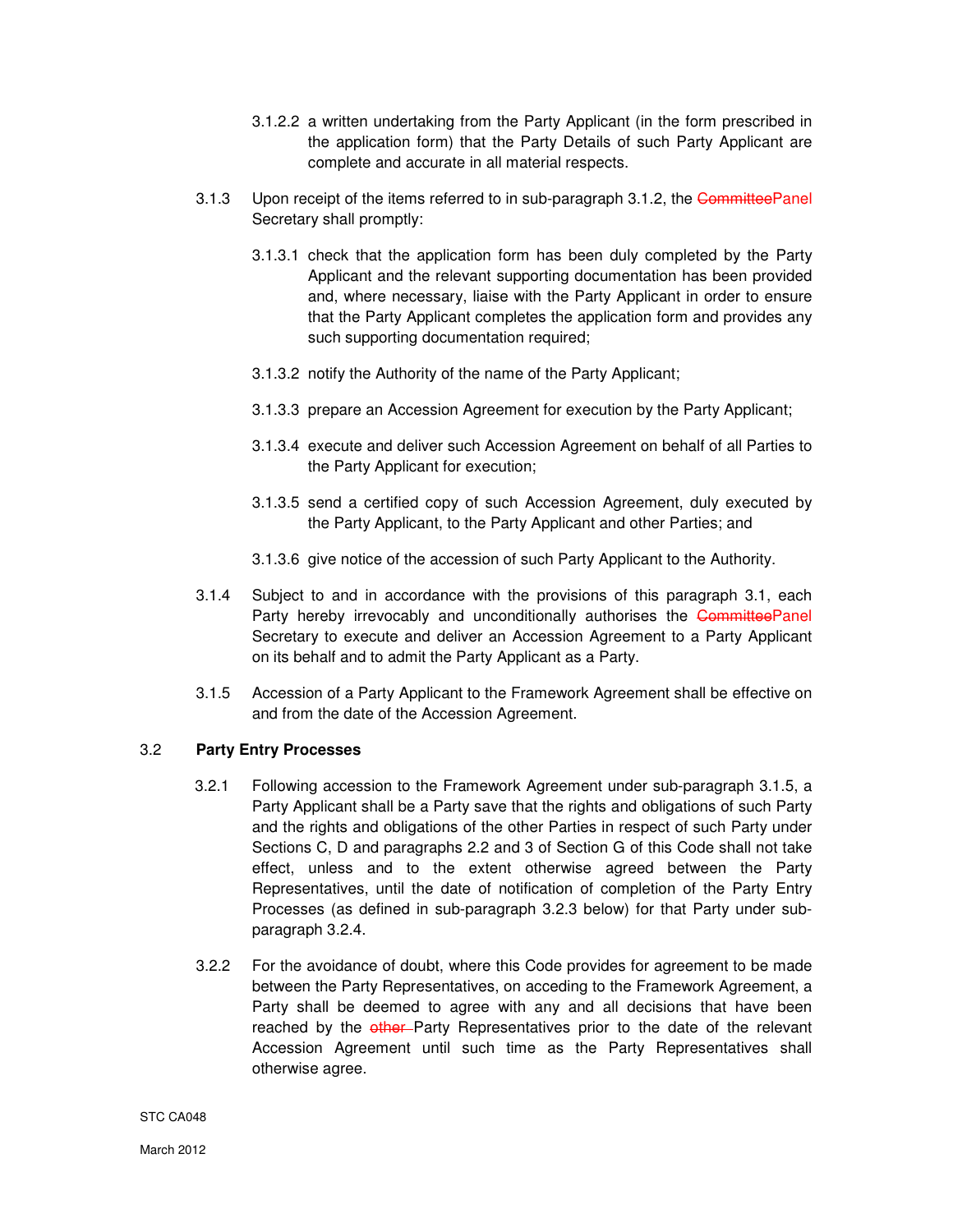- 3.2.3 As soon as reasonably practicable, but in any event not more than 30 days following the accession of a Party to the Framework Agreement under subparagraph 3.1.5, each Party and Party Representative shall use their reasonable endeavours to agree the procedures, processes and steps required to be taken by each of the Parties (such agreement not to be unreasonably withheld) such that each Party can comply and continue to comply with its obligations under this Code including any obligations or rights referred to in sub-paragraph 3.2.1 (here referred to as the "**Party Entry Processes**") on and from the date of notification of completion of such Party Entry Processes under sub-paragraph 3.2.4. The Party Entry Processes shall include, without limitation, the establishment and testing of communications arrangements, exchange of data, development and amendment of, creation or accession to (as appropriate) Services Capability Specification, Interface Agreements, TO Construction Agreements, Outages Proposals, Transmission Investment Plans and Code Procedures and such Party Entry Processes may be amended as required from time to time upon agreement by the Party Representatives (such agreement not to be unreasonably withheld). In the case of an Offshore Transmission Owner, the Party Entry Processes shall also include the submission and acceptance of a TO Construction Offer in accordance with Paragraphs 4 and 5 of Section D Part Two of this Code.
- 3.2.4 Each Party shall expeditiously undertake such actions as are required of it under and pursuant to the Party Entry Processes in order to give effect to the timely completion of the Party Entry Processes. Completion of the Party Entry Processes shall be deemed to take effect from the date of notification of such completion by the CommitteePanel Secretary to the Authority on behalf of the Parties following agreement by the Party Representatives as to such notice. For the avoidance of doubt, to the extent that any obligations or rights did not take effect under sub-paragraph 3.2.1 prior to and for the duration of the Party Entry Processes, such obligations or rights shall, from the date of notification of completion of the Party Entry Processes under this sub-paragraph 3.2.4, take effect and thereby apply to the relevant Party, or Parties as relevant, in their entirety.
- 3.2.5 A Party or Party Representative may refer a failure to agree pursuant to subparagraphs 3.2.1 to 3.2.4 or any other dispute in relation to the scope, content or performance of the Party Entry Processes, to the Authority as a Dispute in accordance with Section H, paragraph 4.1.
- 3.2.6 Prior to a person becoming a Party, the Party Representatives shall, if requested to do so by the Authority, take all reasonable steps to develop (in consultation with that person) the Party Entry Processes that could apply were that person to accede to the Framework Agreement, including, the identification of any proposals for the amendment of the Code in accordance with Section B, paragraph 7 that the Party Representatives may consider to be necessary for the purpose of the Party Entry Processes that might apply were that person to accede.

#### **4. PARTY DETAILS**

STC CA048

March 2012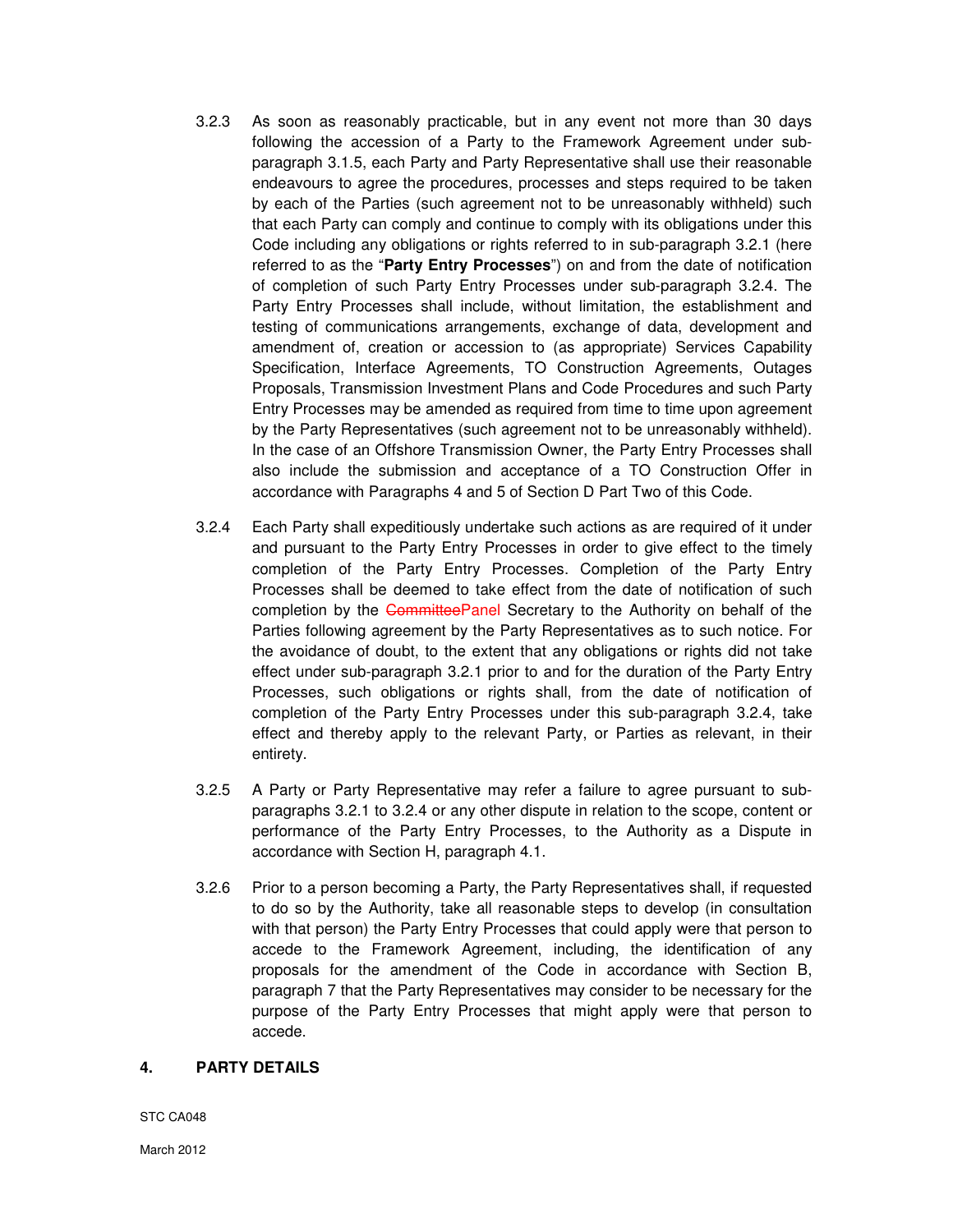- 4.1 For the purposes of this Code, the "**Party Details**" of a Party, which shall include for the purposes of this paragraph 4, a Party Applicant, are the following details and documentation of the Party:
	- 4.1.1 its full name and contact details;
	- 4.1.2 the name, address, and facsimile number of the person for whose attention notices issued in accordance with Section G, paragraph 12 should be marked;
	- 4.1.3 details for service of process;
	- 4.1.4 a copy of its current Transmission Licence (in the case of an Offshore Transmission Owner a copy of the notice from the Authority shall be provided and following this a copy of its Transmission Licence shall be provided five Business Days after the grant of its Transmission Licence);
	- 4.1.5 the Party's VAT registration number; and
	- 4.1.6 its Party Category.
- 4.2 Each Party shall:
	- 4.2.1 provide its Party Details to the CommitteePanel Secretary; and
	- 4.2.2 ensure that its Party Details for the time being provided to the CommitteePanel Secretary remain accurate and complete in all material respects.
- 4.3 Without prejudice to the generality of paragraph 4.2, if at any time:
	- 4.3.1 a Party wishes to change any of its contact details forming part of such Party Details; or
	- 4.3.2 the Party Details of a Party otherwise cease for whatever reason to be accurate and complete in all material respects,

then such Party shall notify the CommitteePanel Secretary as soon as reasonably practicable (and, wherever possible, in advance of such change) and shall provide such further information and supporting documentation as the **CommitteePanel** Secretary may reasonably require to evidence such change.

- 4.4 The CommitteePanel Secretary shall:
	- 4.4.1 maintain an up-to-date list of the contact details forming a part of the Party Details in respect of each of the Parties and ensure that such list is available on the Code Website;
	- 4.4.2 upon receipt of Party Details from a Party pursuant to paragraph 4.2, make available such Party Details to each of the other Parties and the Authority. The CommitteePanel Secretary shall update Schedule A of this STC accordingly.
	- 4.4.3 promptly update the Party Details pursuant to paragraph 4.3 and notify the Parties and the Authority of any such changes.

#### STC CA048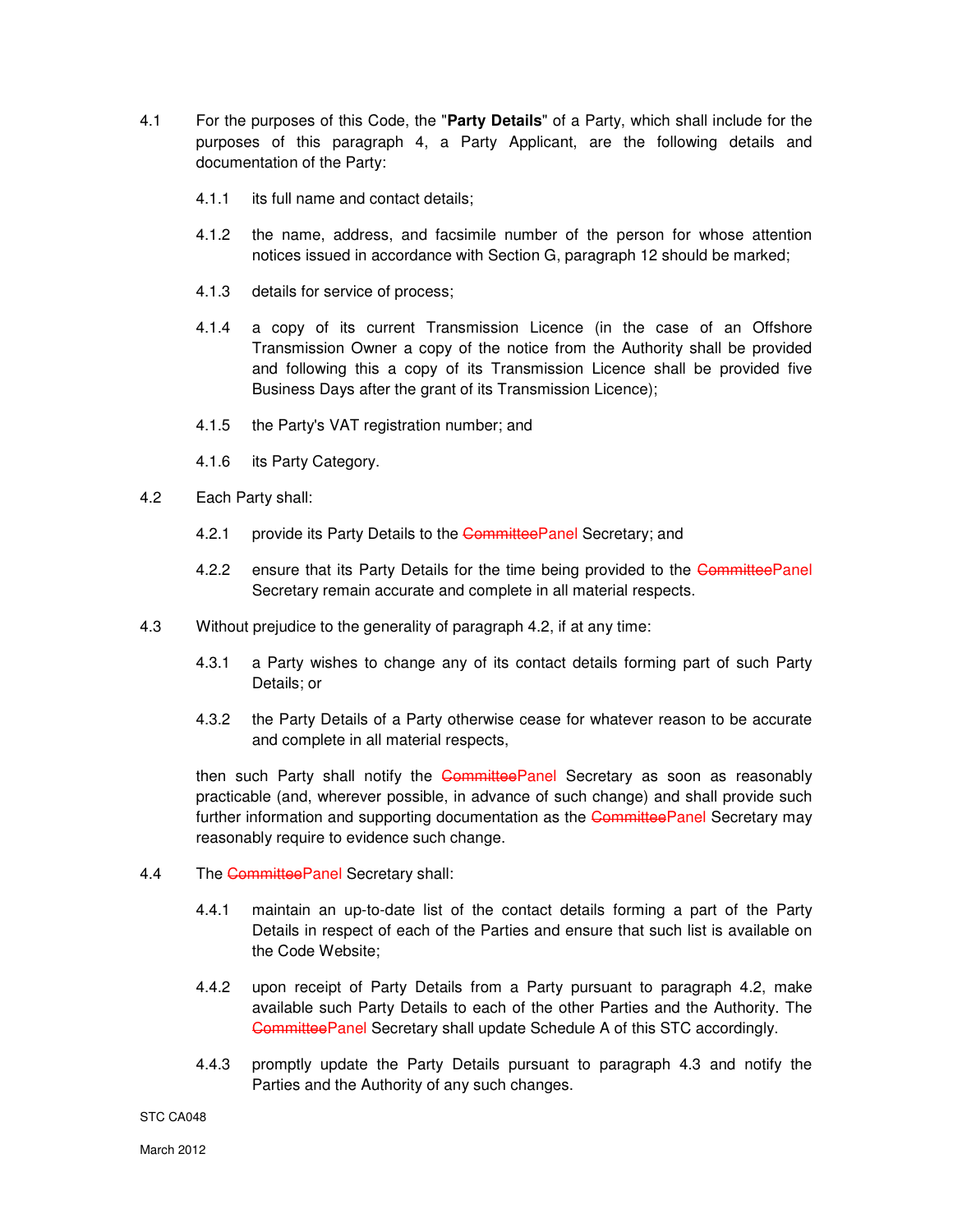# **5. WITHDRAWAL**

# 5.1 **Procedure**

- 5.1.1 Each Party (the "**Withdrawing Party**") shall be entitled to withdraw from the Framework Agreement (including pursuant to an assignment or transfer under Section G paragraph 6) and thereby cease to be a Party from the Withdrawal Date under sub-paragraph 5.1.4.
- 5.1.2 A Withdrawing Party shall give notice to the CommitteePanel Secretary, each of the other Parties and the Authority of its intention to withdraw from the Framework Agreement (a "**Withdrawal Notice**"), which Withdrawal Notice shall include a Proposed Withdrawal Date. In any case where a Party is notified that its Transmission Licence will be revoked, that Party shall be deemed to have issued a Withdrawal Notice on the date of such notice of revocation.
- 5.1.3 As soon as reasonably practicable following the date of issue of a Withdrawal Notice under sub-paragraph 5.1.2, each Party Representative shall use its reasonable endeavours to agree the procedures, processes and steps required to be taken by each of the Parties (such agreement not to be unreasonably withheld) such that a remaining Party would not be caused to be in breach of its obligations under the Code as a consequence of the withdrawal of the Withdrawing Party ("**Decommissioning Actions**") after the Withdrawal Date (as defined at sub-paragraph 5.1.4) and such Decommissioning Actions may be amended as required from time to time upon agreement by the Party Representatives (such agreement not to be unreasonably withheld).
- 5.1.4 Each Party shall expeditiously undertake such actions as are required of it under and pursuant to the Decommissioning Actions to give effect to their timely completion, following which, the CommitteePanel Secretary shall give notice to the Authority of the completion of such Decommissioning Actions on behalf of the Parties following agreement by the Party Representatives of such notice. Such notification shall specify the date upon which the Withdrawing Party shall withdraw from the Framework Agreement which date (subject to sub-paragraph 5.1.5) shall be referred to herein as the "**Withdrawal Date**".
- 5.1.5 A Withdrawing Party cannot withdraw from the Framework Agreement and thereby cease to be a Party to the Code until the Withdrawal Date or, if at such Withdrawal Date, the Withdrawing Party is subject to a Transmission Licence Condition by virtue of which it is required to be a Party and/or to comply with the Code or which would otherwise be infringed if the Withdrawing Party withdrew from the Framework Agreement. In such event, the Withdrawal Date shall be postponed to such date as it no longer applies. The Withdrawing Party shall notify the Authority of the date from which the Transmission Licence Condition no longer applies and copy such notice to each of the other Parties.
- 5.1.6 A Party may refer a failure to agree the Decommissioning Actions pursuant to sub-paragraph 5.1.3 or other dispute in relation to the scope, content or performance of the Decommissioning Actions as a Dispute to the Authority in accordance with Section H, paragraph 4.1.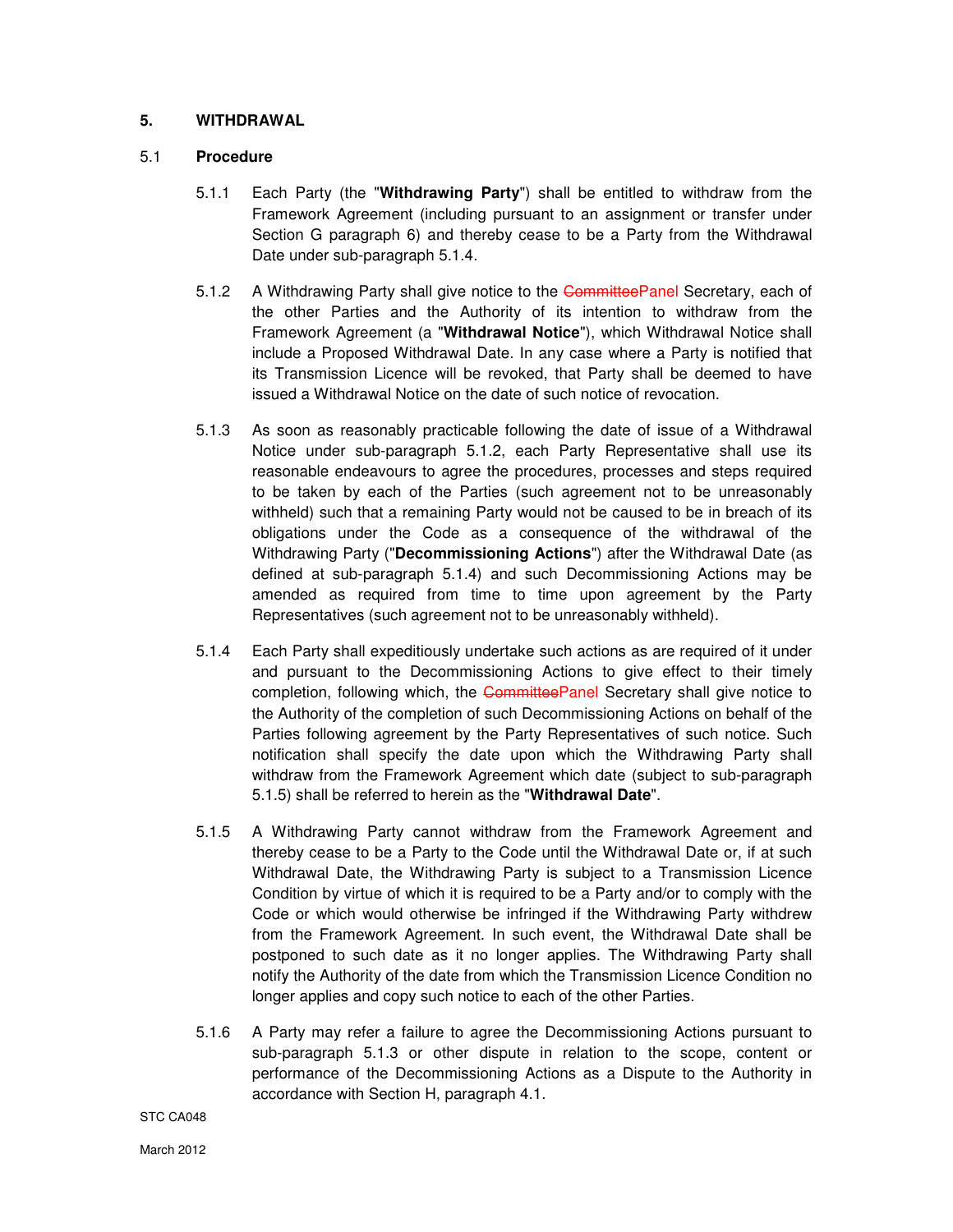5.1.7 Prior to the issue of a Withdrawal Notice, the Party Representatives shall, if requested to do so by the Authority, take all reasonable steps to develop the Decommissioning Actions that could apply upon issue of a Withdrawal Notice under sub-paragraph 5.1.2.

# 5.2 **Consequential Provisions**

- 5.2.1 Where a Withdrawing Party withdraws from the Framework Agreement and thereby ceases to be a Party pursuant to paragraph 5.1, the provisions of this paragraph 5.2 shall apply.
- 5.2.2 With effect from the Withdrawal Date (as amended under sub-paragraph 5.1.5 as appropriate):
	- 5.2.2.1 the Withdrawing Party shall, subject to the provisions of sub-paragraph 5.2.3, be automatically released and discharged from all of its obligations and liabilities under the Code (including, for the avoidance of doubt, relevant Code Procedures to which they are a Party and the Framework Agreement); and
	- 5.2.2.2 each other Party shall, subject to the provisions of sub-paragraph 5.2.3, be automatically released and discharged from all of its obligations and liabilities to the Withdrawing Party under the Code (including, for the avoidance of doubt, relevant Code Procedures to which they are a Party and the Framework Agreement).
- 5.2.3 Any release and discharge referred to in sub-paragraph 5.2.2 shall not extend to the rights and liabilities (whether actual, contingent, accrued or otherwise) of a Party as at the Withdrawal Date (whether or not the other Parties are aware of such rights and liabilities at the Withdrawal Date).
- 5.2.4 Save as provided in sub-paragraph 5.2.2, the Framework Agreement and Code shall, upon withdrawal of any Party, remain in full force and effect and binding on each of the other Parties.
- 5.2.5 Withdrawal of a Withdrawing Party from the Framework Agreement shall not affect and shall be without prejudice to any accrued rights or liabilities that such Withdrawing Party may have under the Code, which rights or liabilities shall continue to be governed by the terms of this Code and the provisions of Section A, paragraph 3 and Section F, paragraph 2 and this paragraph 5.2 shall survive the withdrawal of the Withdrawing Party from the Framework Agreement.

# **6. THE COMMITTEESTC MODIFICATION PANEL**

# 6.1 **Establishment and composition**

6.1.1 The Parties shall establish a committeepanel ("**CommitteeSTC Modification Panel**") which shall be constituted in accordance with the further provisions of this paragraph 6.

STC CA048

March 2012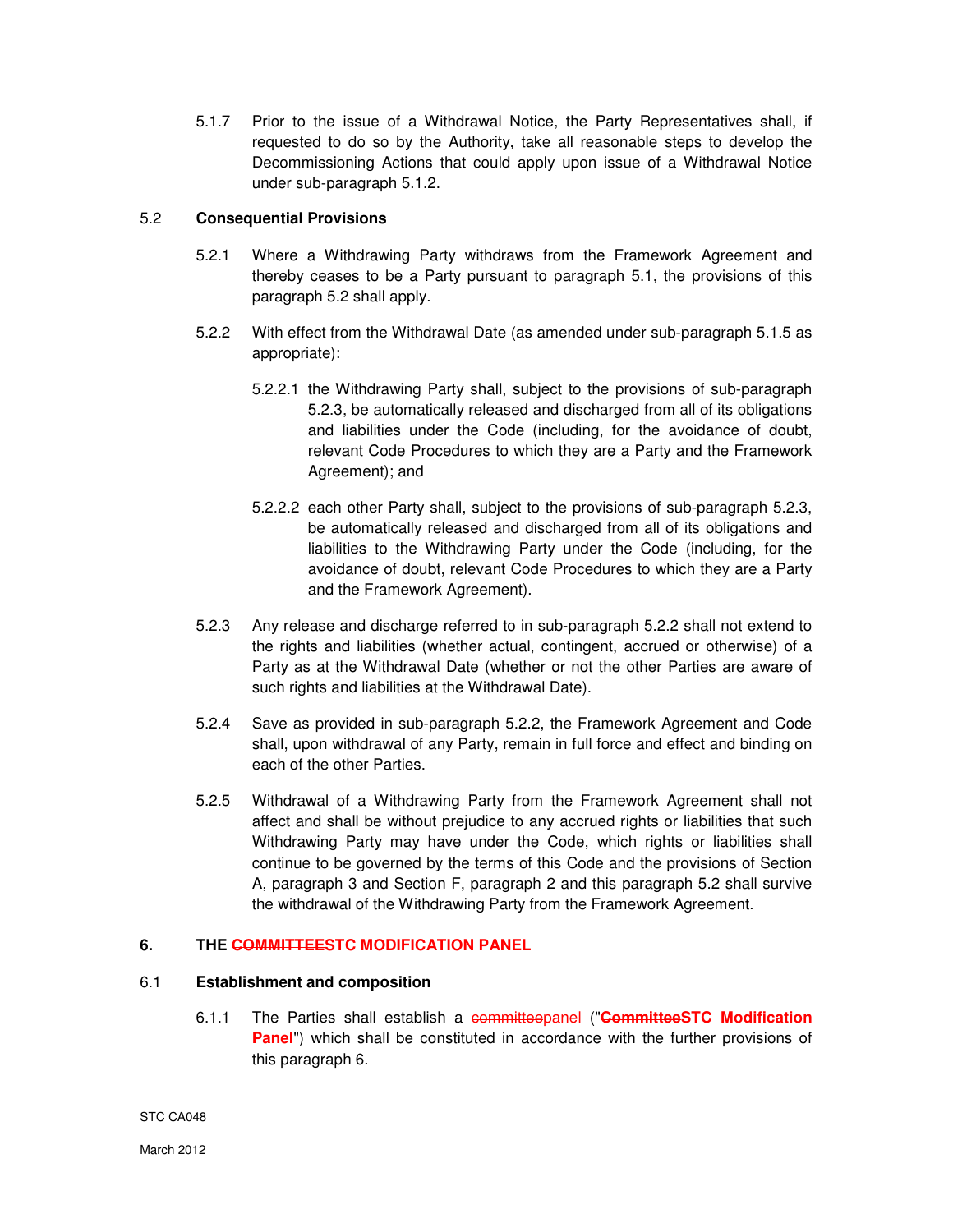- 6.1.2 The CommitteeSTC Modification Panel shall comprise of Party Representatives appointed as follows:
	- NGET may appoint not more than two persons by giving notice of such appointment to the CommitteePanel Secretary, and may remove and reappoint by notice.
	- Each Onshore Transmission Owner may appoint not more than two persons by giving notice of such appointment to the CommitteePanel Secretary, and may remove and re-appoint by notice.
	- Prior to 31<sup>st</sup> March 2011, Offshore Transmission Owners may appoint not more than two persons for the period up to  $31<sup>st</sup>$  March 2011 by jointly giving notice of such appointment to the CommitteePanel Secretary. Effective from 1<sup>st</sup> April 2011 and there after. Offshore Transmission Owners may appoint not more than two persons in accordance with Annex B1

and such Party Representatives shall attend each meeting of the STC Modification Panel ("**STC Modification Panel Meeting**").

- 6.1.3 The CommitteeSTC Modification Panel shall be assisted by a secretary ("**CommitteePanel Secretary**") who shall be a person appointed and provided by NGET. The CommitteePanel Secretary shall carry out such activities as are specified in this Code and as are otherwise agreed between the Party Representatives from time to time but shall not have a right to vote at any STC Modification Panel<del>Committee</del> Meeting.
- 6.1.4 In addition to the Party Representatives and CommitteePanel Secretary, there shall be a chair of the CommitteeSTC Modification Panel who shall be appointed annually (or as otherwise agreed by the Party Representatives) by and with the agreement of the Party Representatives and who shall, taking into account the functions set out in sub-paragraph 6.3.2, carry out such activities as may be agreed between the Party Representativesfrom time to time but shall not have a right to vote at any CommitteeSTC Modification Panel Meeting ("**Panel Chair**").
- 6.1.5 The Authority shall be entitled to receive notice of, and to appoint one or more representatives to attend and speak at, any CommitteeSTC Modification Panel Meeting but, for the avoidance of doubt, such representatives shall not have a right to vote at any such CommitteeSTC Modification Panel Meeting.
- 6.1.6 Any person designated by the Authority under sub-paragraph 7.2.2.1(b) below shall be entitled to receive notice of, and to appoint up to two representatives to attend and speak at, any CommitteeSTC Modification Panel Meeting but, for the avoidance of doubt, such representative(s) shall not have a right to vote at any such CommitteeSTC Modification Panel Meeting and shall not be deemed to be Party Representatives.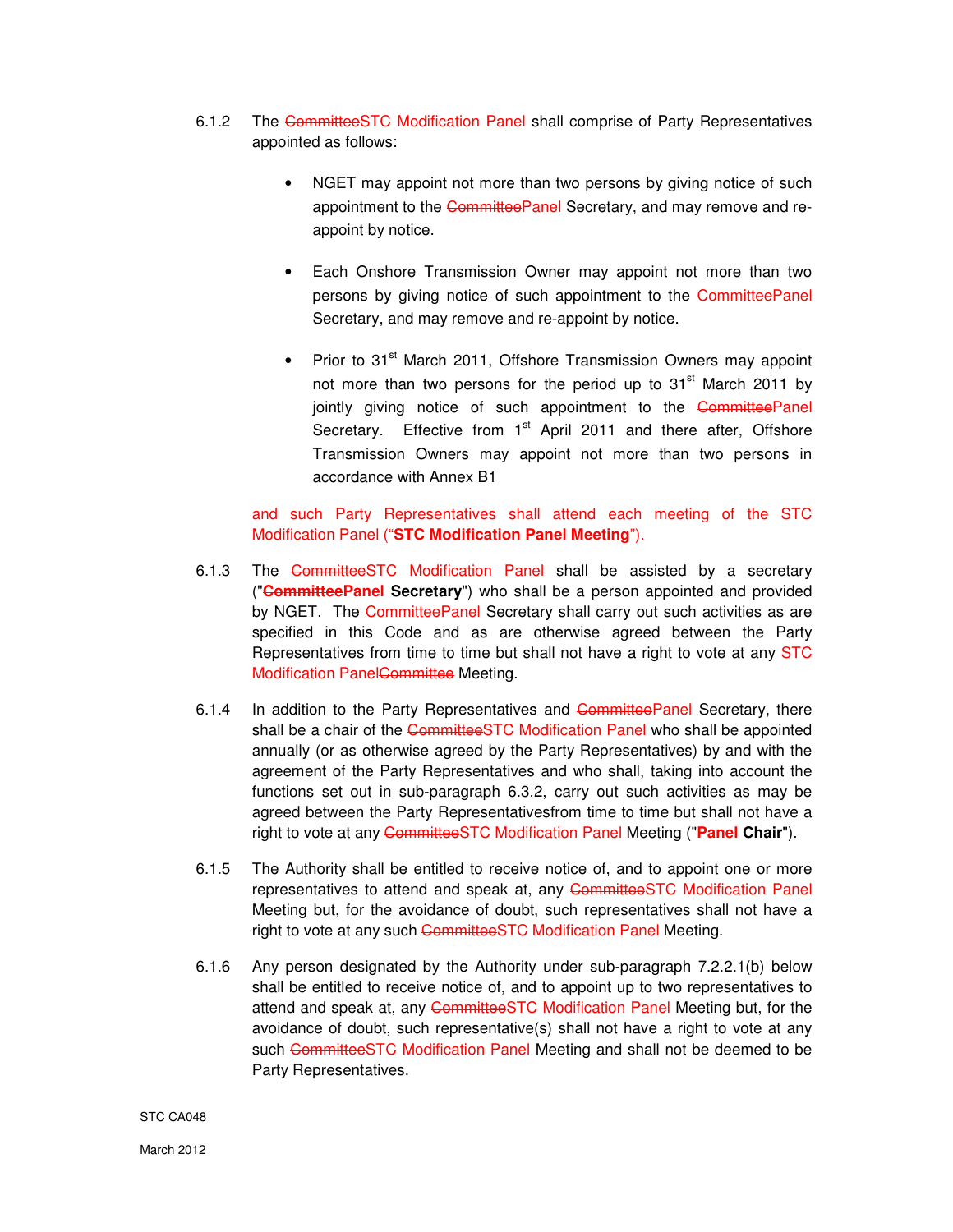#### **6.1A Alternate Representatives**

- 6.1A.1 At the same time that Party Representatives are appointed under paragraph 6.1.2, no more than 2 Alternate Representatives representing Offshore Transmission Owners may be appointed in accordance with the procedure set out in Annex B1.
- 6.1A.2 Such Alternate Representatives will form a group from which Party Representatives representing Offshore Transmission Owners may select a person to act as their alternate under this Paragraph 6.1A.
- 6.1A.3 A Party Representative representing Offshore Transmission Owners may appoint such an Alternate Representative to be his alternate for any one CommitteeSTC Modification Panel Mmeeting, and may remove a person so appointed as alternate, by giving notice of such appointment or removal to the CommitteePanel Secretary. A Party Representative must choose an Alternate Representative who has not been already chosen by another Party Representative for that CommitteeSTC Modification Panel Meeting. If there are no Alternate Representatives left who have not already been so chosen by another Party Representative, the Party Representative may chose as his alternate any Alternate Representative or other Party Representative who is not already acting as alternate for more than one Party Representative.
- 6.1A.4 All information to be sent by the CommitteePanel Secretary to Party Representatives pursuant to this Section B shall also be sent by the CommitteePanel Secretary to each Alternate Representative (whether or not currently selected as an alternate for a Party Representative) by electronic mail (where relevant details shall have been provided by each Alternate Representative).

#### **6.1A.5 Alternates: General Provisions**

- 6.1A.5.1 The appointment or removal by a Party Representative of an alternate shall be effective from the time when such notice is given to the CommitteePanel Secretary or (if later) the time specified in such notice.
- 6.1A.5.2 The CommitteePanel Secretary shall promptly notify all Party Representatives and Parties of appointment or removal by any Party Representative of any alternate and (where relevant details have been provided to the CommitteePanel Secretary) despatch by electronic mail shall fulfil this obligation.
- 6.1A.5.3 In accordance with paragraph 6.1A, an alternate may act as alternate for more than one Party Representative.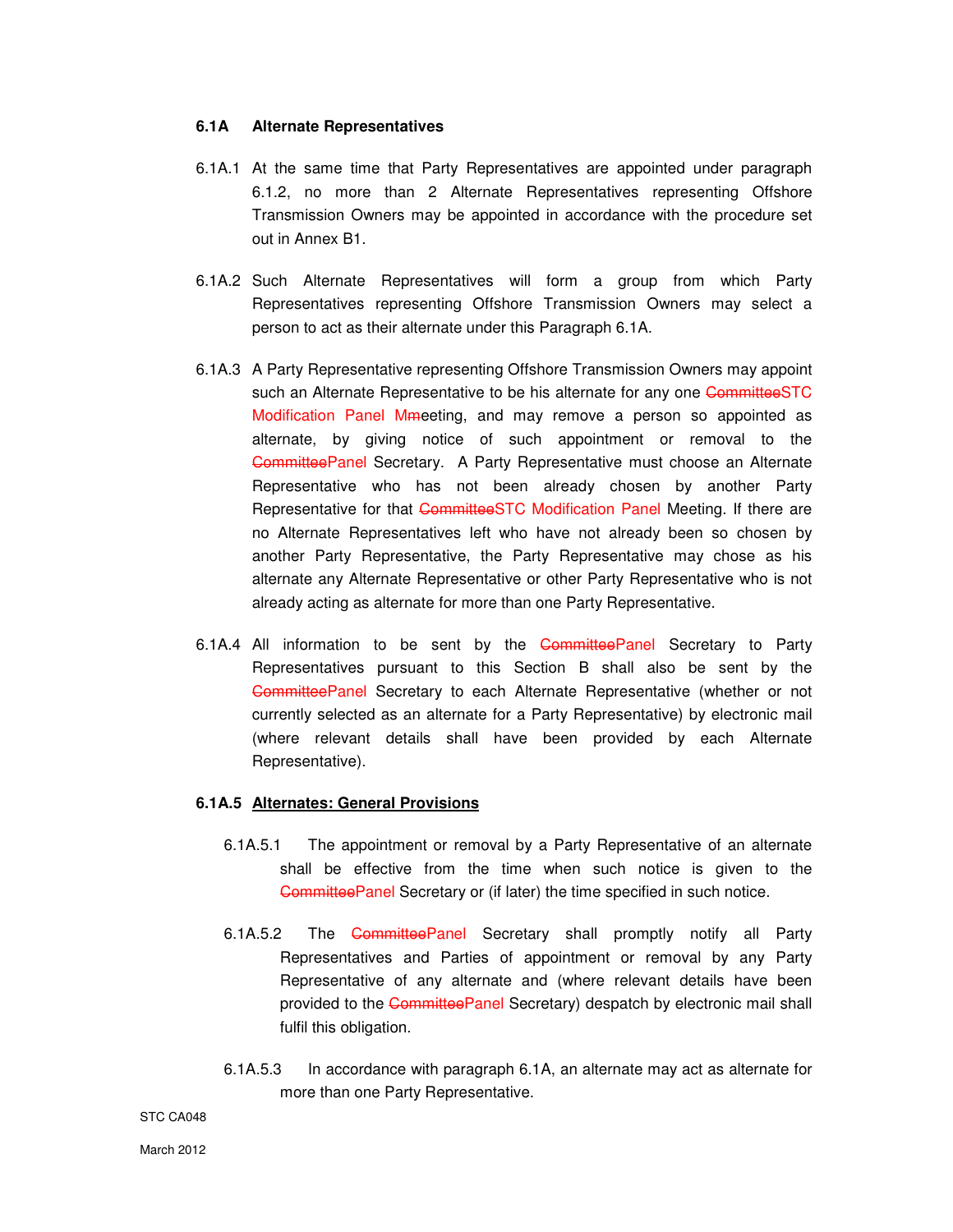#### **6.1A.6 Alternates: Rights, Cessation and References**

- 6.1A.6.1 Where a Party Representative has appointed an alternate:
	- 6.1.6.1.1 the alternate shall be entitled to receive notices of meetings of the CommitteeSTC Modification Panel unless the appointing Party Representative shall otherwise notify the CommitteePanel Secretary; and,
	- 6.1.6.1.2 the alternate shall be entitled to attend, speak and vote at any meeting of the CommitteeSTC Modification Panel at which the Party Representative by whom he was appointed is not present, and at such meeting to exercise and discharge all of the functions, duties and powers of such Party Representative;
	- 6.1.6.1.3 the alternate shall cast one vote for each Party Representative by whom he was appointed, in addition (where he is a Party Representative himself) to his own vote;
- 6.1A.6.2 Paragraphs 6.3, 6.4 and 6.6 shall apply to the alternate as if he were the appointing Party Representative and a reference to a Party Representative elsewhere in this Code shall, unless the context otherwise requires, include his duly appointed alternate.
- 6.1A.6.3 For the avoidance of doubt, the appointing Party Representative shall not enjoy any of the rights transferred to the alternate at any meeting at which, or in relation to any matter on which, the alternate acts on his behalf.
- 6.1A.7 A person appointed as an alternate shall automatically cease to be such alternate:
	- 6.1A.7.1 if the appointing Party Representative ceases to be a Party Representative;
	- 6.1A.7.2 if any of the circumstances in Paragraph 6.1C.1(b) applies in relation to such person,

but, in the case of an Alternate Representative, shall continue to be an Alternate Representative available for appointment under paragraph 8.6.2

#### 6.1B **Term of Office**

6.1B.1 The term of office of a Party Representative and Alternate Representatives in each case representing Offshore Transmission Owners shall be a period expiring on 31 March every year following the Offshore Go-Live Date. A Party

STC CA048

March 2012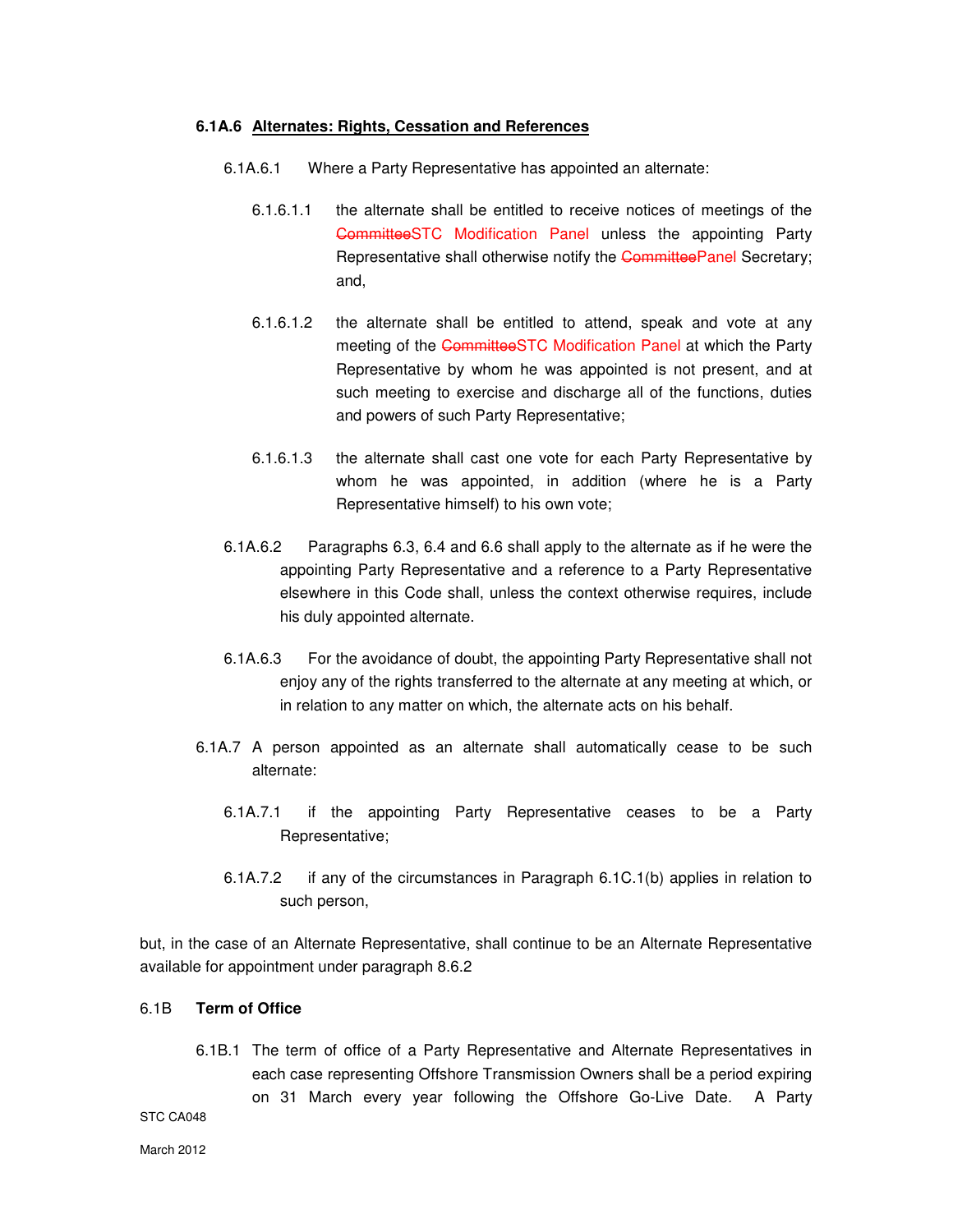Representative and Alternate Representative shall be eligible for reappointment on expiry of his term of office.

# 6.1C **Removal from Office**

- 6.1C.1 A person shall cease to hold office as a Party Representative or an Alternate Representative.
	- (a) upon expiry of his term of office unless re-appointed;
	- (b) if he:
		- (i) resigns from office by notice delivered to the Panel Secretary;
		- (ii) becomes bankrupt or makes any arrangement or composition with his creditors generally;
		- (iii) is or may be suffering from mental disorder and either is admitted to hospital in pursuance of an application under the Mental Health Act 1983 or the Mental Health (Scotland) Act 1960 or an order is made by a court having jurisdiction in matters concerning mental disorder for his detention or for the appointment of a receiver, curator bonis or other person with respect to his property or affairs;
		- (iv) becomes prohibited by law from being a director of a company under the Companies Act 1985;
		- (v) dies; or
		- (vi) is convicted on an indictable offence; or
	- (c) if the CommitteeSTC Modification Panel resolves (and the Authority does not veto such resolution by notice in writing to the Panel Secretary within 15 Business Days) that he should cease to hold office on grounds of his serious misconduct;
- 6.1C.2 A CommitteeSTC Modification Panel resolution under Paragraph 6.1C.1(c) shall, notwithstanding any other paragraph, require the vote in favour of at least all Party Representatives less one (other than the Party Representative or Alternate Representative who is the subject of such resolution) and for these purposes an abstention shall count as a vote cast in favour of the resolution. A copy of any such resolution shall forthwith be sent to the Authority by the Panel Secretary.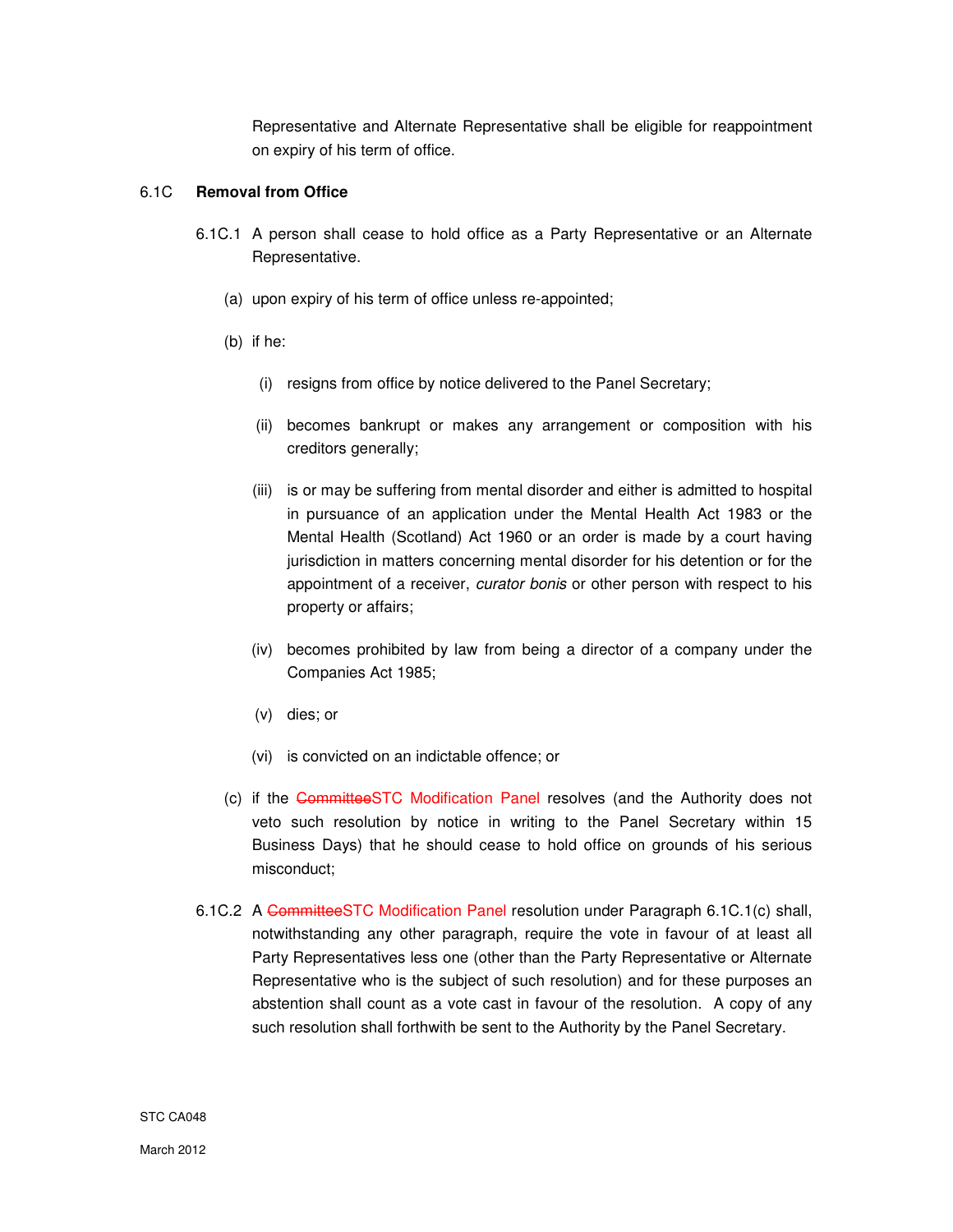- 6.1C.3 A person shall not qualify for appointment as a Party Representative or Alternate Representative if at the time of the proposed appointment he would be required by the above paragraph to cease to hold that office.
- 6.1C.4 The Panel Secretary shall give prompt notice to all Party Representatives, all CUSC Parties and the Authority of the appointment or re-appointment of any Party Representative or Alternate Representative or of any Party Representative or Alternate Representative ceasing to hold office and publication on the Code Website and (where relevant details are supplied to the Panel Secretary) despatch by electronic mail shall fulfil this obligation

# 6.2 **Functions of the CommitteeSTC Modification Panel**

- 6.2.1 The functions of the CommitteeSTC Modification Panel shall be the:
	- 6.2.1.1 evaluation and administration of amendments to the Code in accordance with the procedures set out in this Section B;
	- 6.2.1.2 review of the consequences of amendments to the Code;
	- 6.2.1.3 administration of the Code as specified in this Section B; and
	- 6.2.1.4 establishment of joint working arrangements pursuant to sub-paragraph 7.2.9.1 below.
- 6.2.2 The CommitteeSTC Modification Panel shall endeavour at all times to perform its functions:
	- 6.2.2.1 in an efficient, economical and expeditious manner, taking account of the complexity, importance and urgency of particular STC Modification ProposalsProposed Amendments; and
	- 6.2.2.2 with a view to ensuring that the Code facilitates achievement of the Applicable STC Objectives.

# 6.3 **Structure of CommitteeSTC Modification Panel Meetings**

- 6.3.1 CommitteeSTC Modification Panel Meetings shall be held on a monthly basis unless otherwise requested by a Party Representative and with the agreement of the other Party Representatives, or as otherwise specifically provided for in this Section B, at such time, at such place in Great Britain and in such form including, without limitation, by way of teleconference as the Party Representatives shall decide.
- 6.3.2 In the event that the Panel Chair is not present within fifteen minutes of the scheduled start of any CommitteeSTC Modification Panel Meeting and has not nominated another person to take the position of chair pursuant to sub-paragraph 6.4.2, those Party Representatives present shall appoint one of their number to act as Panel Chair for that CommitteeSTC Modification Panel Meeting. Subject to paragraph 6.4, the functions of the Panel Chair include: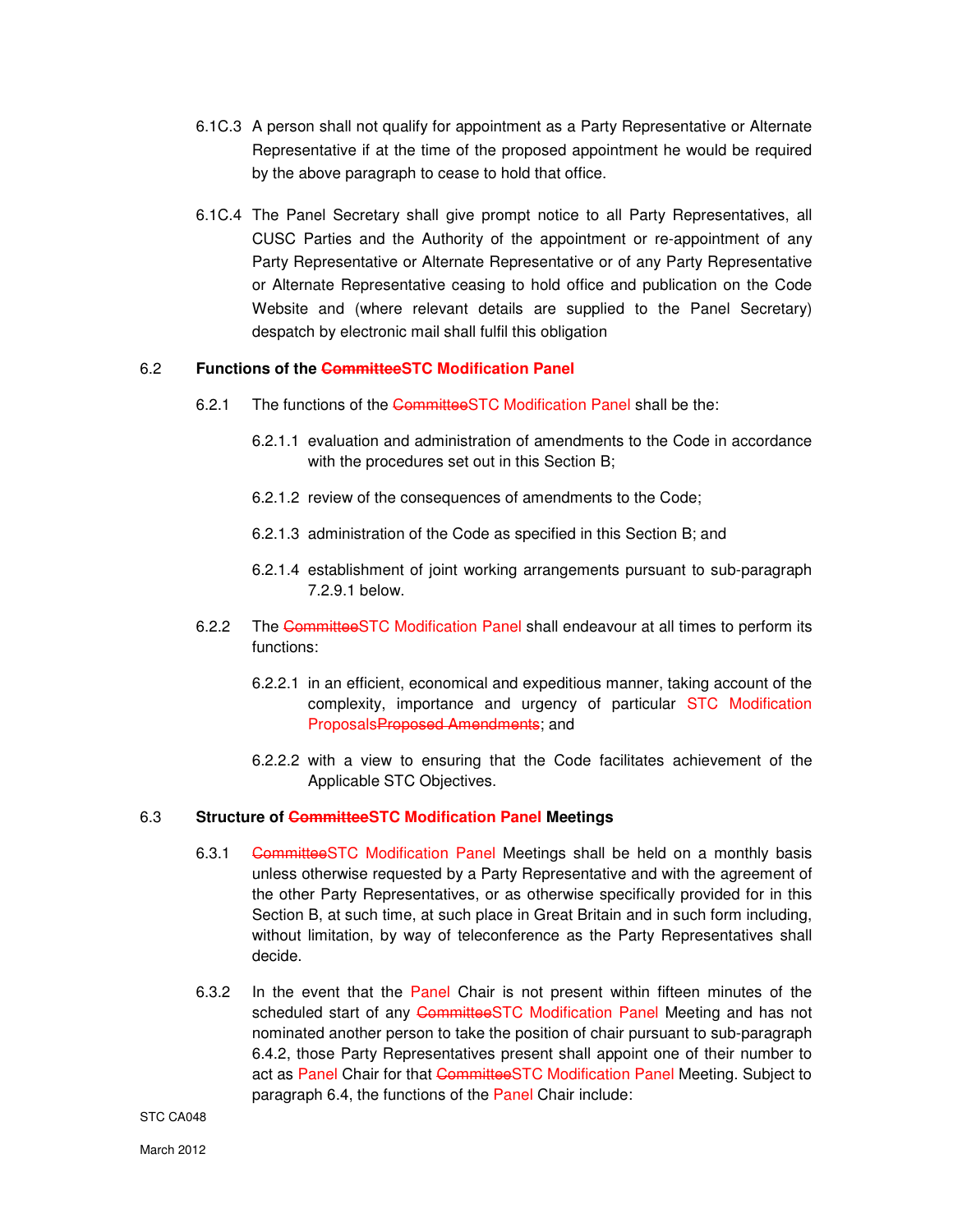- 6.3.2.1 to ensure that CommitteeSTC Modification Panel Meetings are conducted in a proper, impartial and efficient manner;
- 6.3.2.2 to ensure that each Party Representative, any person invited to speak pursuant to sub-paragraph 6.5.1, any representatives of any person designated by the Authority under sub-paragraph 6.1.6 and any representative of the Authority have been given a reasonable opportunity to speak on any matter raised in a notice issued to each Party Representative pursuant to sub-paragraph 6.3.5; and
- 6.3.2.3 to ensure that any relevant matter is put to a vote pursuant to paragraph 6.4 during the CommitteeSTC Modification Panel Meeting.
- 6.3.3 In the event that the CommitteePanel Secretary is not present within fifteen minutes of the scheduled start of any CommitteeSTC Modification Panel Meeting, those Party Representatives present shall appoint one of their number to act as CommitteePanel Secretary for that CommitteeSTC Modification Panel Meeting.
- 6.3.4 A Party or other person designated under sub-paragraph 7.2.2.1(b) may submit matters and any supporting papers for consideration at a CommitteeSTC Modification Panel Meeting to be received by the CommitteePanel Secretary not less than five Business Days before the date of that CommitteeSTC Modification Panel Meeting or such shorter period as the Party Representatives may agree.
- 6.3.5 In accordance with this paragraph 6.3, a CommitteeSTC Modification Panel Meeting shall be convened by the CommitteePanel Secretary, by notice to each Party Representative:
	- 6.3.5.1 setting out the date, time and place of the CommitteeSTC Modification Panel Meeting and (unless the Party Representatives decide otherwise) giving at least ten Business Days' notice before the date of the CommitteeSTC Modification Panel Meeting;
	- 6.3.5.2 accompanied by an agenda of the matters for consideration at the CommitteeSTC Modification Panel Meeting and any supporting papers at the time the notice is given,

and subsequently send to the Party Representatives any supporting papers received not less than five Business Days before the date of the CommitteeSTC Modification Panel Meeting or such shorter period as the Party Representatives may agree.

- 6.3.6 The CommitteePanel Secretary shall send a copy of the notice convening a CommitteeSTC Modification Panel Meeting, and the agenda and papers accompanying the notice to the following persons at the same time as the notice under sub-paragraph 6.3.5 is given to the Party Representatives:
	- 6.3.6.1 the appointed representative(s) of the Authority; and

STC CA048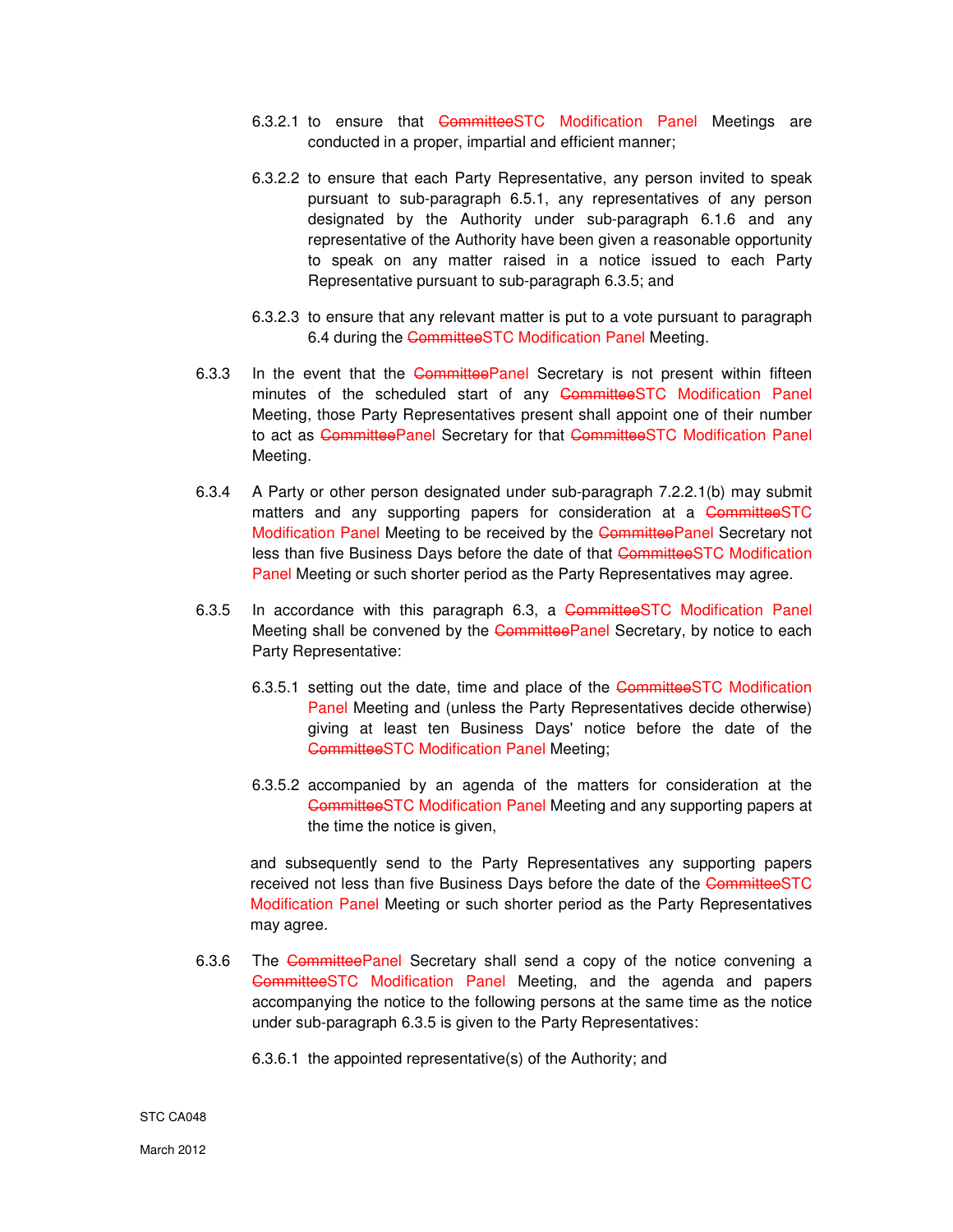6.3.6.2 any other person designated by the Authority under sub-paragraph 7.2.2.1(b),

 and subsequently send to such persons any supporting papers received not less than five Business Days or on such earlier date as the Party Representatives receive such supporting papers under sub-paragraph 6.3.5.

- 6.3.7 With the consent of all Party Representatives the requirements of this paragraph 6.3 as to the date of, manner in and notice on which a CommitteeSTC Modification Panel Meeting is convened, may be waived or modified including, without limitation, pursuant to sub-paragraph 6.3.8 (save that the Party Representatives may not exercise this right to waive or detrimentally modify the rights held by Authority representatives or persons designated by the Authority under sub-paragraph 7.2.2.1(b)).
- 6.3.8 Where:
	- 6.3.8.1 any matter not contained in the agenda for a CommitteeSTC Modification Panel Meeting is put before a CommitteeSTC Modification Panel Meeting; and
	- 6.3.8.2 in the opinion of the Party Representatives it is necessary (in view of the urgency of the matter) that the CommitteeSTC Modification Panel should resolve upon such matter at the CommitteeSTC Modification Panel Meeting,

(subject always to the provisions of paragraph 6.4), the Party Representatives may so resolve upon such matter at the CommitteeSTC Modification Panel Meeting.

#### 6.4 **Proceedings at CommitteeSTC Modification Panel Meetings**

- 6.4.1 Subject as expressly provided in the Code, the Party Representatives may regulate the conduct of and adjourn and convene CommitteeSTC Modification Panel Meetings as they deem fit.
- 6.4.2 The Panel Chair shall preside as chairman of every CommitteeSTC Modification Panel Meeting unless the Panel Chair is unable to attend in which case such other person shall take the position of chair as the Panel Chair shall nominate to act in his place.
- 6.4.3 Subject to sub-paragraph 6.4.6, no business shall be transacted at any CommitteeSTC Modification Panel Meeting unless a Quorum (as defined in subparagraph 6.4.5) is present.
- 6.4.4 Each (and only each) Party Representative shall be entitled to exercise one vote at a CommitteeSTC Modification Panel Meeting. A matter before the CommitteeSTC Modification Panel must be agreed in accordance with subparagraph 6.6 in order to be passed.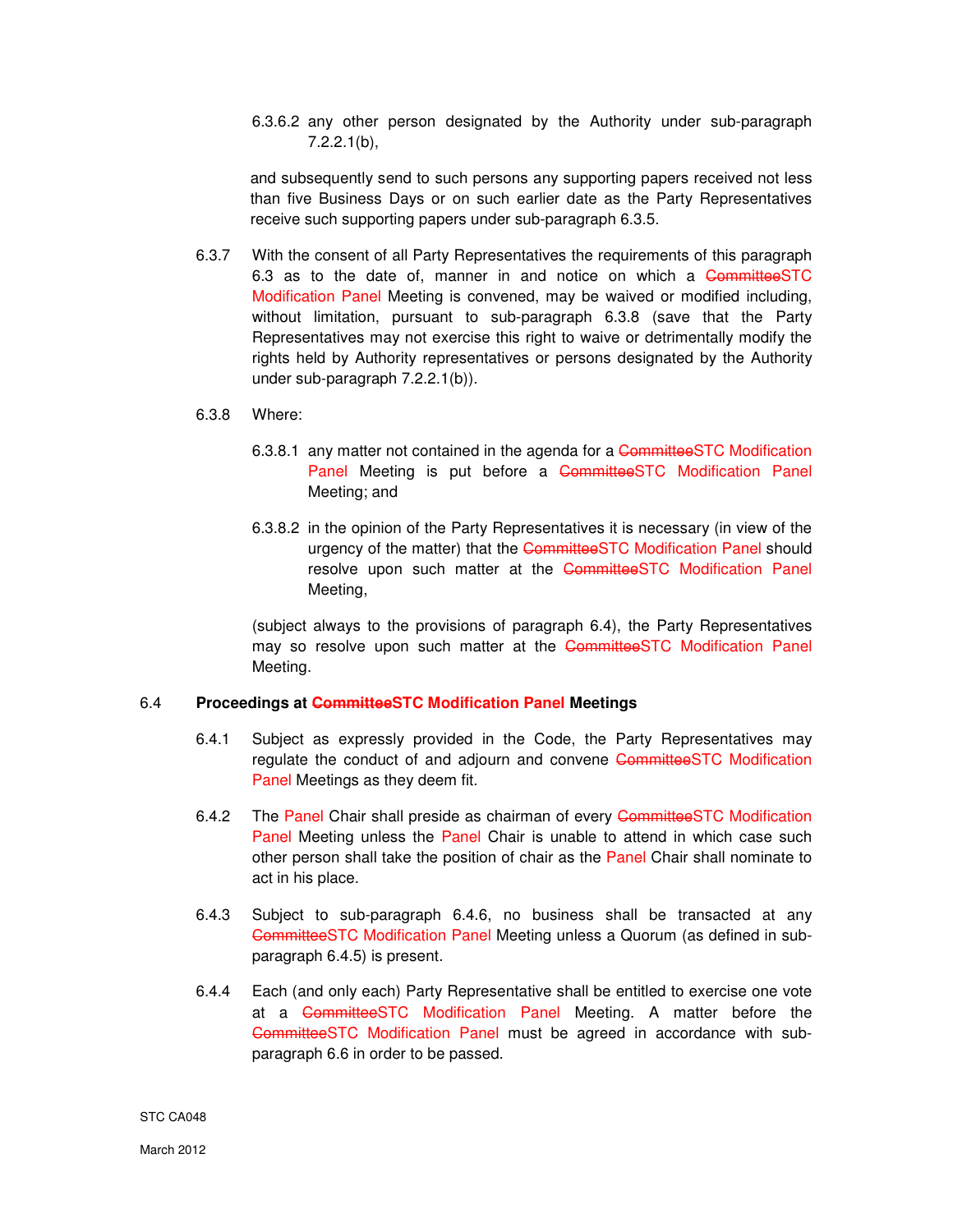- 6.4.5 For the purposes of this paragraph 6, a "**Quorum**" shall be constituted where each Party Category is represented by at least one Party Representative unless
	- (a) all of the Party Representatives representing a Party Category notify the **CommitteePanel Secretary and the other Party Representatives that the** matters to be discussed at such CommitteeSTC Modification Panel Meeting do not materially affect the Party Category, in which case such Party Representatives (with the consent of the other Party Representatives) may waive their right to attend and vote, or
	- (b) no Party Representatives have been appointed in accordance with paragraph 6.1.2 by a Party Category.

For the avoidance of doubt, in the circumstances where Party Representatives representing a Party Category have waived their right to attend a meeting matters may only to be voted upon that are contained within the agenda or papers circulated pursuant to paragraph 6.3.5 or 6.3.6.

- 6.4.6 Where a Quorum is not present, the CommitteePanel Secretary shall seek to adjourn such CommitteeSTC Modification Panel Meeting to a later date unless it is the third consecutive CommitteeSTC Modification Panel Meeting that has been required to be adjourned as a consequence of the failure to attend by a particular Party Representative, in which case, such CommitteeSTC Modification Panel Meeting shall nonetheless proceed and subsequent ratification of decisions taken at the CommitteeSTC Modification Panel Meeting by such non-attending Party Representative shall not be required unless the lack of attendance by such Party Representative (on any of the three occasions) was as a consequence of an omission to send such Party Representative the details of the CommitteeSTC Modification Panel Meeting required pursuant to sub-paragraph 6.3.5 (unless otherwise agreed pursuant to sub-paragraph 6.3.7), in which case such ratification must be obtained.
- 6.4.7 An omission to send CommitteeSTC Modification Panel Meeting documents to a person entitled to receive them under sub-paragraph 6.3.6.2 shall not prevent a CommitteeSTC Modification Panel Meeting from proceeding unless otherwise directed by the Authority.
- 6.4.8 As soon as is practicable after each CommitteeSTC Modification Panel Meeting, the CommitteePanel Secretary shall prepare and send to the Party Representatives and the Authority the minutes of such CommitteeSTC Modification Panel Meeting, which shall be approved (or amended and approved) by the CommitteeSTC Modification Panel at the next CommitteeSTC Modification Panel Meeting after they were so sent and, when approved, the CommitteePanel Secretary shall publish the approved minutes (excluding any matter which it was agreed at such CommitteeSTC Modification Panel Meeting was not appropriate for such publication) on the Code Website.

#### 6.5 **Attendance by other persons**

STC CA048

March 2012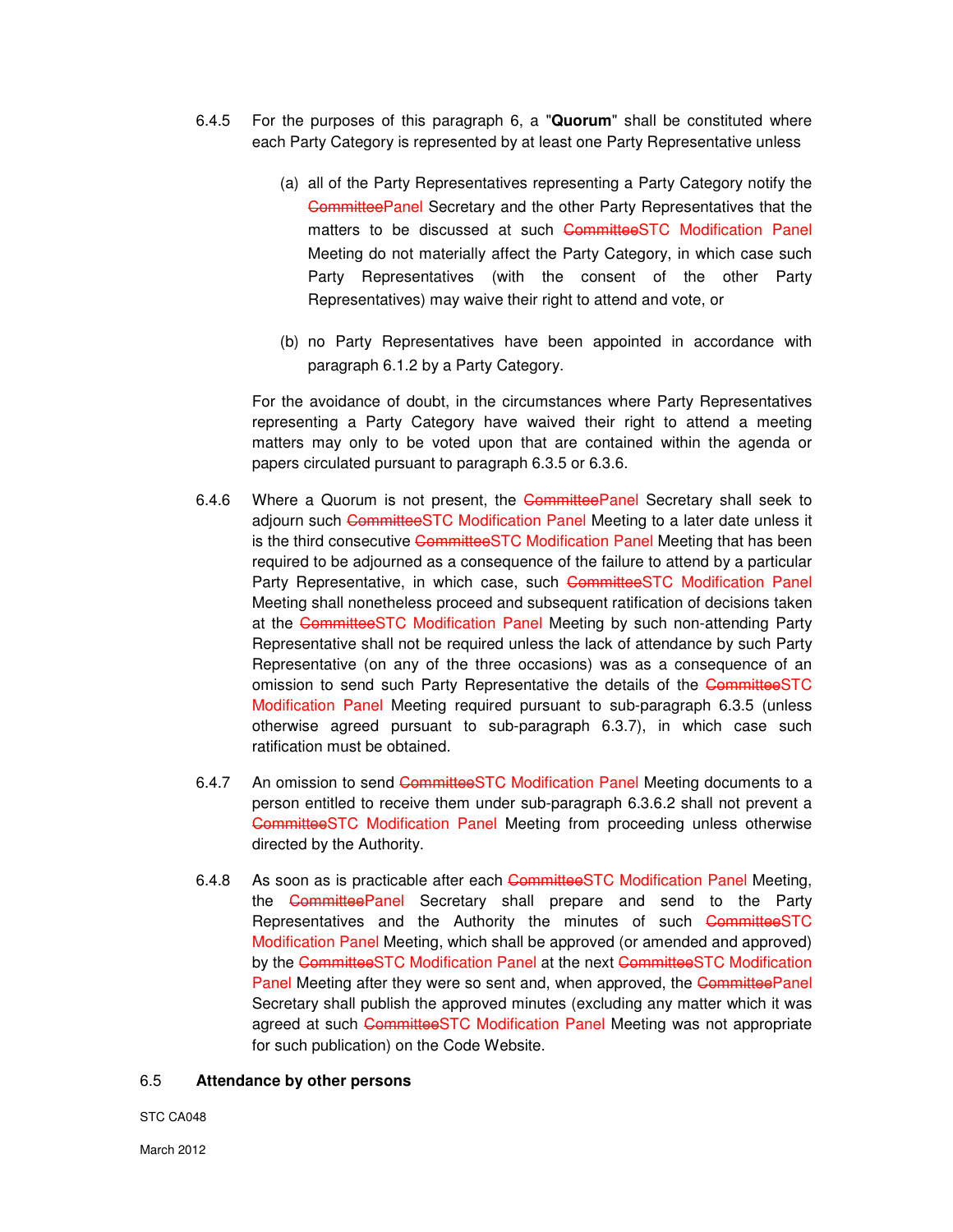6.5.1 A Party Representative may, with the agreement of the other Party Representatives, invite any person other than a person already entitled to attend under paragraph 6.1 to attend all of, or any part of, a CommitteeSTC Modification Panel Meeting and to speak at such CommitteeSTC Modification Panel Meeting or part thereof, where that person so attends. For the avoidance of doubt, a person invited under this paragraph 6.5 shall not have a right to vote at any such CommitteeSTC Modification Panel Meeting or part thereof.

# 6.6 **Agreement of the Party Representatives**

- 6.6.1 Where any provision of this Section B refers to or requires the agreement of the Party Representatives or the Relevant Parties, such agreement must be sought in accordance with the provisions of this paragraph 6.6:
- 6.6.2 The agreement of the Party Representatives shall be considered to be reached where:

6.6.2.1 There is the unanimous agreement among the Party Representatives, or

6.6.2.2 The number of votes cast in favour of a matter considered in accordance with the Code Voting Procedure is not less than 65%.

6.6.3 Where any provision of this Section B refers to or requires the agreement of the Relevant Party Representatives then such agreement shall be considered to be reached where:

6.6.3.1 There is unanimous agreement amongst the Party Representatives representing the Relevant Party Categories; or,

6.6.3.2 The number of votes cast in favour of a matter considered in accordance with the Code Voting Procedure is not less than 65%.

## **6.7 Code Voting Procedure**

- 6.7.1 The purpose of this paragraph 6.7 is to make provision for the Party Representatives to vote on behalf of the Parties they are representing as to whether any proposal should be accepted or rejected (the **"Code Voting Procedure"**).
- 6.7.2 Each proposal shall be put to a vote of the Party Representatives only in accordance with paragraph 6.6.

## **Groups**

6.7.3 The Party Representatives for the Offshore Transmission Owner Parties shall have one collective vote to cast.

NGET, SPT and SHETL shall each have one vote to cast.

With respect to paragraphs 6.7 and 6.8. NGET, SPT, SHETL shall each be referred to as a 'Group'. All Offshore Transmission Owner Party Representative combined shall be considered as one 'Group'.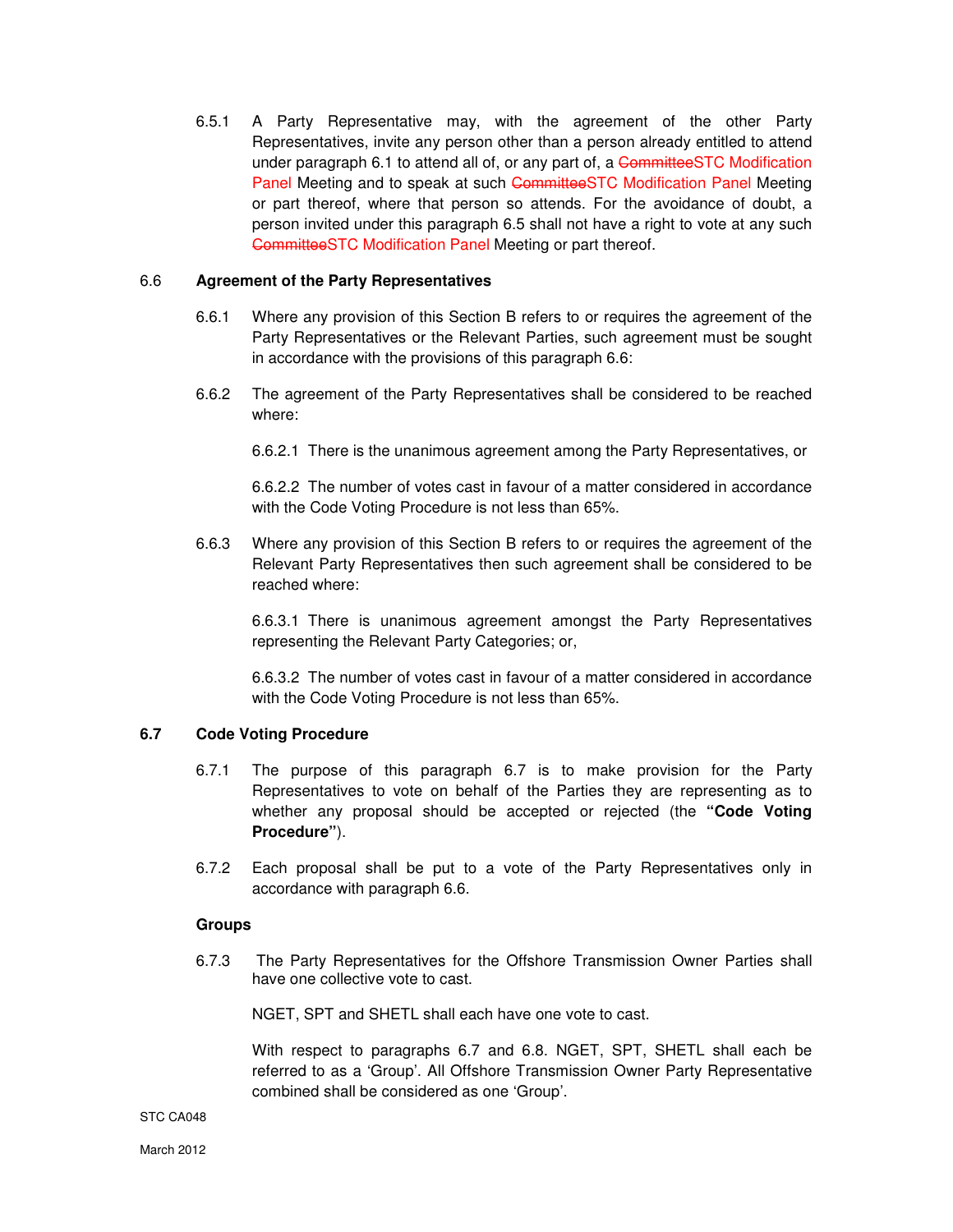6.7.4 The CommitteeSTC Modification Panel shall procure the design, establishment and maintenance of a system by which:

6.7.4.1 a report on each proposal to be voted upon is sent to all Party Representatives eligible to vote, specifying the matters to be voted upon, the Party Representatives eligible to vote and the time period within which votes must be cast;

6.7.4.2 each Group within each Party Category that is eligible to vote may cast one (and not more than one) vote on each of the questions comprising each vote;

6.7.4.3 each Group that votes is given the opportunity (but is not obliged) to comment on the reasons for its vote;

6.7.4.4 the vote of each Group is cast by means of a standard form;

6.7.4.5 the vote of each Group is cast in such a way as to permit its authentication as the valid and properly authorised vote of that Group;

6.7.4.6 the vote of each Group may be transmitted in such a manner as (so far as is reasonably practicable) ensures that it is secure and will not be interfered with; and

6.7.4.7 the votes of all of the Groups are received and collated for the purposes of Paragraph 6.8.

6.7.5 The CommitteeSTC Modification Panel shall ensure that all Party Representatives are informed of the means by which they may have access to and use the system established under Paragraph 6.7.4 for the purposes of the Code Voting Procedure, and of any changes made to that system from time to time which are likely to affect the way in which it may be accessed and used.

## **The Vote**

- 6.7.6 In respect of each proposal and the report relating to that proposal, the Groups within the Party Categories specified in that report as eligible to vote shall be entitled to cast a vote to accept or to reject each of the questions comprising each vote
- 6.7.7 Each Group which casts a vote on whether to accept or reject the proposal:

6.7.7.1 vote on the basis of its judgment, made by it in good faith, as to whether or not, if the proposal were made, the proposal would better facilitate the achievement of the Applicable STC Objectives than if that proposal were not made; and

6.7.7.2 where it wishes to do so, provide a statement in accordance with the system established under Paragraph 6.7.4 of the reasons, by reference to the Applicable STC Objectives, for its vote.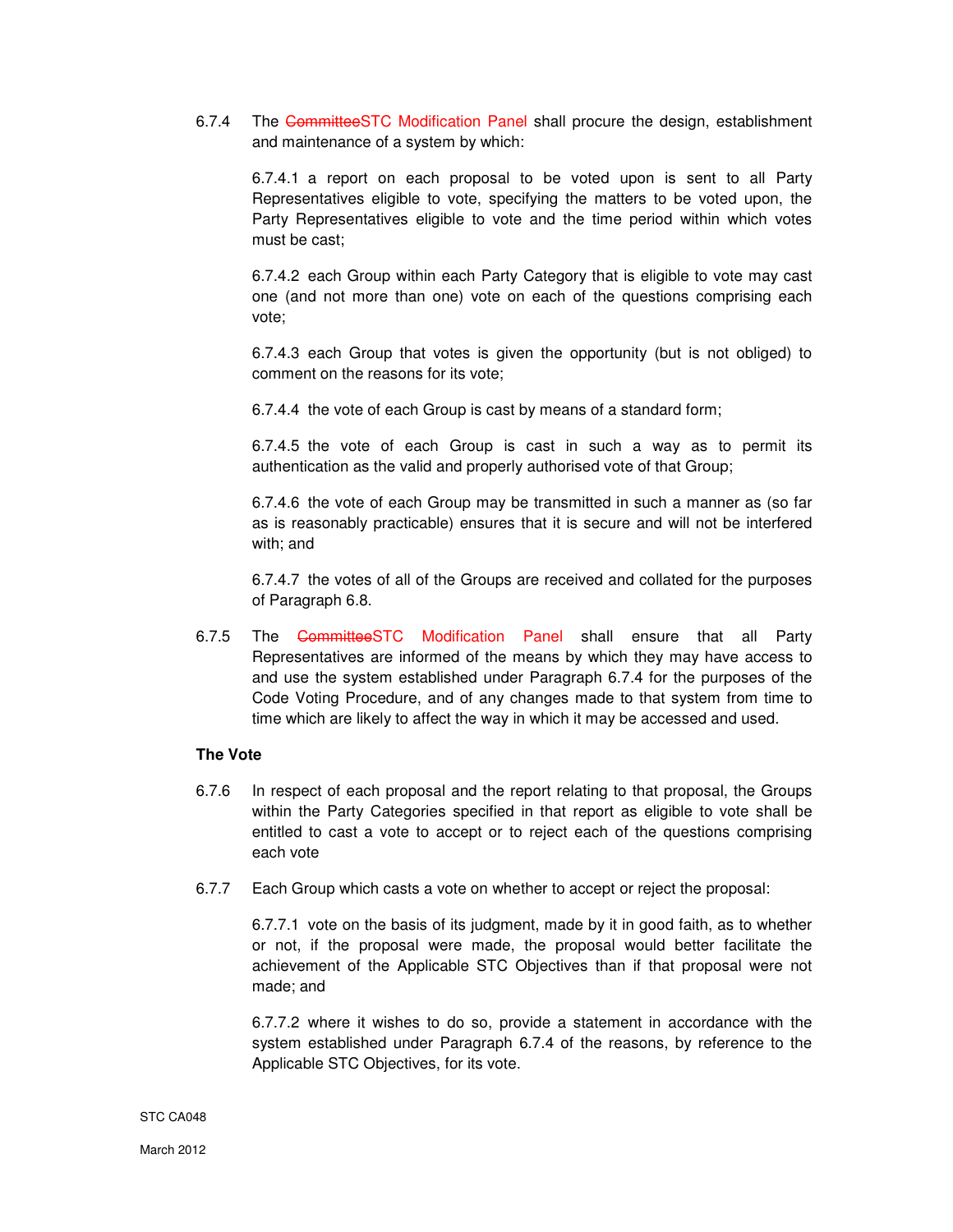6.7.8 Where, in respect of a proposal and a Party Category that is specified in the relevant AmendmentSTC Modification Report as being eligible to vote, no Group in that Party Category casts a vote, such Party Category shall, for the purposes of Paragraph 6.8, be treated as if it were not eligible to vote.

# **6.8 Decision**

- 6.8.1 An Amendment ProposalSTC Modification Proposal shall be accepted where, in respect of each Party Category that was eligible to vote, the number of Groups in that Party Category which voted to accept the proposal is greater than 65% of the total number of Groups in that Party Category which voted
- 6.8.2 In all other cases an Amendment ProposalSTC Modification Proposal shall be rejected.
- 6.8.3 The Secretariat shall, as soon as is reasonably practicable after the acceptance or rejection of an Amendment ProposalSTC Modification Proposal, give notice of that decision to:
	- 6.8.3.1 each Party Representative;
	- 6.8.3.2 any person or body that is designated in writing by the Authority for the purpose of paragraph 7.2.2.1 (b); and

6.8.3.3 the Authority,

# **7. MODIFICATIONAMENDMENT OF THE CODE AND CODE PROCEDURES**

# 7.1 **General**

- 7.1.1 For the purposes of this paragraph 7 only, references to the "Code" shall be deemed not to include reference to the Code Procedures or to Schedule Two.
- 7.1.2 The process for amending Code Procedures and Schedule Two is set out in paragraph 7.3.
- 7.1.3 The Code and Code Procedures may (and may only) be amended from time to time pursuant to the Transmission Licence.
- 7.1.4 An amendment to the Code or to a Code Procedure may necessitate amendment to the contents of a relevant TO Construction Agreement (as opposed to the form of the terms which are set out in a Schedule to the Code and therefore a part of the Code) and, in those circumstances, those agreements contain provisions for such alterations to be effected.
- 7.1.5 Each Party shall keep under review whether any possible change to this Code or any Code Procedure would better facilitate achievement of the Applicable STC Objectives and shall, in accordance with this paragraph 7 and, to the extent that such matter is not covered by a STC Modification ProposalProposed Amendment or a proposed amendment to a Code Procedure, propose such change which, in the Party's opinion, would do so.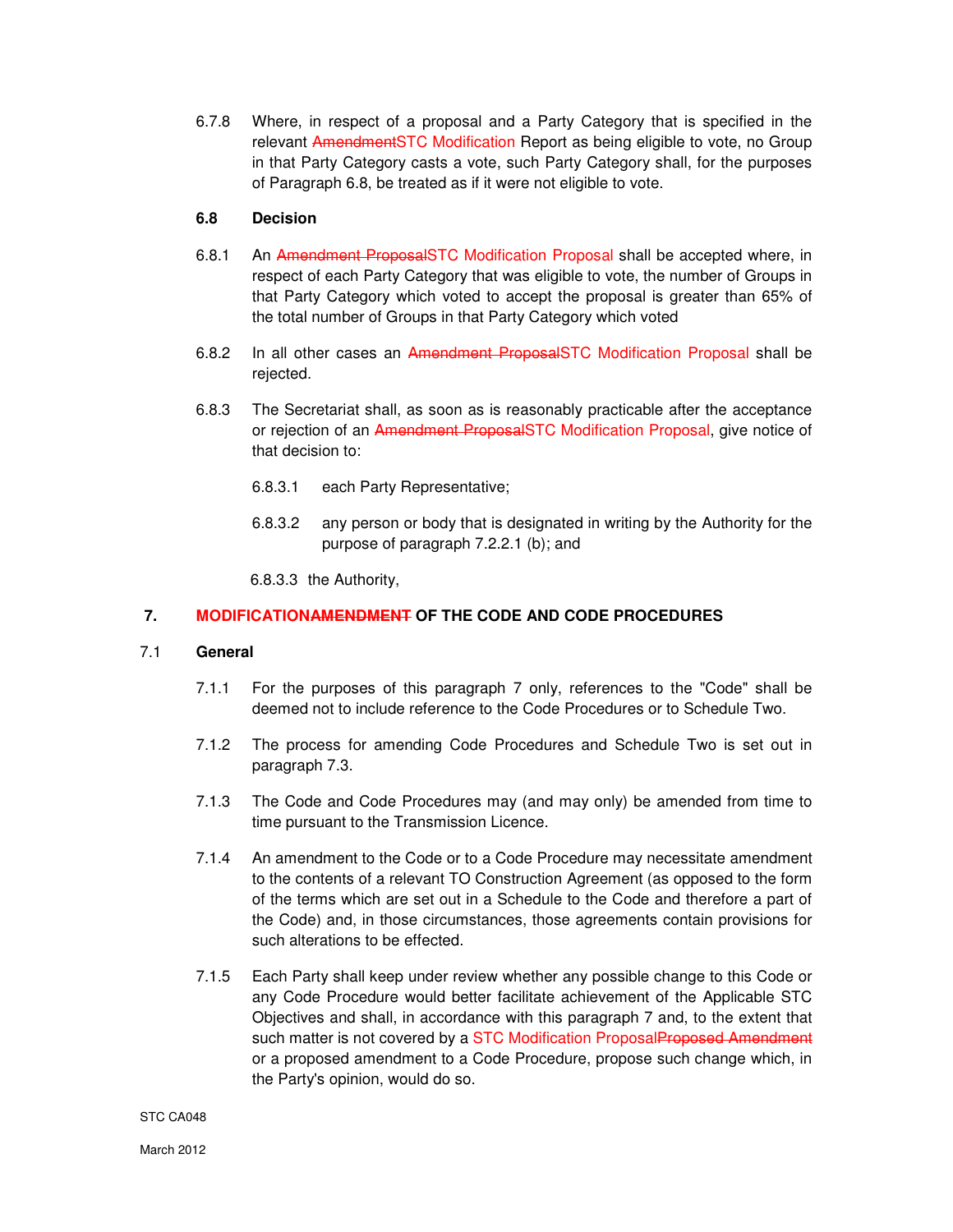- 7.1.6 The Party Representatives shall endeavour at all times to act pursuant to this Section B, paragraph 7:
	- 7.1.6.1 in an efficient, economical and expeditious manner taking account of the complexity, importance and urgency of a particular amendment; and
	- 7.1.6.2 with a view to ensuring that the Code, Schedule Two and the Code Procedures facilitate achievement of the Applicable STC Objectives.

# 7.2 **Amendment of the Code**

7.2.1 The remainder of this paragraph 7.2 is subject to the Urgent STC Modification ProposalProposed Amendment procedures under sub-paragraph 7.2.6.

# 7.2.2 **STC Modification ProposalProposed Amendments**

- 7.2.2.1 A proposal to amend the Code may be made by any of the following:
	- (a) a Party; or
	- (b) such person or persons having a relevant interest as may be designated in writing for this purpose by the Authority from time to time; or,
	- (c) a Party Representative

(referred to in this Section B as the **"Proposer"**).

- 7.2.2.2 A proposal made pursuant to sub-paragraph 7.2.2.1 shall be submitted in writing to the CommitteePanel Secretary and shall contain the following information in relation to such proposal:
	- (a) the name of the Proposer;
	- (b) a description (in reasonable but not excessive detail) of the issue or defect which the proposal seeks to address;
	- (c) a description (in reasonable but not excessive detail) of the proposal and of its nature and purpose;
	- (d) where possible, an indication of those parts of the Code and Code Procedures which, in the opinion of the Proposer, would be likely to require amendment in order to give effect to (or would otherwise be affected by) the proposal and an indication of the nature and contents of those amendments or effects (including, where relevant, any need for the establishment of new Code Procedures or removal of existing Code Procedures);
	- (e) the reasons why the Proposer believes that the proposal would better facilitate achievement of the Applicable STC Objectives as compared with the then current version of the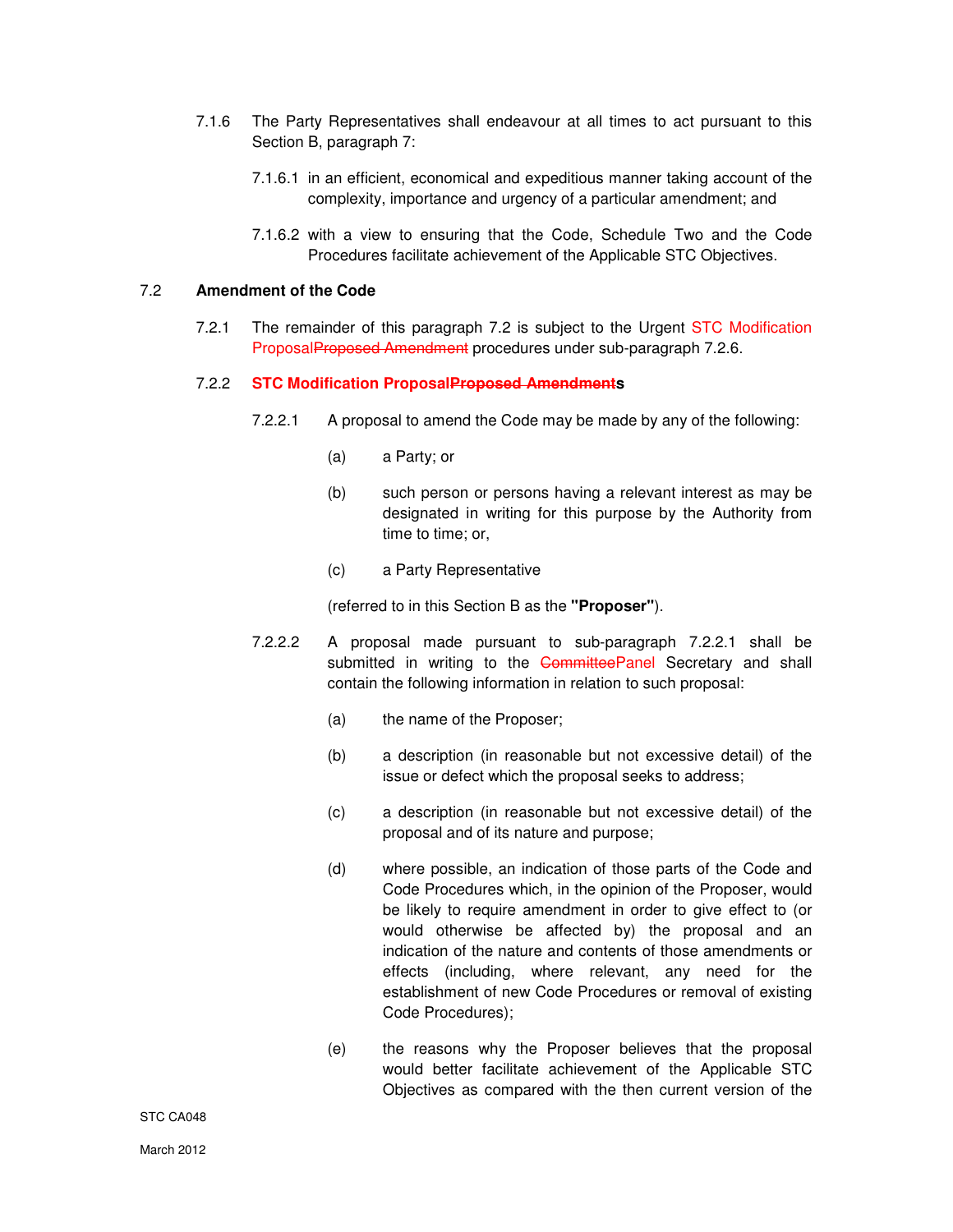Code, together with background information in support thereof;

- (f) where possible, an indication of the potential impact of the proposal on the BSC, CUSC or any Core Industry Document;
- $(g)$  the reasoned opinion of the Proposer as to whether the STC Modification ProposalProposed Amendment would have a quantifiable effect on greenhouse gas emissions, where the impact is likely to be material, assessed in accordance with such current guidance on the treatment of carbon costs and evaluation of the greenhouse gas emissions as may be issued by the Authority from time to time;
- (h) where possible, an indication of the potential impact of the proposal on relevant computer systems and processes used by the Parties and on any STC Modification ProposalProposed Amendment; and
- (i) where a Proposer is a person falling under sub-paragraph 7.2.2.1(b), a statement to the effect that the Proposer acknowledges that, on acceptance of the proposal as a STC Modification ProposalProposed Amendment for consideration by the CommitteeSTC Modification Panel (pursuant to subparagraph 7.2.2.3) and, notwithstanding that the Proposer is not a Party, the Proposer shall grant a licence and provide a warranty in the same terms as set out in sub-paragraph 7.2.2.5.

If a proposal fails to contain any information required under this subparagraph 7.2.2.2, the CommitteePanel Secretary shall notify the Proposer, who may submit a revised proposal in compliance with this sub-paragraph 7.2.2.

- 7.2.2.3 A proposal made pursuant to and in compliance with sub-paragraph 7.2.2.2 shall be processed as a **"STC Modification ProposalProposed Amendment**" as further provided in this paragraph 7.2.
- 7.2.2.4 Upon receipt of a STC Modification ProposalProposed Amendment, the **CommitteePanel** Secretary shall as soon as reasonably practicable:
	- (a) send a copy of the STC Modification ProposalProposed Amendment (including the information set out in subparagraphs 7.2.2.2(a) to (h)) to the Party Representatives, the Authority and any other person designated by the Authority under sub-paragraph 7.2.2.1(b);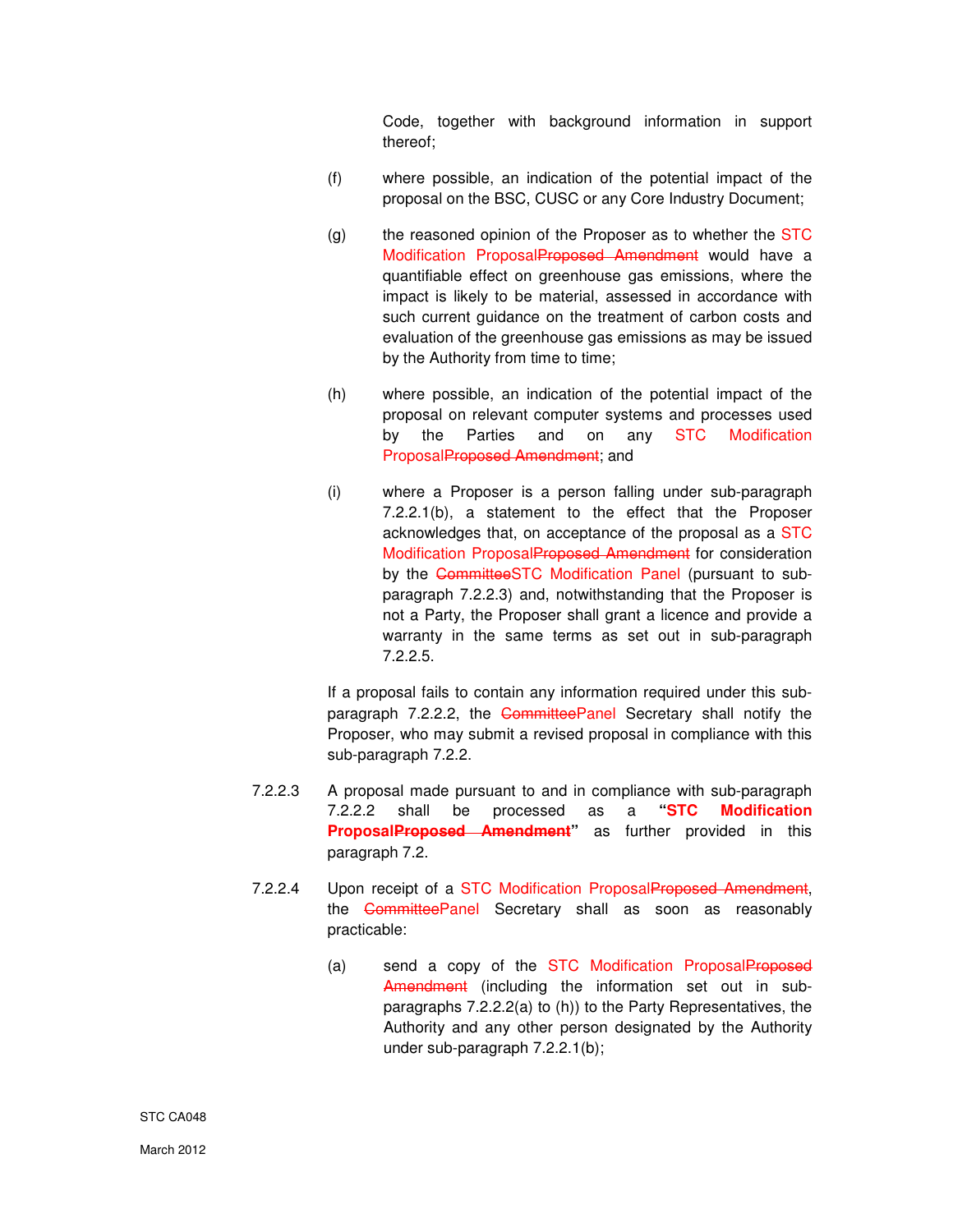- (b) subject to the provisions of paragraph  $6.3$ , put the  $STC$ Modification ProposalProposed Amendment on the agenda for the next CommitteeSTC Modification Panel Meeting; and
- (c) post the STC Modification ProposalProposed Amendment on the Code Website or, failing that, publish the STC Modification ProposalProposed Amendment in such other manner as the Party Representatives deem appropriate to bring it to the attention of interested third parties.
- 7.2.2.5 It shall be a condition to the right to make a proposal to amend the Code under this paragraph 7.2 that the Proposer:
	- (a) grants a non-exclusive royalty-free licence to all Parties who request the same covering all present and future rights, Intellectual Property Rights and moral rights it may have in such proposal (as regards use or application in Great Britain and Offshore); and
	- (b) warrants that, to the best of its knowledge, information and belief, no other person has asserted to the Proposer that such person has any Intellectual Property Rights or moral rights or rights of confidence in such proposal inconsistent with the Parties' rights to make, publish or use such proposal,

and, in making a proposal, a Party shall be deemed to have granted the licence and given the warranty contained in sub-paragraphs (a) and (b) above respectively.

- 7.2.2.6 The Proposer may withdraw its STC Modification ProposalProposed Amendment on notice to the CommitteePanel Secretary at any time, in which case, the CommitteePanel Secretary shall promptly notify the Party Representatives, the Authority and any other person designated by the Authority under sub-paragraph 7.2.2.1(b) and then, six Business Days after issue of such notice by the CommitteePanel Secretary, shall (unless a notice is received pursuant to subparagraph 7.2.2.7):
	- (a) revise the AmendmentSTC Modification Register;
	- (b) remove the STC Modification ProposalProposed Amendment from the agenda of the next CommitteeSTC Modification Panel Meeting (as relevant); and
	- (c) remove the STC Modification ProposalProposed Amendment from the Code Website.
- 7.2.2.7 Each Party, or any other person designated by the Authority under sub-paragraph 7.2.2.1(b), may within five Business Days of the date of a notice from the CommitteePanel Secretary under sub-paragraph 7.2.2.6, notify the CommitteePanel Secretary that it is prepared to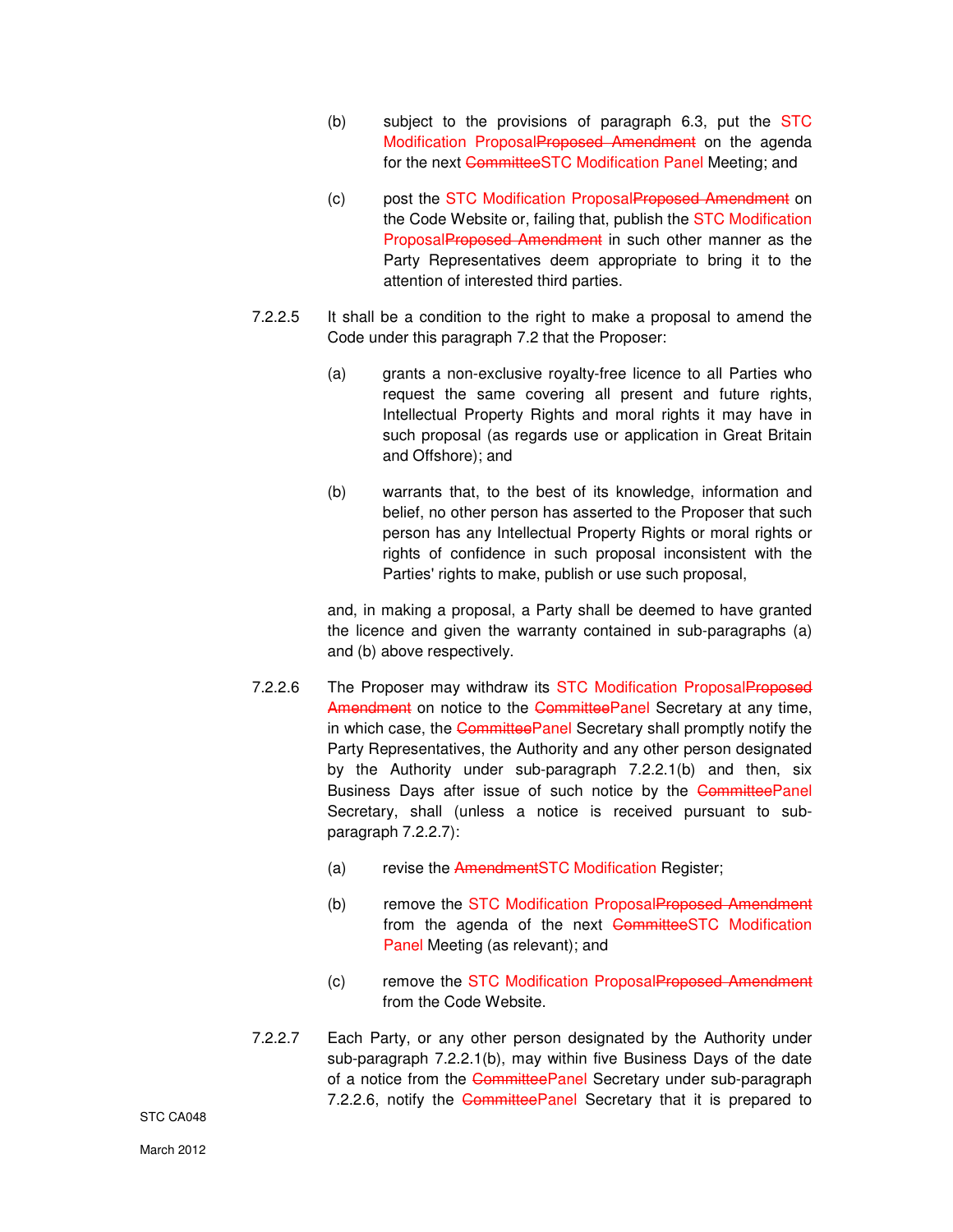support the STC Modification ProposalProposed Amendment in place of the original Proposer. If such notice is received, the name of such Party or other person designated by the Authority under subparagraph 7.2.2.1(b) shall replace that of the original Proposer and such Party or other person shall be treated as the Proposer of the STC Modification ProposalProposed Amendment and, subject to the provisions of paragraph 6.3 the STC Modification ProposalProposed Amendment shall otherwise continue in accordance with this paragraph 7.2. If more than one notice is received under this subparagraph 7.2.2.7, the first received notice shall have effect.

7.2.2.8 Each Party, or any other person designated by the Authority under sub-paragraph 7.2.2.1(b), may propose one or more alternatives to a STC Modification ProposalProposed Amendment. Such alternative proposal(s) may be so submitted to the CommitteePanel Secretary at any time up until the point at which a STC Modification ProposalProposed Amendment is referred to the Assessment and Report Phase under sub-paragraphs 7.2.3.3 or 7.2.4.4 and shall be submitted in the same form as a proposal pursuant to sub-paragraph 7.2.2.2 and, upon compliance with which, such proposal shall be referred to as an **"Alternative STC ModificationAmendment"**. An Alternative STC ModificationAmendment may be withdrawn and supported in the same manner as a STC Modification ProposalProposed Amendment pursuant to sub-paragraphs 7.2.2.6 and 7.2.2.7. The Proposer of an Alternative STC ModificationAmendment shall be deemed to be a Proposer for the purposes of this paragraph 7.2.

## 7.2.3 **CommitteeSTC Modification Panel Amendment Meetings**

- 7.2.3.1 Pursuant to sub-paragraph 7.2.2.4, the CommitteeSTC Modification Panel shall consider a STC Modification ProposalProposed Amendment or any Alternative STC Modification Amendment (unless it or they have been withdrawn under sub-paragraph 7.2.2.6) at the next CommitteeSTC Modification Panel Meeting, in accordance with and subject to the provisions of paragraph 6.3, and at such CommitteeSTC Modification Panel Meeting shall use all reasonable endeavours to decide (as and where relevant) whether:
	- (a) the Party Representatives require additional information in order to assess whether the STC Modification ProposalProposed Amendment or any Alternative STC ModificationAmendment would better facilitate achievement of the Applicable STC Objectives;
	- (b) pursuant to a recommendation under sub-paragraph 7.2.6.1(a) to recommend to the Authority that the STC Modification ProposalProposed Amendment or any Alternative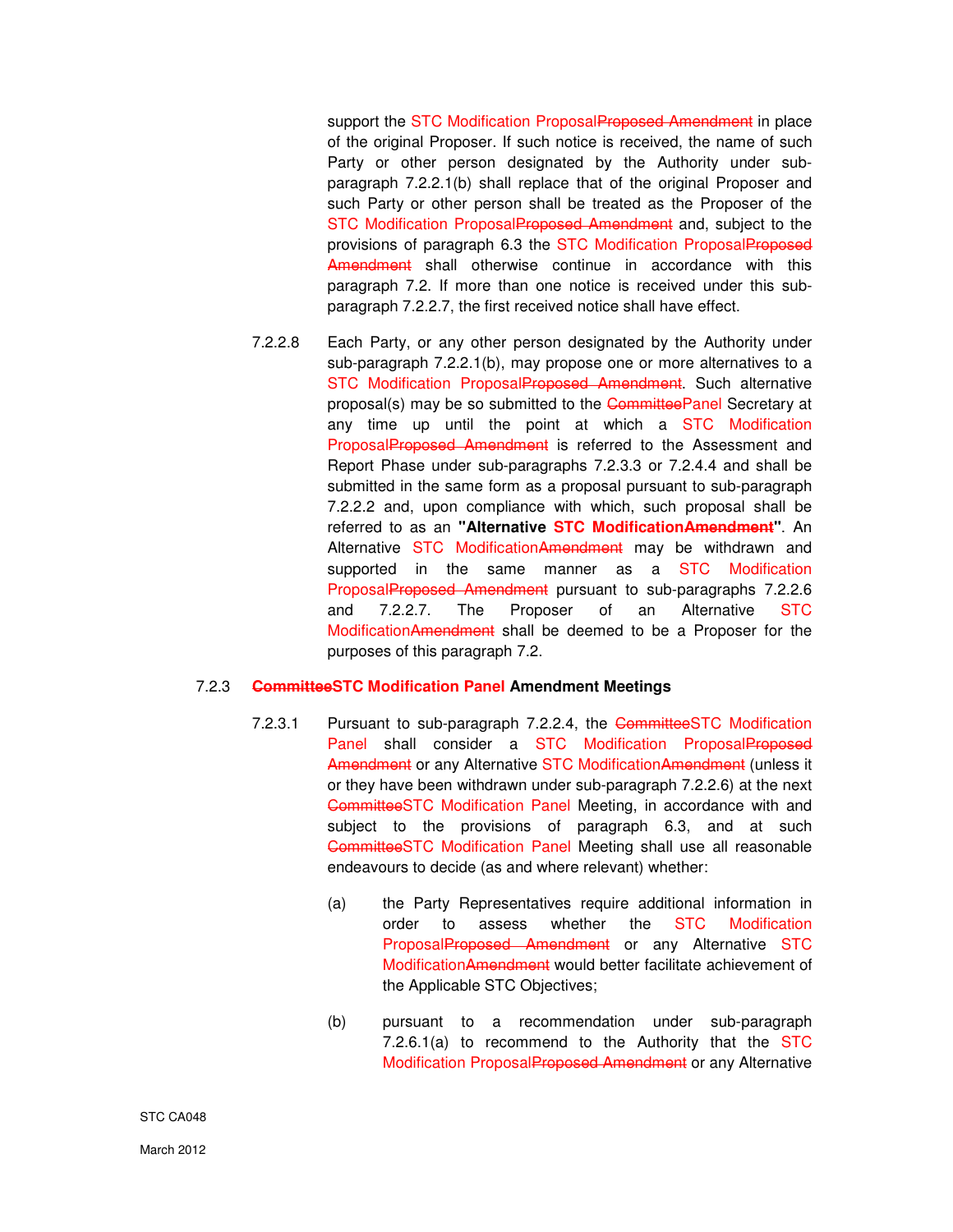STC ModificationAmendment should be treated as an Urgent STC Modification ProposalProposed Amendment;

- (c) pursuant to sub-paragraph 7.2.3.4, to amalgamate the STC Modification ProposalProposed Amendment with any other STC Modification ProposalProposed Amendment.
- 7.2.3.2 Where, pursuant to sub-paragraph 7.2.3.1(a) above, the CommitteeSTC Modification Panel decides that any of the Party Representatives requires additional information or the CommitteeSTC Modification Panel cannot reach a decision on such matter, the CommitteeSTC Modification Panel shall refer the STC Modification ProposalProposed Amendment or any Alternative STC ModificationAmendment for evaluation under sub-paragraph 7.2.4.
- 7.2.3.3 Where, pursuant to sub-paragraph 7.2.3.1(a) above, the CommitteeSTC Modification Panel decides that the Party Representatives do not require additional information, the CommitteeSTC Modification Panel shall refer the STC Modification ProposalProposed Amendment or any Alternative STC ModificationAmendment directly to the Assessment and Report Phase under sub-paragraph 7.2.5.
- 7.2.3.4 The CommitteeSTC Modification Panel may decide to amalgamate a STC Modification ProposalProposed Amendment with one or more other STC Modification ProposalProposed Amendment(s) where the subject matter of such STC Modification ProposalProposed Amendment is sufficiently proximate to justify amalgamation on the grounds of efficiency and/or where such STC Modification ProposalProposed Amendment(s) are logically dependent on each other.
- 7.2.3.5 Where STC Modification ProposalProposed Amendments are amalgamated pursuant to sub-paragraph 7.2.3.4:
	- (a) such STC Modification ProposalProposed Amendments shall be treated as a single STC Modification ProposalProposed Amendment;
	- (b) references in this Section B to a STC Modification ProposalProposed Amendment shall include and apply to a group of two or more STC Modification ProposalProposed Amendments so amalgamated; and
	- (c) the Proposers of each such amalgamated STC Modification ProposalProposed Amendment shall co-operate in deciding which of them shall constitute the Proposer of such amalgamated STC Modification ProposalProposed Amendment, failing which agreement, the STC Modification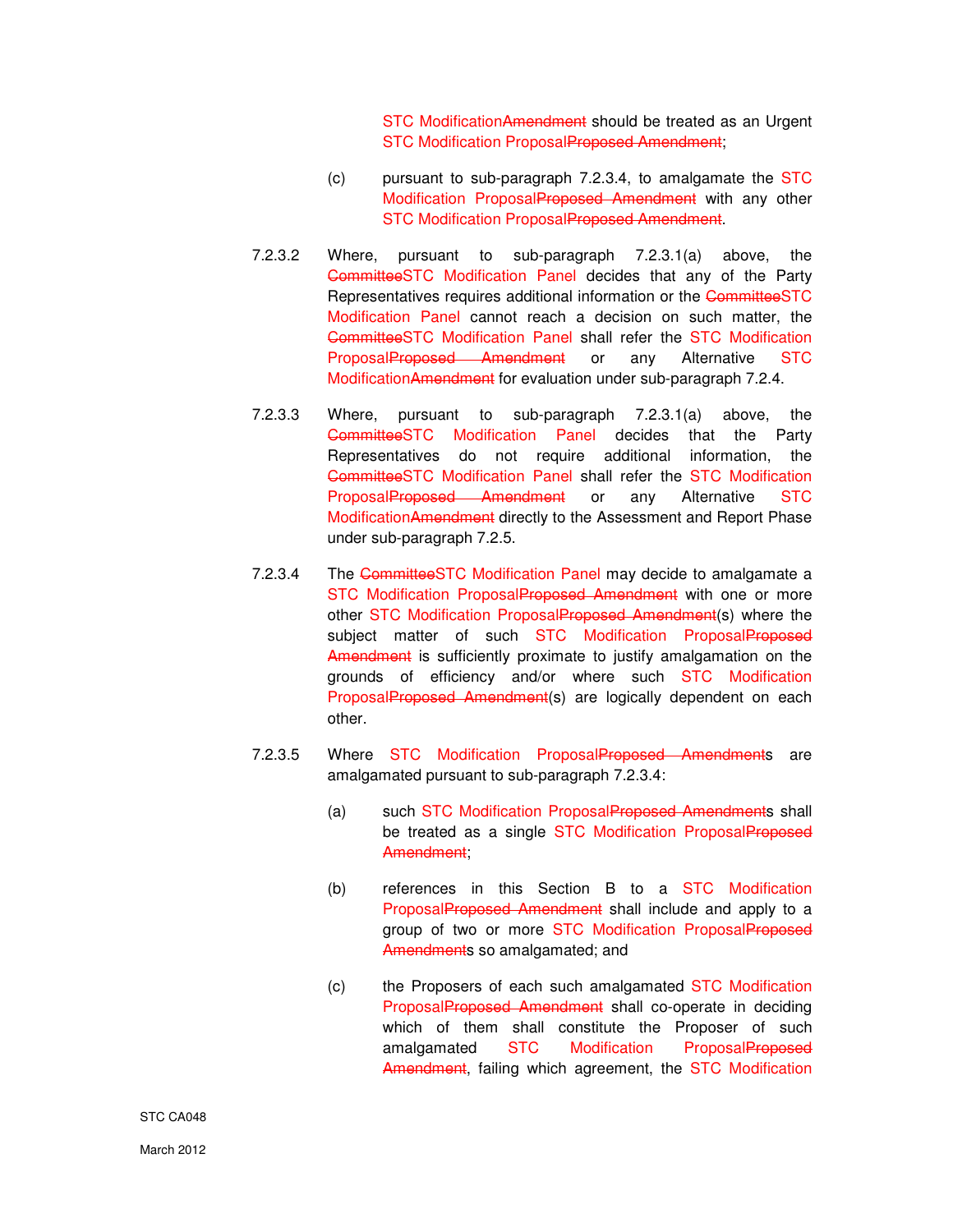ProposalProposed Amendments shall continue separately as before.

#### 7.2.4 **Evaluation Phase**

- 7.2.4.1 The CommitteeSTC Modification Panel shall use its reasonable endeavours in order to ensure that the Evaluation Phase as set out in this sub-paragraph 7.2.4 shall take no longer than two months (or if a Workgroup is established 4 months) from its referral under subparagraph 7.2.3.2 up to the referral to the Assessment and Report Phase under sub-paragraph 7.2.4.4 unless otherwise agreed by the Authority.
- 7.2.4.2 Following referral of a STC Modification ProposalProposed Amendment or any Alternative STC Modification Amendment pursuant to sub-paragraph 7.2.3.2, the CommitteeSTC Modification Panel shall invite representations or commission such studies, and other evaluation including through establishing a Workgroup as it deems appropriate in order that each Party Representative is provided with sufficient information such that it can assess whether the STC Modification ProposalProposed Amendment or any Alternative STC ModificationAmendment would better facilitate achievement of the Applicable STC Objectives.
- 7.2.4.A1 Where the CommitteeSTC Modification Panel deems it appropriate, it shall establish a Workgroup in accordance with sub-paragraph 7.2.4.2:
- 7.2.4.A2 A Workgroup shall comprise at least three (3) persons [(who may be CommitteeSTC Modification Panel Members)] agreed by the CommitteeSTC Modification Panel provided there shall always be at least one member representing NGET, one member representing Onshore Transmission Owners and one member representing Offshore Transmission Owner. A representative of the Authority may attend any meeting of a Workgroup as an observer and may speak at such meeting.
- 7.2.4.A3 In addition to the quorum in 7.2.4A2. the CommitteeSTC Modification Panel shall appoint the chair of the Workgroup who will not be able to vote.
- 7.2.4.A4 The Workgroup shall be assisted by a secretary who shall be appointed by the CommitteeSTC Modification Panel.
- 7.2.4.A5 The CommitteeSTC Modification Panel shall determine the terms of reference of each Workgroup and may change those terms of reference from time to time as it sees fit.
- 7.2.4.A6 The terms of reference for a Workgroup must include provision in respect of the following matters:

STC CA048

March 2012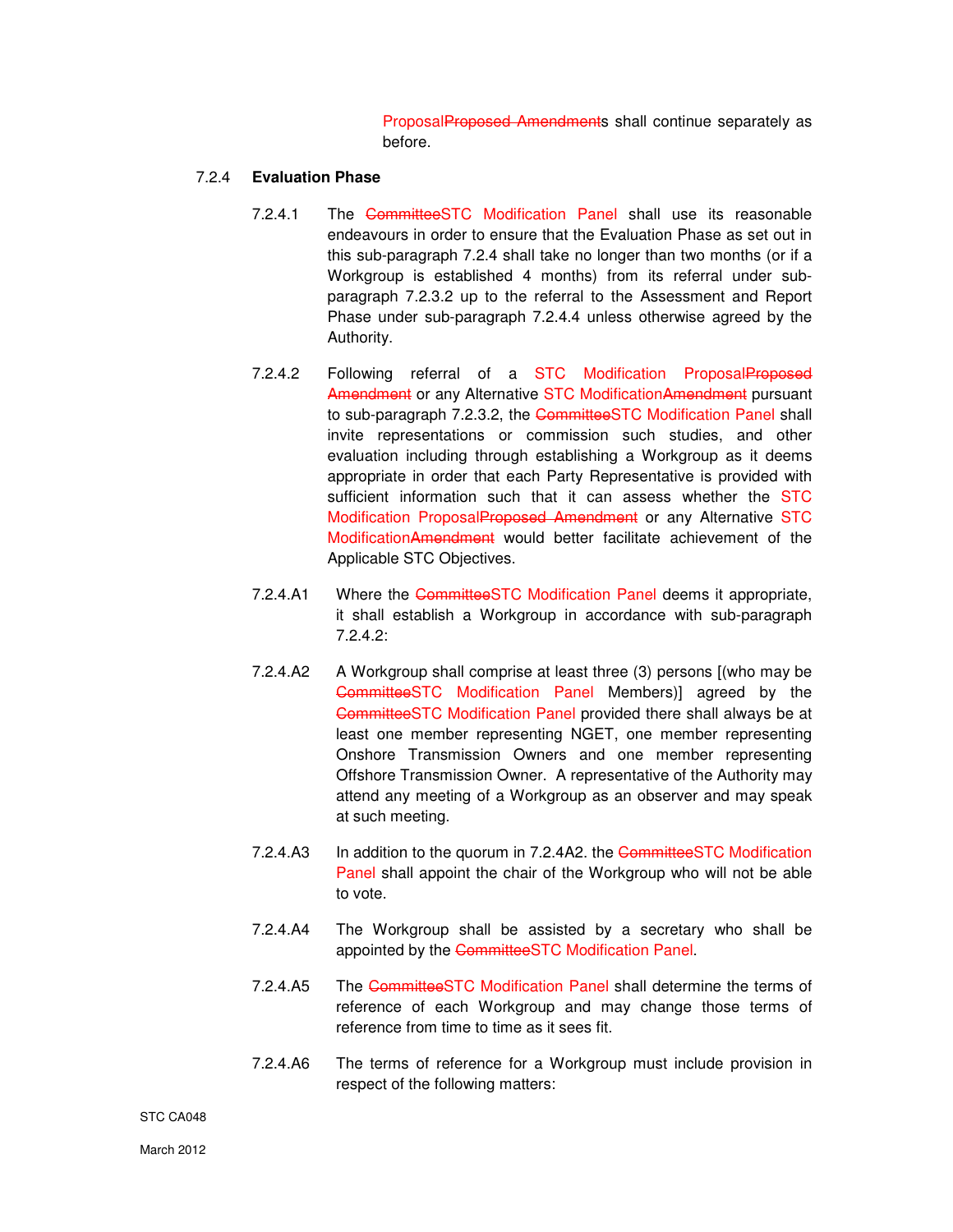(a) Detail the Workgroup's responsibilities for assisting the CommitteeSTC Modification Panel in the evaluation of the STC Modification ProposalProposed Amendment or any Alternative STC ModificationAmendment and consider whether it better facilitates achievement of the Applicable STC Objectives and to provide additional information to the CommitteeSTC Modification Panel:

(b) Detail the STC Modification ProposalProposed Amendment and any Alternative STC ModificationAmendment

 (c) Detail the work to be undertaken by the Workgroup to assist the CommitteeSTC Modification Panel in the evaluation of the STC Modification ProposalProposed Amendment or any Alternative STC ModificationAmendment.

 (d) Specify any matters which the Workgroup should address in its report;

- (e) the timetable for the work to be done by the Workgroup;
- (f) Specify if the Workgroup is to comment upon any legal text.
- 7.2.4.A7 Unless otherwise determined by the CommitteeSTC Modification Panel the Workgroup shall develop and adopt its own internal working procedures for the conduct of its business.
- 7.2.4.A8 A Workgroup Report will be submitted to the CommitteeSTC Modification Panel responding to the matters detailed in the terms of reference and in accordance with the timetable set out in the terms of reference and will indicate the issues and views which arose in the Workgroup discussions and any recommendations made.
- 7.2.4.A9 If a Workgroup is unable to reach agreement on any such matter, the Workgroup Report must reflect the views of the members of the Workgroup.
- 7.2.4.A10 The Workgroup Report will be circulated in draft form to the Workgroup members for a period of not less than five (5) Business days for comment. Any unresolved comments made shall be reflected in the final Workgroup Report.
- 7.2.4.A11 The final Workgroup Report shall be submitted to the CommitteePanel Secretary not less than five (5) Business Days prior to the meeting of the CommitteeSTC Modification Panel at which that Workgroup Report is to be discussed.
- 7.2.4.A13 The chairman or another member (nominated by the chairman) of the Workgroup shall attend or by way of teleconference the CommitteeSTC Modification Panel mMeeting at which that Workgroup Report is to be discussed and may be invited to present the findings and /or answer the questions of CommitteeSTC Modification Panel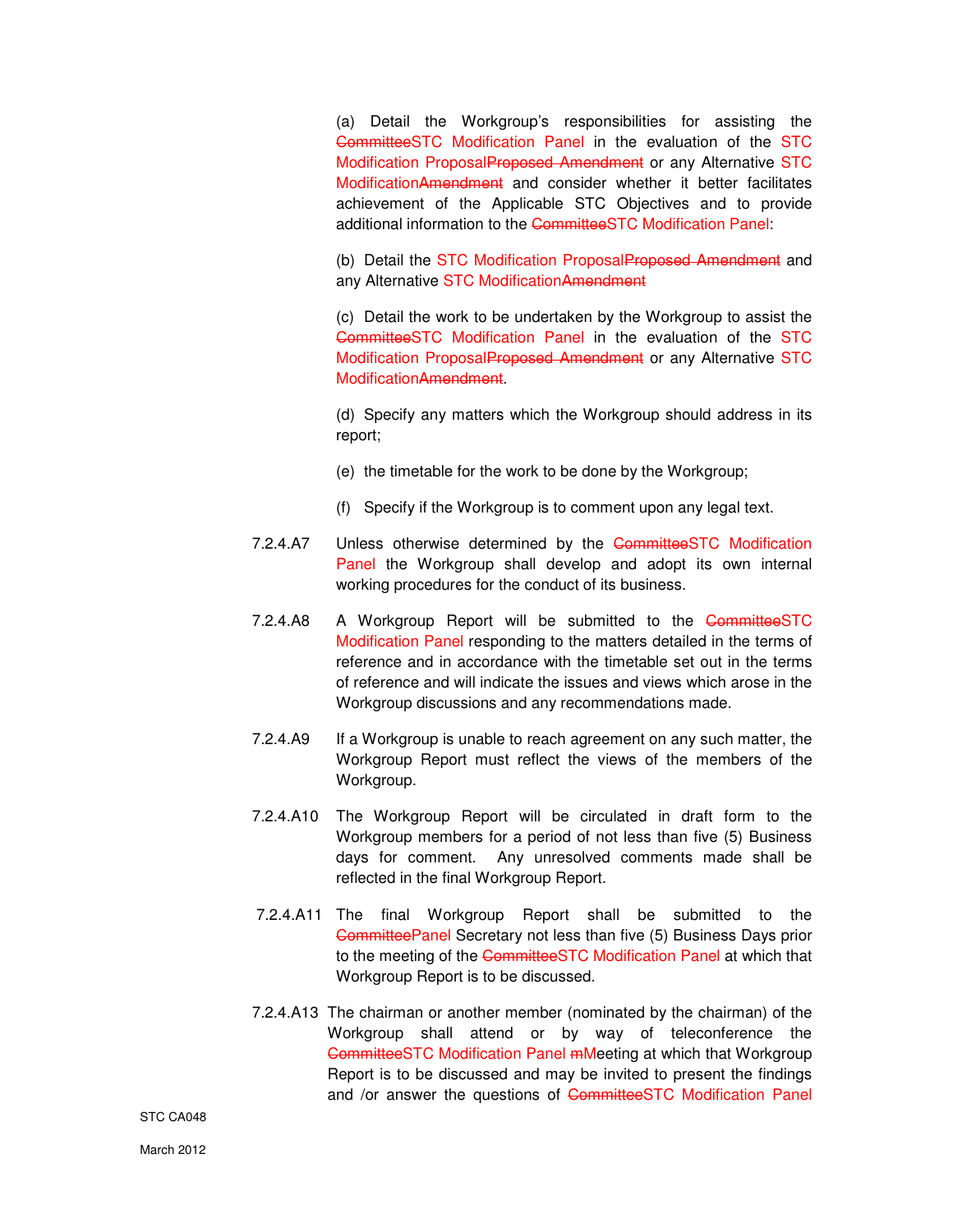members. Other members of the Workgroup may also attend such CommitteeSTC Modification Panel meeting.

- 7.2.4.3 Following receipt of any representations, study, Workgroup Report or other evaluation pursuant to sub-paragraph 7.2.4.2, the CommitteeSTC Modification Panel shall consider whether the information provided is sufficient for each Party Representative to form a view as to whether the STC Modification ProposalProposed Amendment or any Alternative STC ModificationAmendment better facilitate achievement of the Applicable STC Objectives and may invite such further representations, studies, and other evaluation including sending matters back to the Workgroup as it deems appropriate until the CommitteeSTC Modification Panel considers that the information provided is sufficient.
- 7.2.4.4 Following completion of this Evaluation Phase under this subparagraph 7.2.4, the CommitteeSTC Modification Panel shall refer the STC Modification ProposalProposed Amendment or any Alternative STC ModificationAmendment directly to the Assessment and Report Phase under sub-paragraph 7.2.5.

#### 7.2.5 **Assessment and Report Phase**

- 7.2.5.1 The CommitteeSTC Modification Panel together with the Proposer shall use their reasonable endeavours in order to ensure that the Assessment and Report Phase as set out in this sub-paragraph 7.2.5 shall take no longer than six months from its initiation by referral under sub-paragraphs 7.2.3.2 or 7.2.4.4 up to submission of the AmendmentSTC Modification Report to the Authority under subparagraph 7.2.5.11(a) unless otherwise agreed by the Authority.
- 7.2.5.2 Following referral to the Assessment and Report Phase under subparagraphs 7.2.3.3 or 7.2.4.4, the CommitteeSTC Modification Panel together with the Proposer shall prepare an analysis and impact assessment (to the extent that such assessment has not already been provided as part of the Evaluation Phase or Workgroup Report) ("**Assessment**"). Such Assessment shall include to the extent reasonably practicable an assessment by the CommitteeSTC Modification Panel and the Proposer of the likely effect of the STC Modification ProposalProposed Amendment and any Alternative STC ModificationAmendment on each Party's Transmission System and other systems including a description of any works necessary to implement the change and an estimate of the development, capital and operating costs associated with implementing the changes to the Code and Code Procedures in such manner as the CommitteeSTC Modification Panel feels fit, provided that, so far as any such Assessment requires information which is not generally available concerning the National Electricity Transmission System, such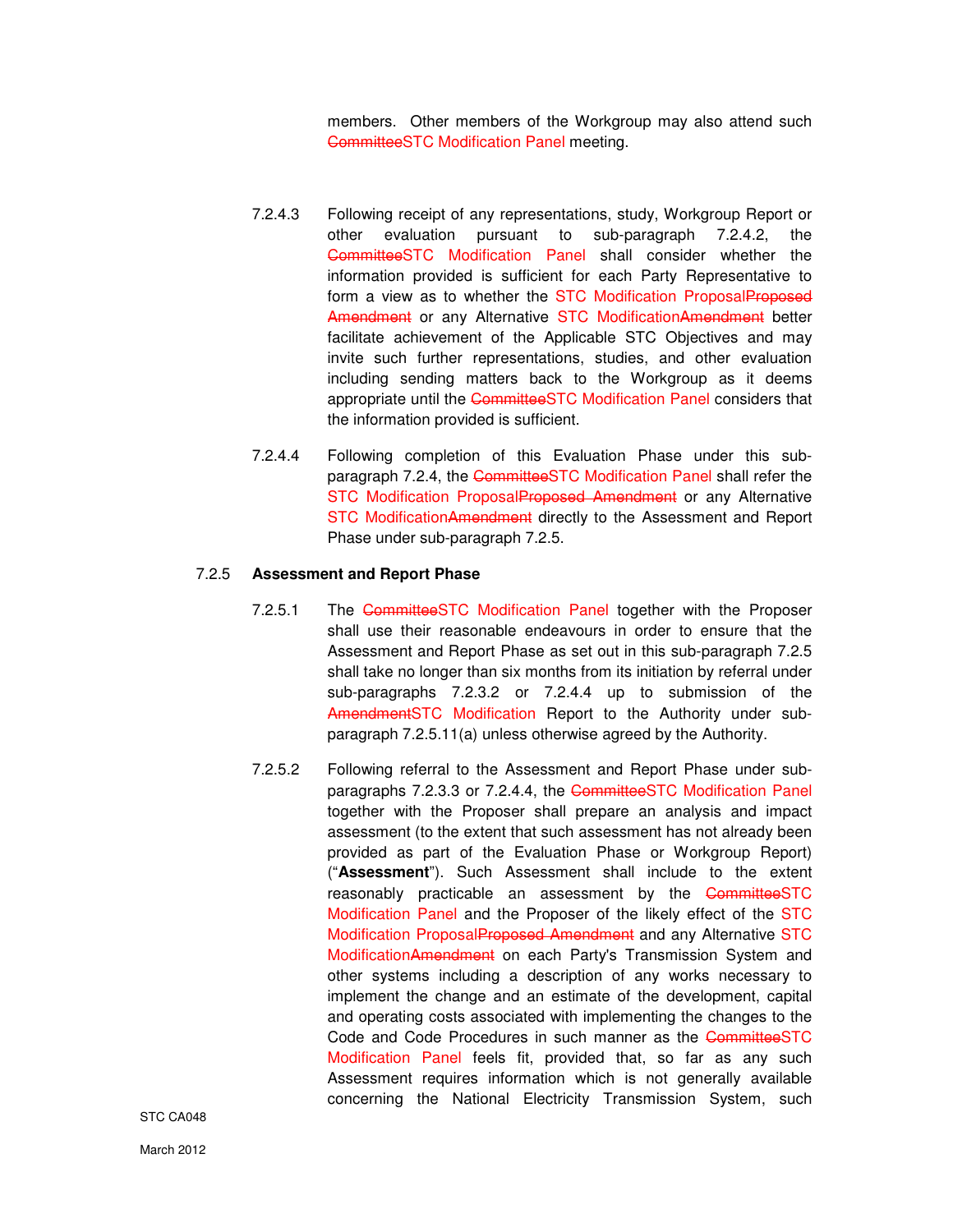Assessment shall be made on the basis of the CommitteeSTC Modification Panel's and the Proposer's proper assessment (which the CommitteeSTC Modification Panel and the Proposer shall make available for these purposes) of the impact of the STC Modification ProposalProposed Amendment or any Alternative STC ModificationAmendment on the National Electricity Transmission System. Such assessment, shall also include, where the impact is likely to be material, an assessment of the quantifiable impact of the STC Modification ProposalProposed Amendment or any Alternative STC ModificationAmendment on greenhouse gas emissions, to be conducted in accordance with such guidance (on the treatment of carbon costs and evaluation of the greenhouse gas emissions) as may be issued by the Authority from time to time.

- 7.2.5.3 Following completion of the Assessment under sub-paragraph 7.2.5.2 the CommitteeSTC Modification Panel together with the Proposer shall prepare a report and initial recommendation as to whether the STC Modification ProposalProposed Amendment and any Alternative STC ModificationAmendment better facilitate achievement of the Applicable STC Objectives. In so doing, the CommitteeSTC Modification Panel and the Proposer shall use all reasonable endeavours to decide whether the STC Modification ProposalProposed Amendment or any Alternative STC ModificationAmendment would better facilitate achievement of the Applicable STC Objectives and therefore whether or not to recommend to the Authority that a STC Modification ProposalProposed Amendment or any Alternative STC ModificationAmendment should or should not be made.
	- 7.2.5.4 Where the CommitteeSTC Modification Panel together with the Proposer cannot reach a decision pursuant to sub-paragraph 7.2.5.3, the CommitteeSTC Modification Panel shall prepare a written statement reflecting the CommitteeSTC Modification Panel's and the Proposer's discussions as to whether the STC Modification ProposalProposed Amendment or any Alternative STC ModificationAmendment would better meet the Applicable STC Objectives and whether or not each Party Representative and/or the Proposer recommends to the Authority that a STC Modification ProposalProposed Amendment or any Alternative STC ModificationAmendment should or should not be made and such written statement shall be incorporated into the report.
	- 7.2.5.5 Where the CommitteeSTC Modification Panel and the Proposer are jointly proposing to recommend to the Authority that a STC Modification ProposalProposed Amendment or any Alternative STC ModificationAmendment should not be made, the CommitteeSTC Modification Panel and the Proposer shall consult with the Authority as to whether the Authority would like the AmendmentSTC Modification Report to include the proposed text to amend the Code. If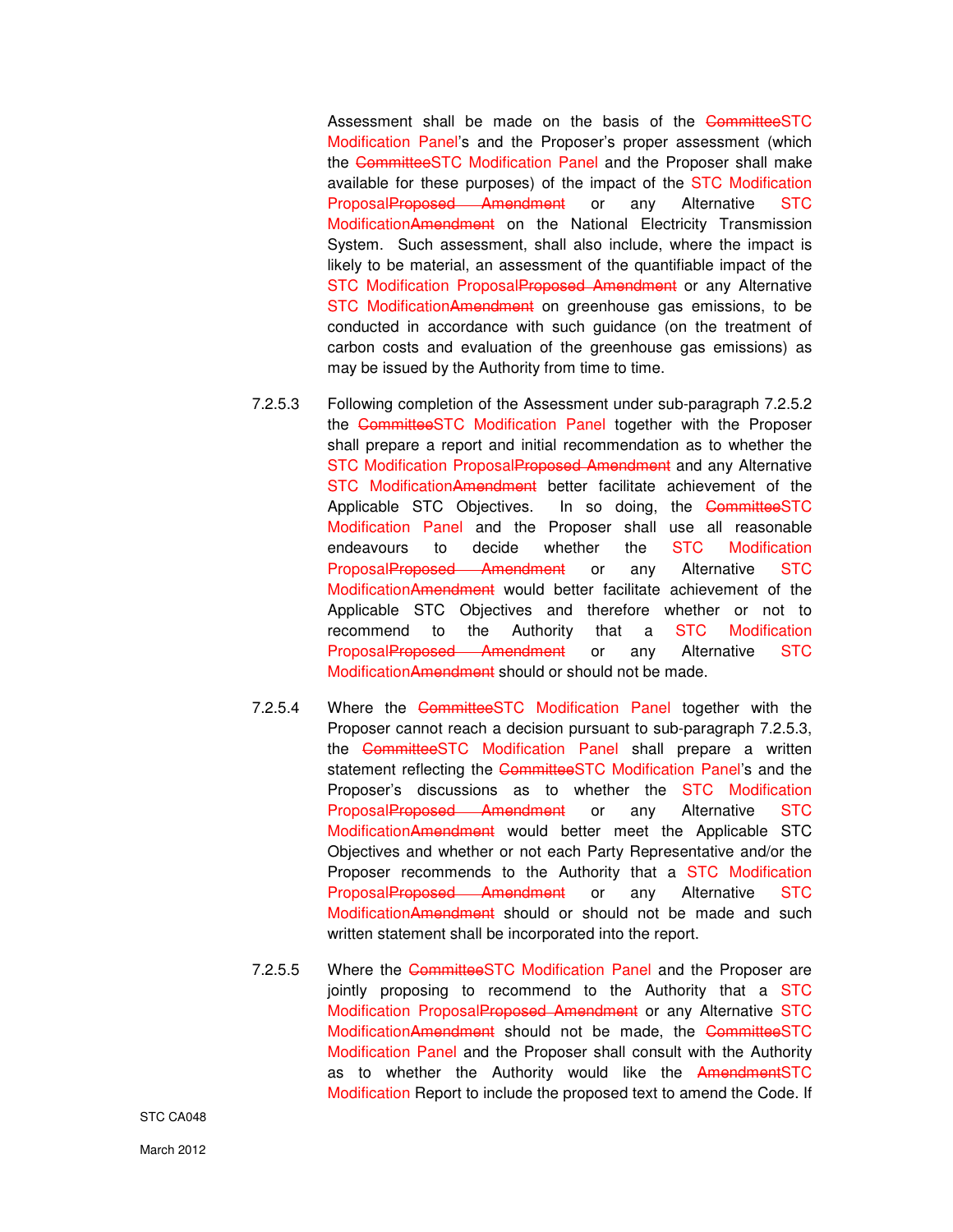the Authority does not wish the AmendmentSTC Modification Report to include the proposed text to amend the Code, no text need be included. If the Authority does want the AmendmentSTC Modification Report to include the proposed text to amend the Code and no detailed text has yet been prepared, unless otherwise agreed by the CommitteeSTC Modification Panel or directed by the Authority, the Proposer shall prepare such text to amend the Code and shall seek the views of the CommitteeSTC Modification Panel and take such views into account in preparing such text.

- 7.2.5.6 Where the CommitteeSTC Modification Panel, Proposer or any Party is intending to recommend to the Authority that a STC Modification ProposalProposed Amendment or any Alternative STC ModificationAmendment should be made, such text to amend the Code shall be prepared by the Proposer, unless the CommitteeSTC Modification Panel otherwise agrees that such text should be prepared by another Party or person and the Proposer (or other such person, as appropriate) shall seek the views of the CommitteeSTC Modification Panel and take such views into account in preparing such text.
- 7.2.5.7 Where proposed text to amend the Code has been produced pursuant to sub-paragraphs 7.2.5.5 or 7.2.5.6 (or otherwise) the CommitteeSTC Modification Panel (and any Proposer whose STC Modification ProposalProposed Amendment or Alternative STC ModificationAmendment is the subject of the text) shall decide whether to approve (or amend and then approve) the proposed text, failing which decision, the text shall stand but each Party Representative (and any Proposer of such STC Modification ProposalProposed Amendment or Alternative STC ModificationAmendment that is the subject of the text) shall prepare written representations giving its own opinion on such text.
- 7.2.5.8 Following completion of the steps set out in sub-paragraphs 7.2.5.2 to 7.2.5.7 above (where relevant), the CommitteePanel Secretary shall prepare an initial version of the AmendmentSTC Modification Report setting out:
	- (a) the STC Modification ProposalProposed Amendment and any Alternative STC ModificationAmendments; the Workgroup Report and recommendations,
	- (b) the recommendation of the CommitteeSTC Modification Panel (or, where the CommitteeSTC Modification Panel and/or the Proposer are not in agreement, the separate statement prepared pursuant to sub-paragraph 7.2.5.4) as to whether or not such STC Modification ProposalProposed Amendment or any Alternative STC ModificationAmendment should be made, including the CommitteeSTC Modification Panel's and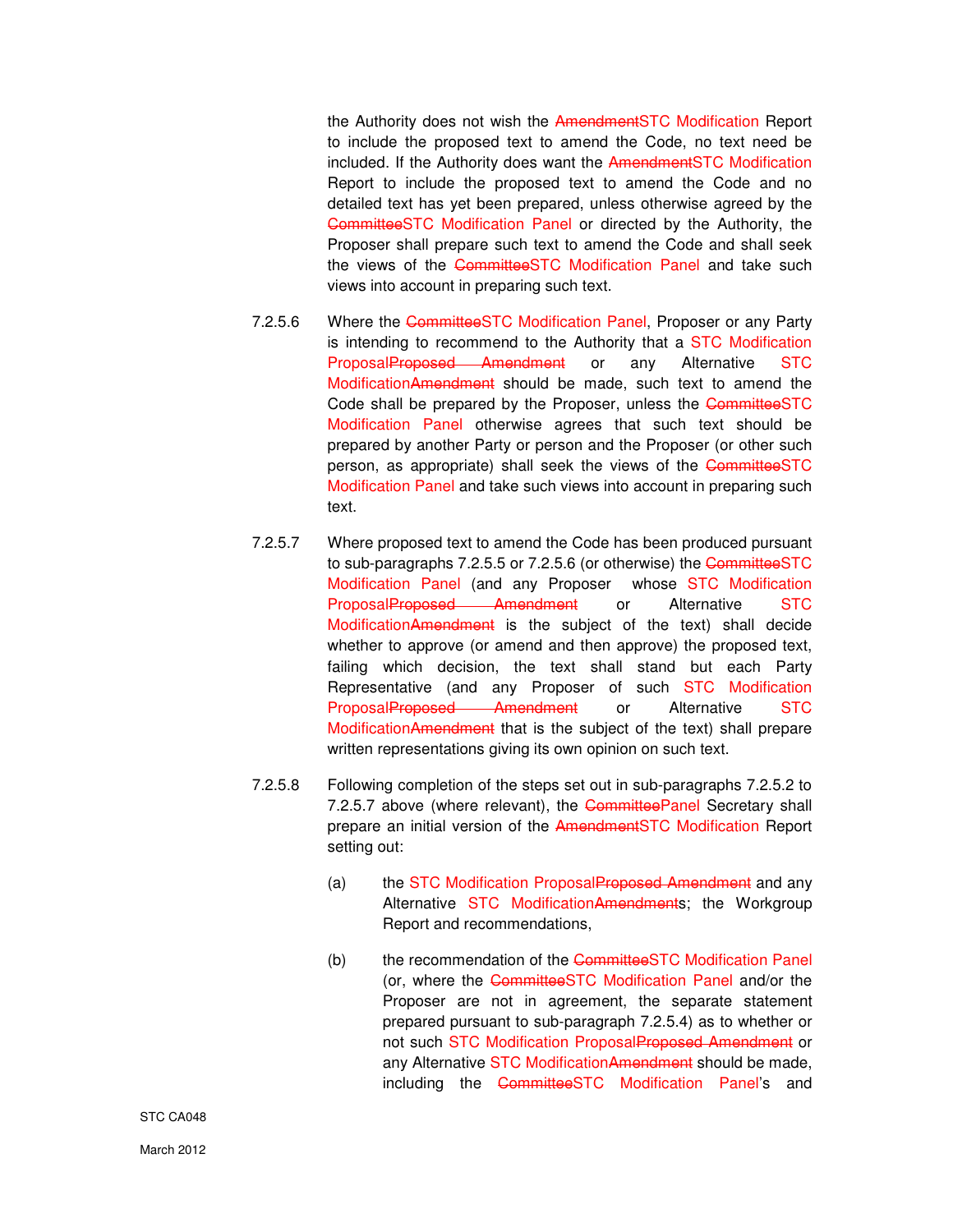Proposer's analysis of whether (and, if so, to what extent) the STC Modification ProposalProposed Amendment or any Alternative STC ModificationAmendment would better facilitate achievement of the Applicable STC Objectives and the views and rationale in respect thereof;

- (c) draft text prepared pursuant to sub-paragraph 7.2.5.7 and any representations on such text where relevant;
- (d) a summary of the CommitteeSTC Modification Panel's and Proposer's Assessment(s) provided pursuant to subparagraph 7.2.5.2;
- (e) the proposed Implementation Date of the STC Modification ProposalProposed Amendment or any Alternative STC ModificationAmendments as agreed by the CommitteeSTC Modification Panel, failing which, as shall be proposed by the Proposer and, in the latter case, accompanied by the written representation of the CommitteeSTC Modification Panel and any Proposer giving their own opinion as to what the Implementation Date should be; and
- (f) (to the extent that such matters are not included pursuant to sub-paragraph (d)), an analysis of:
	- (i) the impact of the STC Modification ProposalProposed Amendment and any Alternative STC ModificationAmendment on the BSC, CUSC and Core Industry Documents, Code Procedures and contents of any Interface Agreement or TO Construction Agreement;
	- (ii) the changes which would be required to give effect to the STC Modification ProposalProposed Amendment and any Alternative STC ModificationAmendment in relation to the BSC, CUSC and Core Industry Documents, Code Procedures and contents of any Interface Agreement or TO Construction Agreement;
	- (iii) the mechanism and likely timescale for making the changes referred to in sub-paragraph (ii);
	- (iv) the changes or developments which would be required to central computer systems and, if practicable, processes used in connection with the operation of arrangements established under the BSC, CUSC and Core Industry Documents;
	- (v) the mechanism and likely timescale for making the changes referred to in sub-paragraph (iv);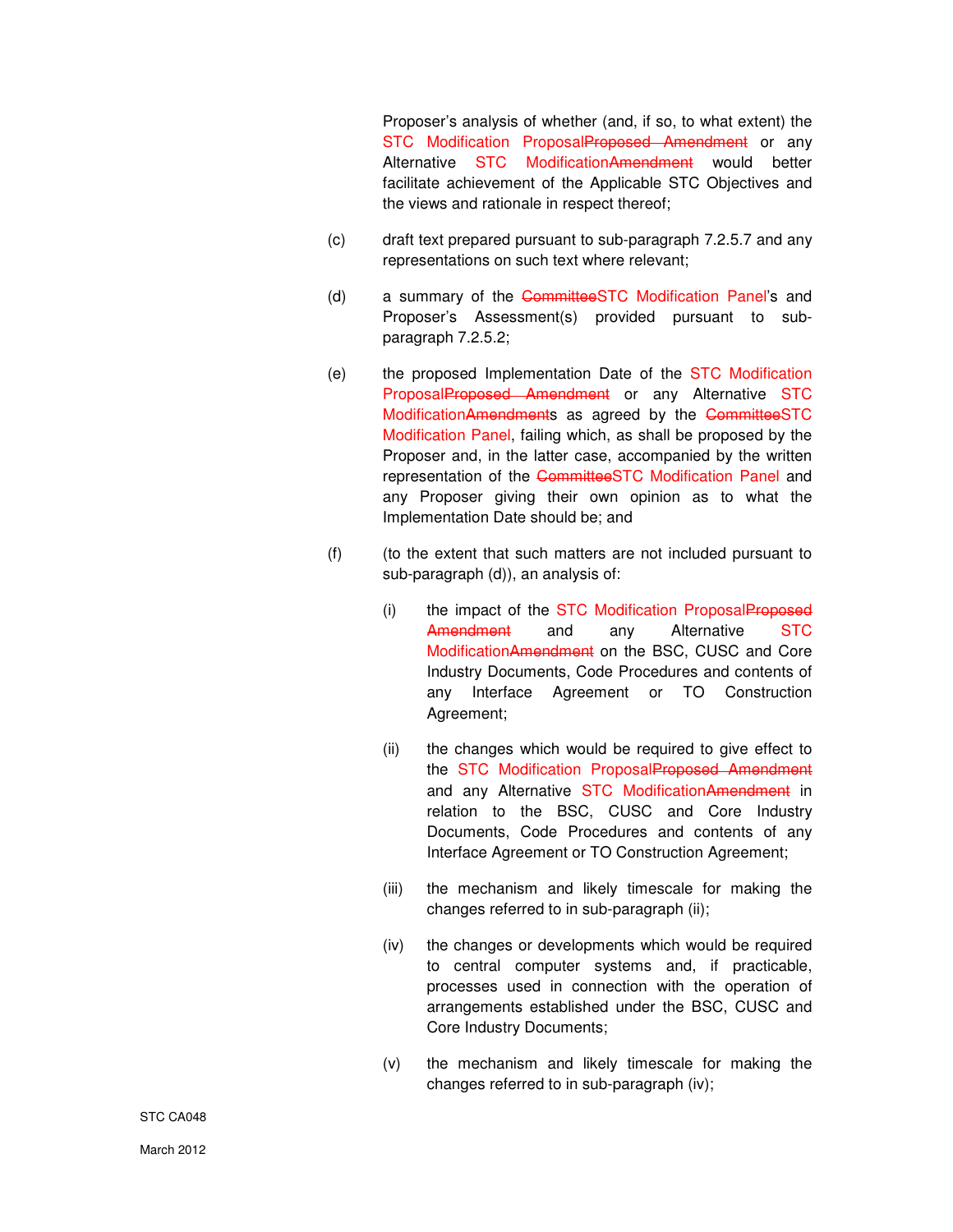(vi) an estimate of the costs associated with making and delivering the changes referred to in sub-paragraphs (ii) and (iv), such costs being expected to relate to: for (ii), the costs of implementing amendments to the BSC, CUSC and Core Industry Document(s), Code Procedures, Interface Agreement and TO Construction Agreement, and for (iv), the costs of changes to computer systems and possibly processes which are established for the operation of the BSC, CUSC and Core Industry Documents,

together with a summary of representations of the CommitteeSTC Modification Panel and the Proposer in relation to such matters,

(here referred to as the "**Initial AmendmentSTC Modification Report**") which Initial AmendmentSTC Modification Report shall be approved and amended as appropriate by the CommitteeSTC Modification Panel (save for the contents of those sections where representations are to be provided by each Party Representative in its own capacity as specified above).

- 7.2.5.9 Pursuant to sub-paragraph 7.2.5.8, the CommitteePanel Secretary shall circulate the Initial AmendmentSTC Modification Report to each of the Party Representatives and invite each of the Party Representatives to provide its Assessment, such Assessment to be provided in a consistent manner and including such information as is contained within the CommitteeSTC Modification Panel's Assessment provided in accordance with sub-paragraph 7.2.5.2. Should a Party Representative decide to provide an Assessment in accordance with this sub-paragraph 7.2.5.9 the Party Representative shall provide such assessment in accordance with the timescales specified by the CommitteePanel Secretary when circulating the Initial AmendmentSTC Modification Report.
- 7.2.5.10 Pursuant to sub-paragraph 7.2.5.9, the Committee Panel Secretary shall:
	- (a) Incorporate any Assessments provided by Party Representatives pursuant to 7.2.5.9 into the Initial Assessment Report in so doing forming a proposed AmendmentSTC Modification Report (here referred to as the "**Proposed AmendmentSTC Modification Report**")
	- (b) circulate the Proposed AmendmentSTC Modification Report to each of the Party Representatives, any persons designated by the Authority under sub-paragraph 7.2.2.1(b) and such persons or bodies as have responsibility for progressing changes to the BSC, CUSC and Core Industry Documents and publish it on the Code Website or otherwise in such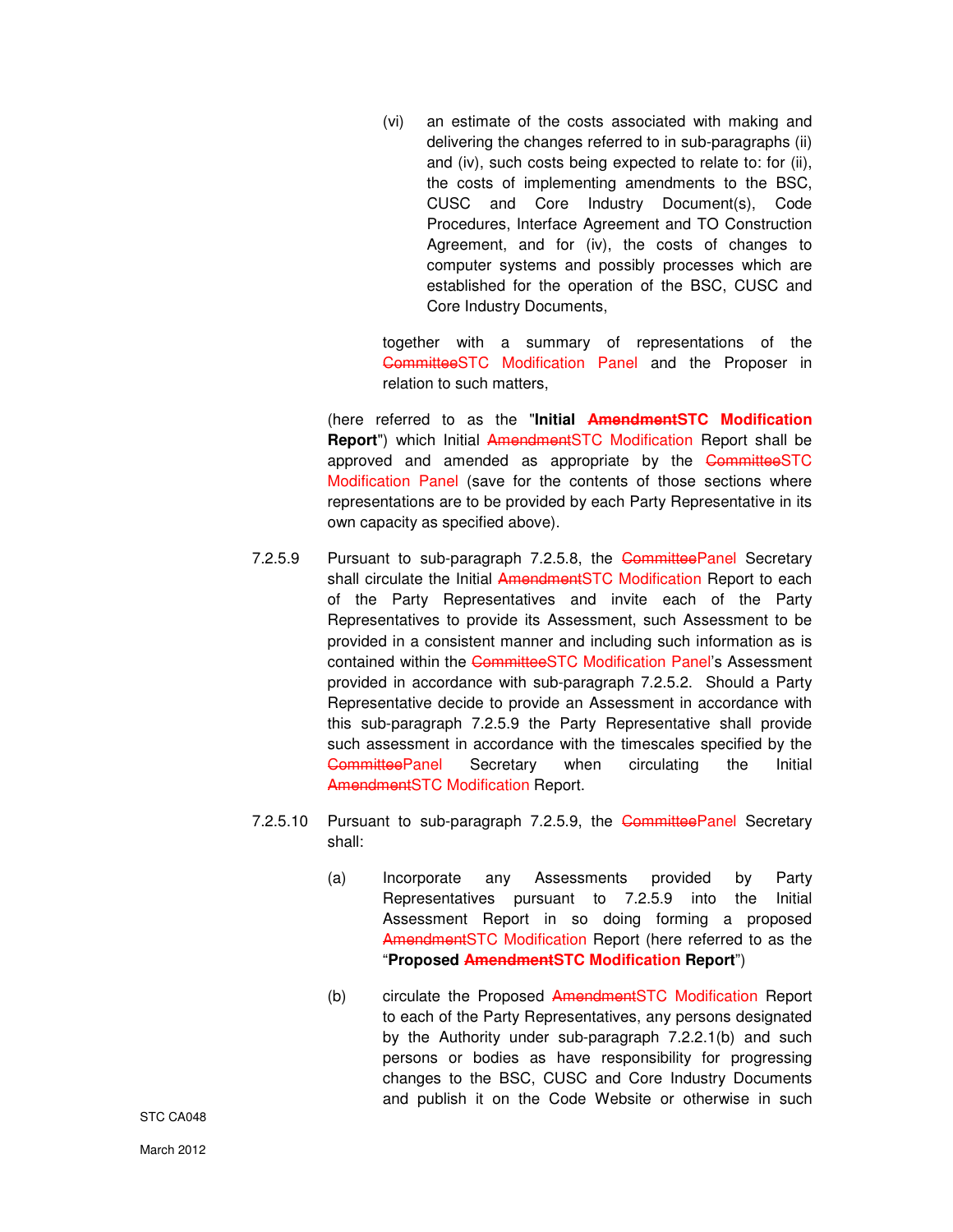manner as may be deemed appropriate by the Party Representatives to bring it to the attention of other persons who may have a relevant interest in the STC Modification ProposalProposed Amendment or any Alternative STC ModificationAmendment;

- (c) invite representations in relation to the Proposed AmendmentSTC Modification Report within such period as the CommitteeSTC Modification Panel shall determine (and, in any event, not more than one month); and
- (d) on receipt of representations pursuant to sub-paragraph (b), prepare a summary of such representations.
- 7.2.5.11 Pursuant to sub-paragraph 7.2.5.10, the CommitteeSTC Modification Panel shall consider the representations made in response to the Proposed AmendmentSTC Modification Report and shall instruct the CommitteePanel Secretary to make such changes to the Proposed Amendment STC Modification Report as may be agreed by the CommitteeSTC Modification Panel (save for the contents of those sections where representations are to be provided by each Party Representative, the Proposer or other person designated by the Authority under sub-paragraph 7.2.2.1(b) (where appropriate) in its own capacity, as specified above, in which case such Party Representative may, after notifying the CommitteeSTC Modification Panel, direct the CommitteePanel Secretary to make reasonable changes to its representations). When the STC Modification Panel considers that any minor changes to the legal text contained in the STC Modification Report are necessary (such as changes of a typographical, grammatical or clarificatory nature) it shall be entitled to instruct the Panel Secretary to make such changes. Where the STC Modification Panel considers a change to the legal text contained in the STC Modification Report to be necessary, but such changes are not minor changes, the STC Modification Panel shall instruct the Panel Secretary to prepare revised legal text incorporating such changes and circulate that revised legal text to, and invite representations from, those persons to whom the Proposed STC Modification Report was circulated pursuant to sub-paragraph 7.2.5.10(b). Representations shall be provided within such period as the STC Modification Panel shall determine and, upon receipt, shall be dealt with in accordance with sub-paragraph 7.2.5.10(d) and this sub-paragraph 7.2.5.11.
- 7.2.5.12 Following the process referred to in sub-paragraph 7.2.5.11, the Proposed AmendmentSTC Modification Report shall be referred to as the **"AmendmentSTC Modification Report"**. The CommitteePanel Secretary shall finalise the AmendmentSTC Modification Report and attach the summary of representations prepared pursuant to subparagraph 7.2.5.10(d) (together with the actual representations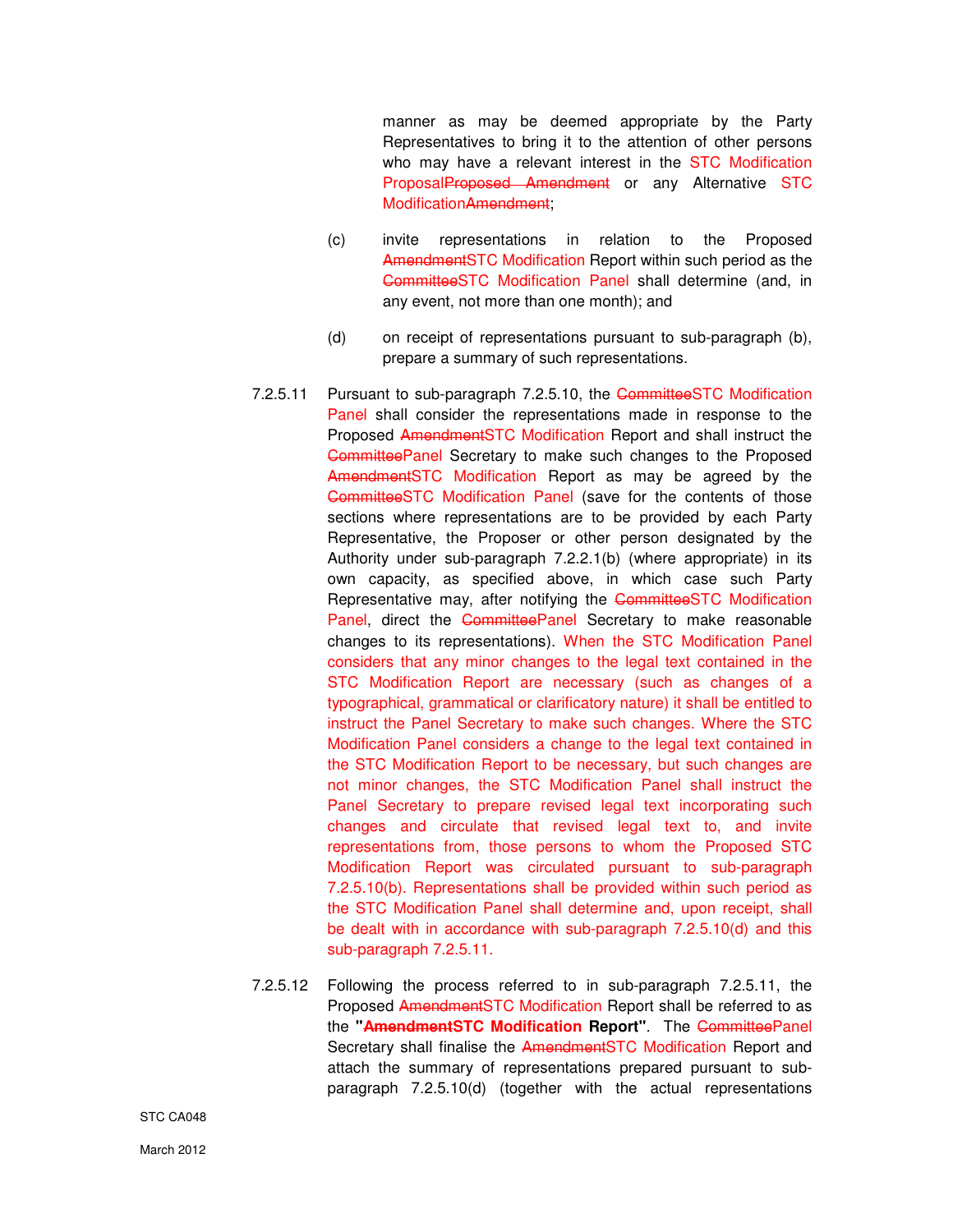received), to the AmendmentSTC Modification Report and shall promptly:

- (a) submit such AmendmentSTC Modification Report to the Authority; and
- (b) copy such AmendmentSTC Modification Report to each of the Party Representative, the Proposer, persons designated by the Authority under sub-paragraph 7.2.2.1(b) and each owner of the BSC, CUSC and Core Industry Documents and post it on the Code Website.
- 7.2.5.13 Each AmendmentSTC Modification Report shall be addressed and furnished to the Authority and none of the facts, opinions or statements contained in such AmendmentSTC Modification Report may be relied upon by any other person.
- 7.2.5.14 NGET shall copy any notice received by it from the Authority following submission of the AmendmentSTC Modification Report in relation to the approval (or otherwise) of a STC Modification ProposalProposed Amendment or any Alternative STC ModificationAmendment to each of the Party Representatives and persons designated by the Authority under sub-paragraph 7.2.2.1(b) and the CommitteePanel Secretary shall publish such notice on the Code Website.

#### 7.2.6 **Urgent STC Modification ProposalProposed Amendments**

- 7.2.6.1 Any Party or the Proposer (where the Proposer is not a Party) may:
	- (a) recommend to the CommitteeSTC Modification Panel that a proposal to amend the Code be treated as an Urgent STC Modification ProposalProposed Amendment and provide a suggested timetable in relation to same; or
	- (b) request that the **CommitteePanel** Secretary convenes a CommitteeSTC Modification Panel Meeting by such means as are reasonably practicable to obtain the agreement of the CommitteeSTC Modification Panel (or otherwise) that the proposal be treated as an Urgent STC Modification ProposalProposed Amendment; or
	- (c) where a CommitteeSTC Modification Panel Meeting cannot be arranged pursuant to sub-paragraph (b) above due to lack of agreement on the part of the Party Representatives, itself refer the proposal to the Authority for determination as to whether such proposal may be treated as an Urgent STC Modification ProposalProposed Amendment and, if so, as to the procedure and timetable which should apply in respect thereof and, in doing so, shall state that the CommitteeSTC Modification Panel has not considered the matter.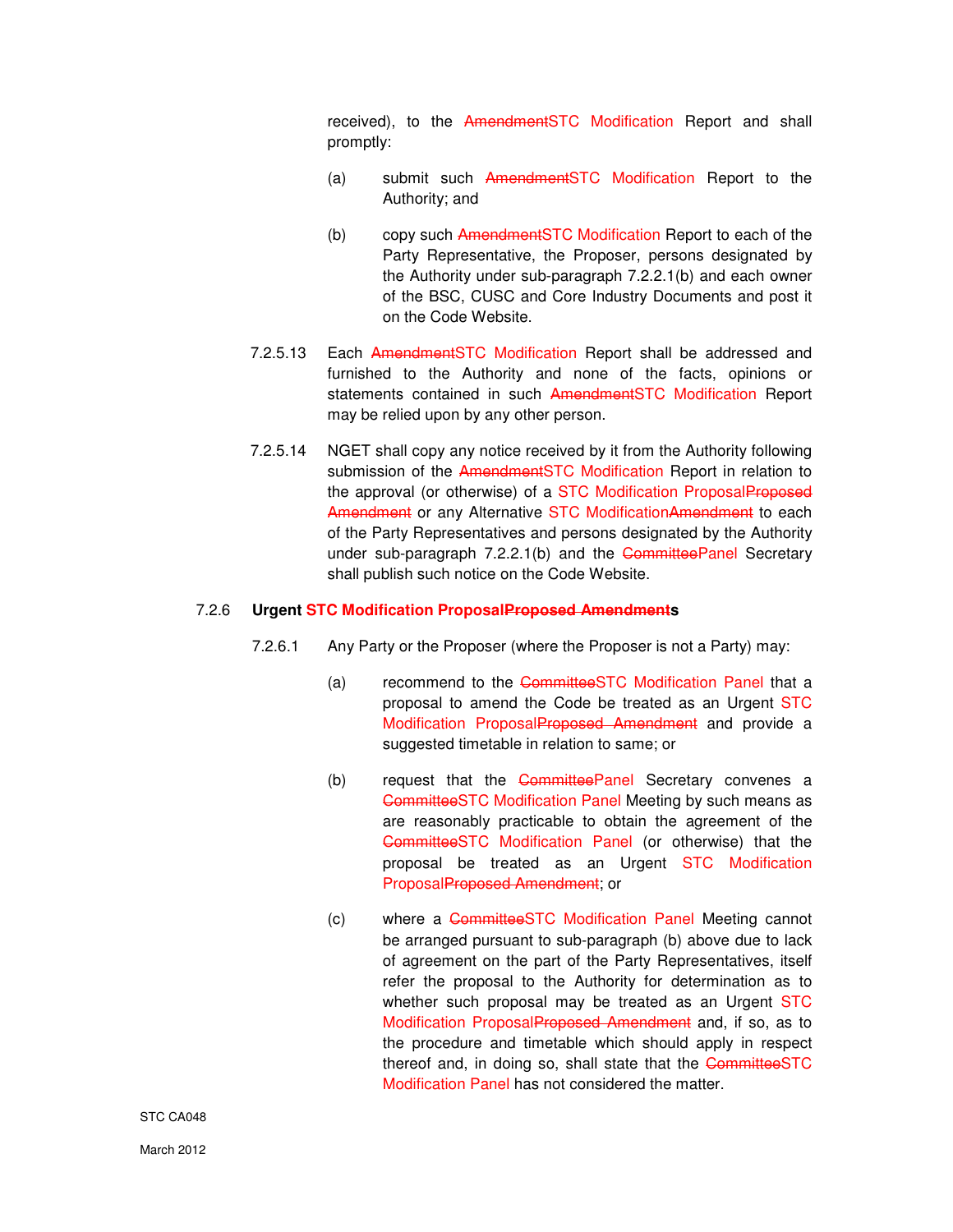- 7.2.6.2 If the CommitteeSTC Modification Panel decides that such proposal should be treated as an Urgent STC Modification ProposalProposed Amendment pursuant to sub-paragraph 7.2.6.1, the CommitteeSTC Modification Panel shall promptly consult with the Authority as to whether such proposal should be treated as an Urgent STC Modification ProposalProposed Amendment and, if so, as to the procedure and timetable which should apply in respect thereof.
- 7.2.6.3 If the CommitteeSTC Modification Panel is not in agreement pursuant to sub-paragraph 7.2.6.1 that a proposal be treated as an Urgent STC Modification Proposal Proposed Amendment, any Party may itself refer the matter to the Authority but, in doing so, shall state that the CommitteeSTC Modification Panel do not recommend that the proposal be treated as an Urgent STC Modification ProposalProposed Amendment.
- 7.2.6.4 The CommitteeSTC Modification Panel shall:
	- (a) not treat any proposal as an Urgent STC Modification ProposalProposed Amendment except with the prior consent of the Authority;
	- (b) comply with the procedure and timetable in respect of any Urgent STC Modification ProposalProposed Amendment approved by the Authority; and
	- (c) comply with any instruction of the Authority issued in respect of such Urgent STC Modification ProposalProposed Amendment.
- 7.2.6.5 For the purposes of this sub-paragraph 7.2.6, the procedure and timetable in respect of an Urgent STC Modification ProposalProposed Amendment may (with the approval of the Authority pursuant to subparagraphs 7.2.6.2 or 7.2.6.3) deviate from all or part of the AmendmentSTC Modification Procedures (save for this subparagraph 7.2.6) or follow any other procedure or timetable approved by the Authority.
- 7.2.6.6 Any AmendmentSTC Modification Report (unless the Authority states that this is not required pursuant to sub-paragraphs 7.2.6.2 or 7.2.6.3) in respect of an Urgent STC Modification ProposalProposed Amendment (as relevant pursuant to sub-paragraph 7.2.6.5) shall include a statement as to why the CommitteeSTC Modification Panel or the Proposer (as relevant) believes that such proposal should be treated as an Urgent STC Modification ProposalProposed Amendment and the extent to which the procedure followed deviated from the other AmendmentSTC Modification Procedures that would apply to a STC Modification ProposalProposed Amendment.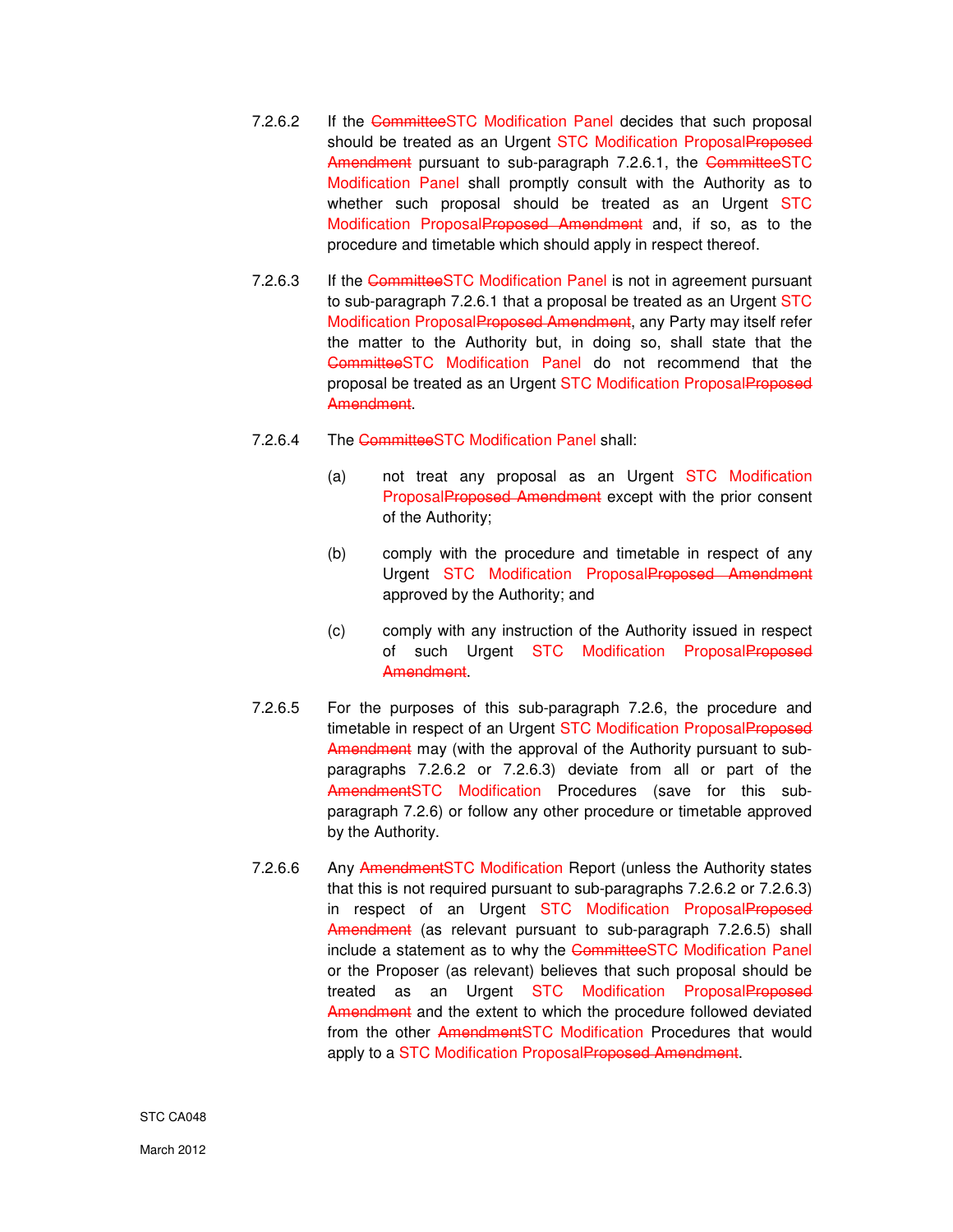7.2.6.7 The CommitteeSTC Modification Panel shall respectively take all reasonable steps to ensure that an Urgent STC Modification ProposalProposed Amendment is considered, evaluated and (subject to the approval of the Authority) implemented as soon as reasonably practicable, having regard to the urgency of the matter and, for the avoidance of doubt, an Urgent STC Modification ProposalProposed Amendment may (subject to the approval of the Authority) result in an amendment to the Code being made on the day on which such proposal is submitted.

# 7.2.7 **AmendmentSTC Modification Register**

- 7.2.7.1 The CommitteePanel Secretary shall establish and maintain a register (the "**AmendmentSTC Modification Register**") which shall record, in such form as the CommitteeSTC Modification Panel may determine, the matters set out in sub-paragraph 7.2.7.3.
- 7.2.7.2 The purpose of the AmendmentSTC Modification Register shall be to assist the CommitteeSTC Modification Panel in the operation of the AmendmentSTC Modification Procedures under this Code and to enable the Parties and other interested third parties (including any person designated by the Authority under sub-paragraph 7.2.2.1(b)) to be reasonably informed of the progress of STC Modification ProposalProposed Amendments including any Alternative STC ModificationAmendments, Urgent STC Modification ProposalProposed Amendments and Approved STC ModificationsAmendments from time to time.
- 7.2.7.3 The AmendmentSTC Modification Register shall record:
	- (a) details of each STC Modification ProposalProposed Amendment and any Alternative STC Modification Amendment or Urgent STC Modification ProposalProposed Amendment (including the name of the Proposer, the date of the STC Modification ProposalProposed Amendment or any Alternative STC ModificationAmendment or Urgent STC Modification ProposalProposed Amendment and a brief description of the STC Modification ProposalProposed Amendment or any Alternative STC ModificationAmendment) or Urgent STC Modification ProposalProposed Amendment;
	- (b) the current status and progress of each STC Modification ProposalProposed Amendment or any Alternative STC ModificationAmendment or Urgent STC Modification ProposalProposed Amendment and the anticipated date for reporting to the Authority in respect thereof;
	- (c) the current status and progress of each Approved STC ModificationAmendment; and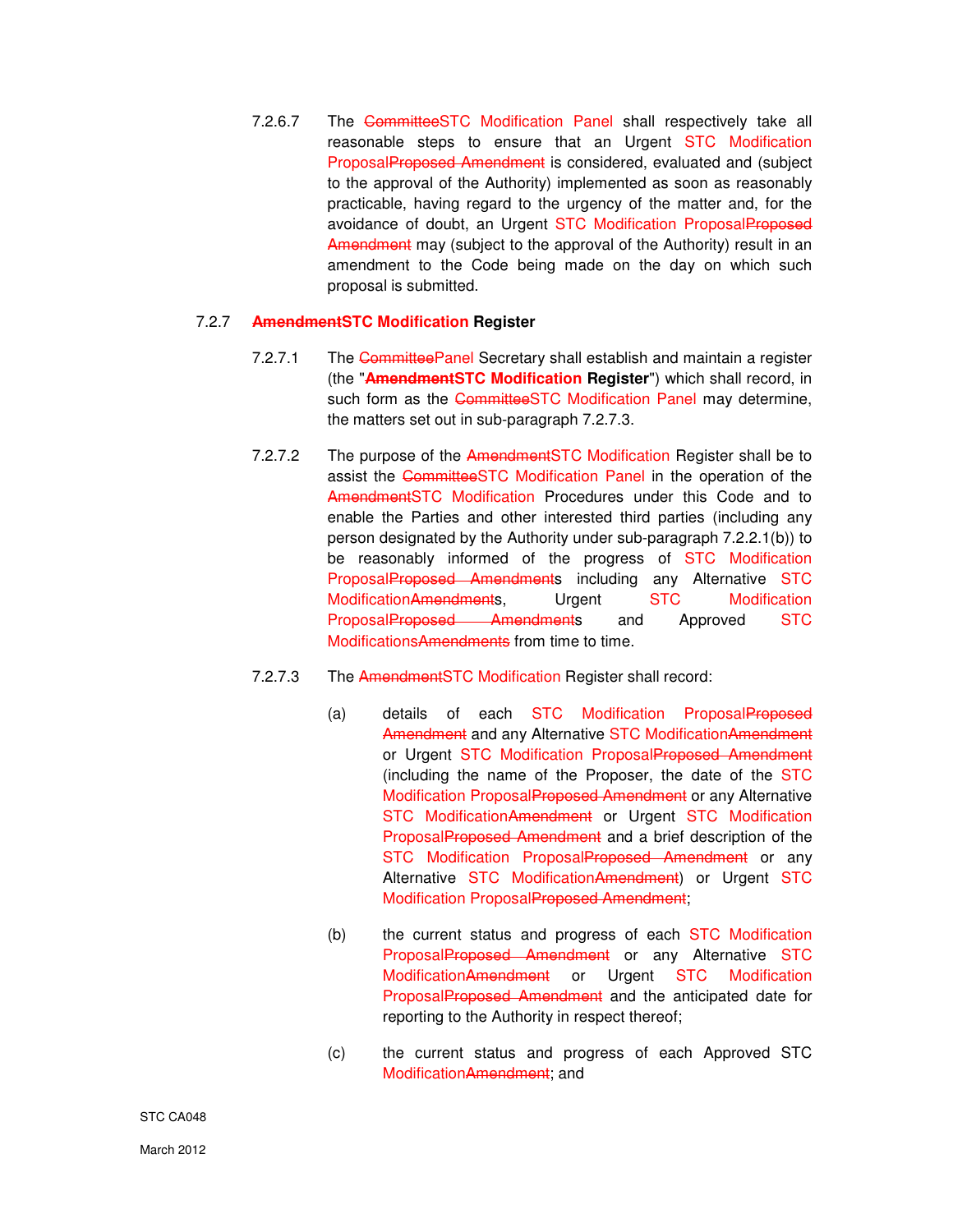- (d) such other matters as the CommitteeSTC Modification Panel may consider appropriate from time to time in order to achieve the purposes set out in sub-paragraph 7.2.7.2.
- 7.2.7.4 The AmendmentSTC Modification Register shall, in addition to those matters set out in sub-paragraphs 7.2.7.3, also include details of:
	- (a) each STC Modification ProposalProposed Amendment or any Alternative STC ModificationAmendment which has been withdrawn pursuant to sub-paragraph 7.2.2.6 or rejected by the Authority; and
	- (b) each Approved STC ModificationAmendment which has been implemented pursuant to sub-paragraph 7.2.10,

for a period of six months after such withdrawal, rejection or implementation, or such longer period as the CommitteeSTC Modification Panel may determine.

7.2.7.5 The CommitteePanel Secretary shall publish the AmendmentSTC Modification Register (as updated from time to time and indicating the revisions since the previous issue) on the Code Website or (in the absence, for whatever reason, of the Code Website) in such other manner and with such frequency (being not less than once per month) as the CommitteeSTC Modification Panel may agree, in order to bring it to the attention of interested third parties and send a copy of same to each of the Party Representatives and any person designated by the Authority under sub-paragraph 7.2.2.1(b).

# 7.2.8 **Monthly Progress Report**

- 7.2.8.1 The CommitteeSTC Modification Panel shall prepare and submit to the Authority each month (or such less frequent period as shall be agreed with the Authority if there is no material matter arising to report) a report (to be known as the "**Progress Report**") setting out the matters referred to in sub-paragraph 7.2.8.2 in respect of the preceding month (or such longer period, as applicable) and the CommitteePanel Secretary shall then send a copy of the Progress Report to each Party Representative and persons designated by the Authority under sub-paragraph 7.2.2.1(b).
- 7.2.8.2 The Progress Report shall contain:
	- (a) the current version of the AmendmentSTC Modification Register;
	- (b) details of the scheduling and timetable for consideration of each STC Modification ProposalProposed Amendment or any Alternative STC ModificationAmendment or Urgent STC Modification ProposalProposed Amendment and completion of the AmendmentSTC Modification Report in respect thereof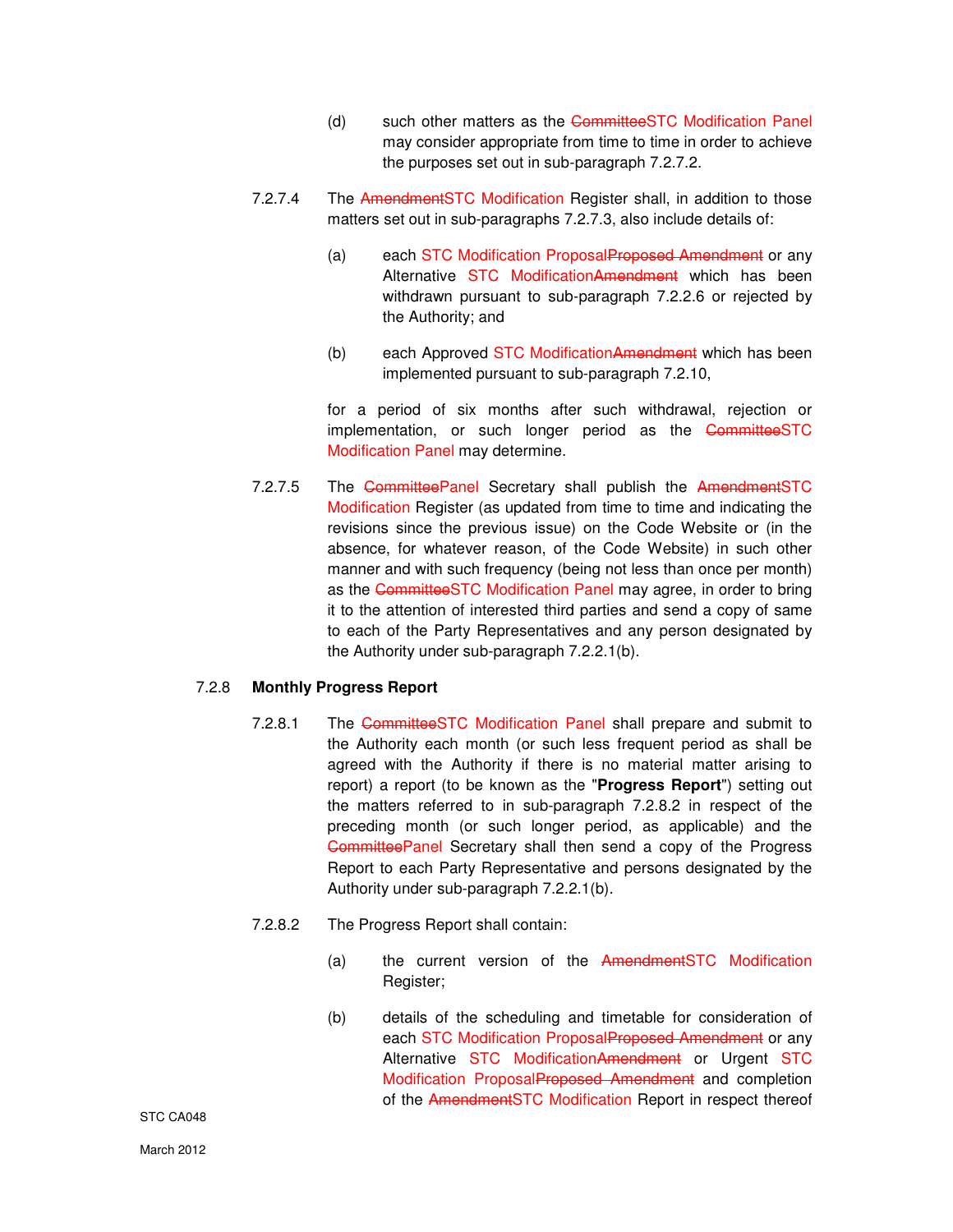in the context of all other current STC Modification ProposalProposed Amendments or any Alternative STC ModificationAmendment or Urgent STC Modification ProposalProposed Amendment (including an indication of the priority that the CommitteeSTC Modification Panel affords to and between such proposals);

- (c) details of any decision to amalgamate STC Modification ProposalProposed Amendments under sub-paragraph 7.2.3.4;
- (d) details of any circumstances which lead the CommitteeSTC Modification Panel or any Party to believe that the Implementation Date for an Approved STC ModificationAmendment is unlikely to be met and, if so, why;
- (e) such other matters as the Authority may request to be included from time to time; and
- (f) the basis for each of the decisions referred to above.
- 7.2.8.3 In the event that the Authority at any time submits a written request to the CommitteeSTC Modification Panel to provide to it any information with respect to consideration or progress of any STC Modification ProposalProposed Amendment, Alternative STC ModificationAmendment or Urgent STC Modification ProposalProposed Amendment, the CommitteeSTC Modification Panel shall promptly comply with such request.
- 7.2.8.4 If, following discussion with the CommitteeSTC Modification Panel, the Authority issues a notice to the CommitteePanel Secretary requesting the CommitteeSTC Modification Panel:
	- (a) not to amalgamate STC Modification ProposalProposed Amendments as set out in the Progress Report; or
	- (b) to amend the timetable for a STC Modification ProposalProposed Amendment or any Alternative STC ModificationAmendment or Urgent STC Modification ProposalProposed Amendment (including the priority afforded to and between such proposals),

the CommitteePanel Secretary shall send a copy of the notice to each Party, Party Representative and any person designated by the Authority under sub-paragraph 7.2.2.1(b)). The CommitteeSTC Modification Panel shall comply with such notice.

7.2.8.5 The Committee Panel Secretary shall publish each Progress Report on the Code Website within seven Business Days after it is sent to the Authority, provided that the CommitteePanel Secretary shall exclude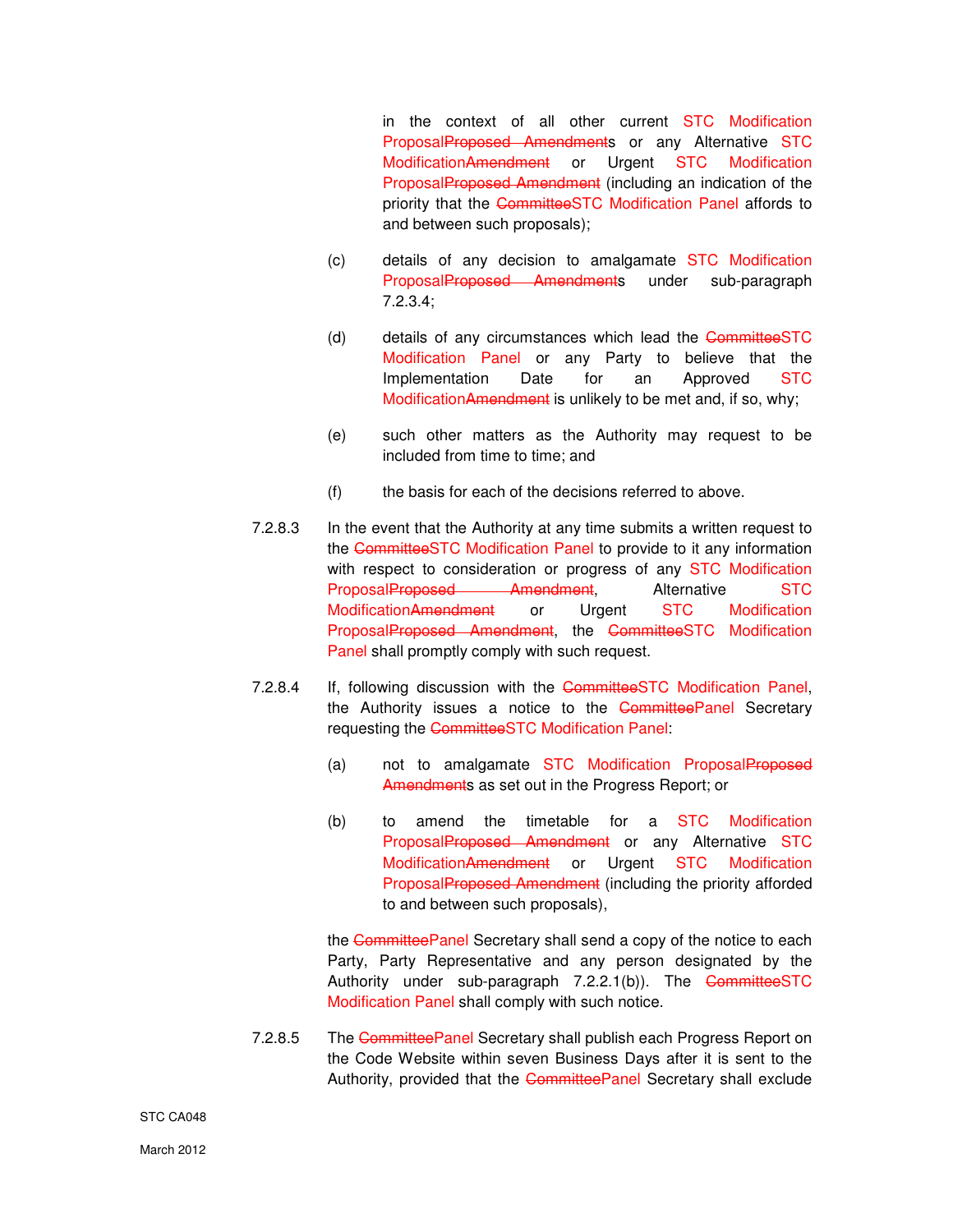therefrom any notice issued by the Authority pursuant to this paragraph 7.

# 7.2.9 **Change Co-ordination**

- 7.2.9.1 The CommitteeSTC Modification Panel shall establish (and, where appropriate, revise from time to time) joint working arrangements with each panel or other body responsible for proposing change to the BSC, CUSC or Core Industry Document, to facilitate the identification, co-ordination, making and implementation of change to the BSC, CUSC or Core Industry Document or such other designated documents consequent on an amendment to the Code, in a full and timely manner. Such working arrangements shall include, without limitation, inviting representatives from panels and bodies referred to in this sub-paragraph 7.2.9.1 to participate in any Workgroups established or discussions with the CommitteeSTC Modification Panel or any Party pursuant to this paragraph 7, when the CommitteeSTC Modification Panel or a Party or Parties otherwise identify the likelihood of an impact of a STC Modification ProposalProposed Amendment and any Alternative STC Modification Amendment, on the BSC, CUSC, Core Industry Document or such other designated document.
- 7.2.9.2 The working arrangements referred to in sub-paragraph 7.2.9.1 shall be such as enable the consideration, development and evaluation of STC Modification ProposalProposed Amendments and Alternative STC ModificationAmendments, and the implementation of Approved STC ModificationsAmendments, to proceed in a full and timely manner and enable changes to the BSC, CUSC or Core Industry Document or other designated documents consequent on an Approved STC ModificationAmendment to be made and given effect wherever possible (subject to any necessary consent of the Authority) at the same time as such Approved STC ModificationAmendment-is made and given effect.

## 7.2.10 **Implementation**

- 7.2.10.1 Upon service by NGET to the Parties and any person designated by the Authority under sub-paragraph 7.2.2.1(b), of a signed notice of amendment in accordance with a direction of the Authority issued pursuant to NGET's Transmission Licence, the Code shall be amended in accordance with the terms of such notice.
- 7.2.10.2 An amendment to the Code shall take effect from the date and time as specified in the notice referred to in sub-paragraph 7.2.10.1 or, in the absence of any such specified time and date, 00:00 hours on the day next following the date of service of such notice.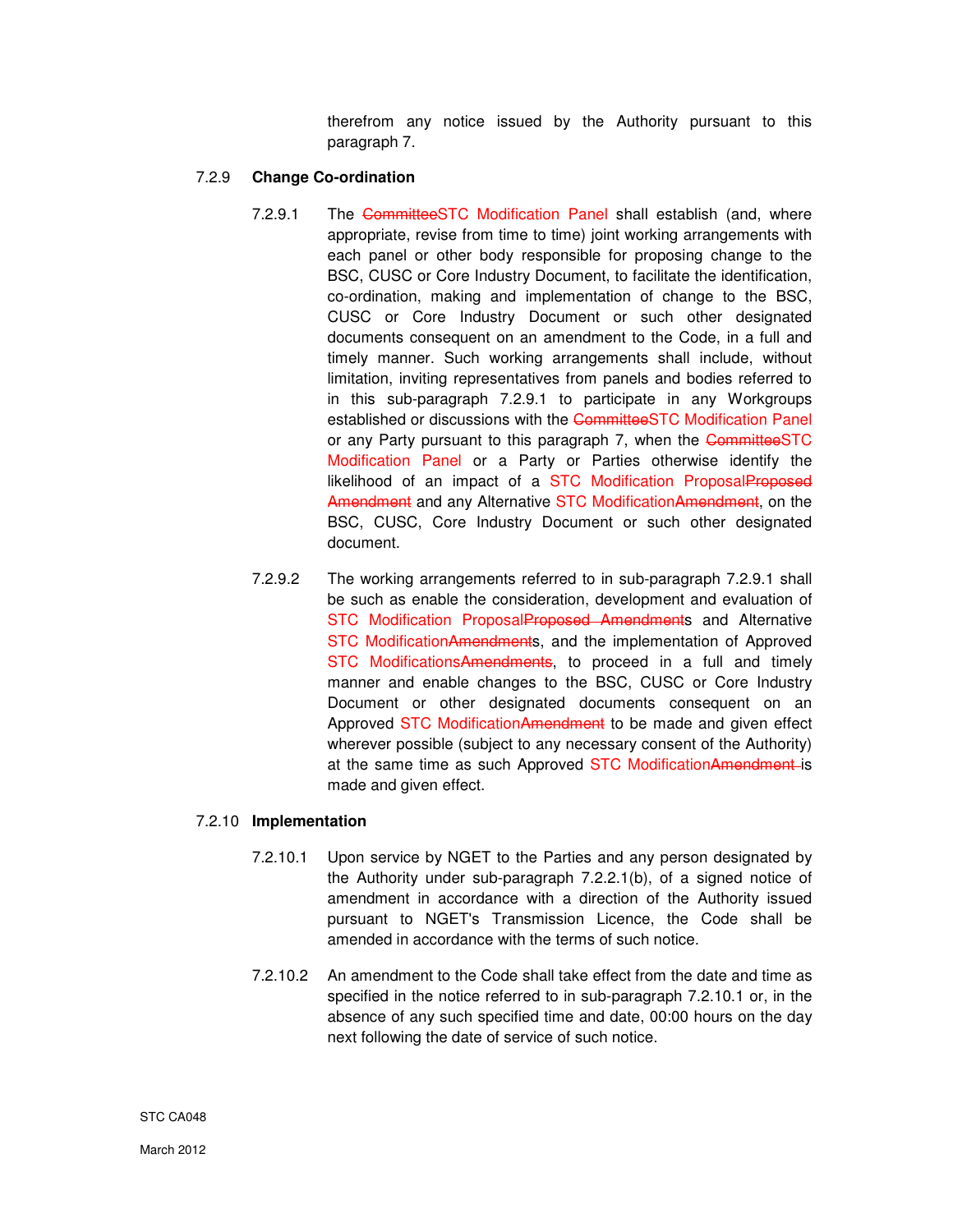- 7.2.10.3 The Parties shall be responsible for implementing any Approved STC ModificationAmendment in accordance with this sub-paragraph 7.2.10.
- 7.2.10.4 The Relevant Parties to Code Procedures shall as soon as reasonably practicable make such amendments to Code Procedures or adopt such new Code Procedures as are necessary to give full and timely effect to an Approved STC ModificationAmendment by the Implementation Date.
- 7.2.10.5 In relation to Approved STC ModificationsAmendments:
	- (a) each Party shall use its reasonable endeavours to progress changes made to the BSC, CUSC and Core Industry Documents (to the extent that it is a party to them) in order to give full and timely effect to an amendment to the Code by the Implementation Date;
	- (b) each Party shall do what is required to those of its systems and processes which support the operation of the Code as may be necessary in order to give full and timely effect to an amendment to the Code by the Implementation Date; and
	- (c) each Party must keep the CommitteeSTC Modification Panel informed of any matter that may affect the ability for the Implementation Date to be met.
- 7.2.10.6 Without prejudice to the obligations of the Parties under this subparagraph 7.2.10, the Implementation Date may be extended or shortened with the prior approval of, or at the direction of, the Authority.
- 7.2.10.7 The CommitteeSTC Modification Panel or any Party shall apply to the Authority for an extension of the Implementation Date if it becomes aware of any circumstances that are likely to cause a delay in the implementation of an Approved STC ModificationAmendment.
- 7.2.10.8 An amendment made pursuant to and in accordance with this paragraph 7.2 shall not be impaired or invalidated in any way by any inadvertent failure to comply with or give effect to this sub-paragraph 7.2.10.

## 7.3 **Amendment and Creation of Code Procedures**

- 7.3.1 The Relevant Party Representatives may amend (whether by way of modification, deletion, addition, replacement or otherwise) existing Code Procedures or create additional Code Procedures subject to and in accordance with the procedures set out in this paragraph 7.3.
- 7.3.2 The Relevant Party Representatives may only make amendments to existing Code Procedures or create additional Code Procedures if and to the extent that:

STC CA048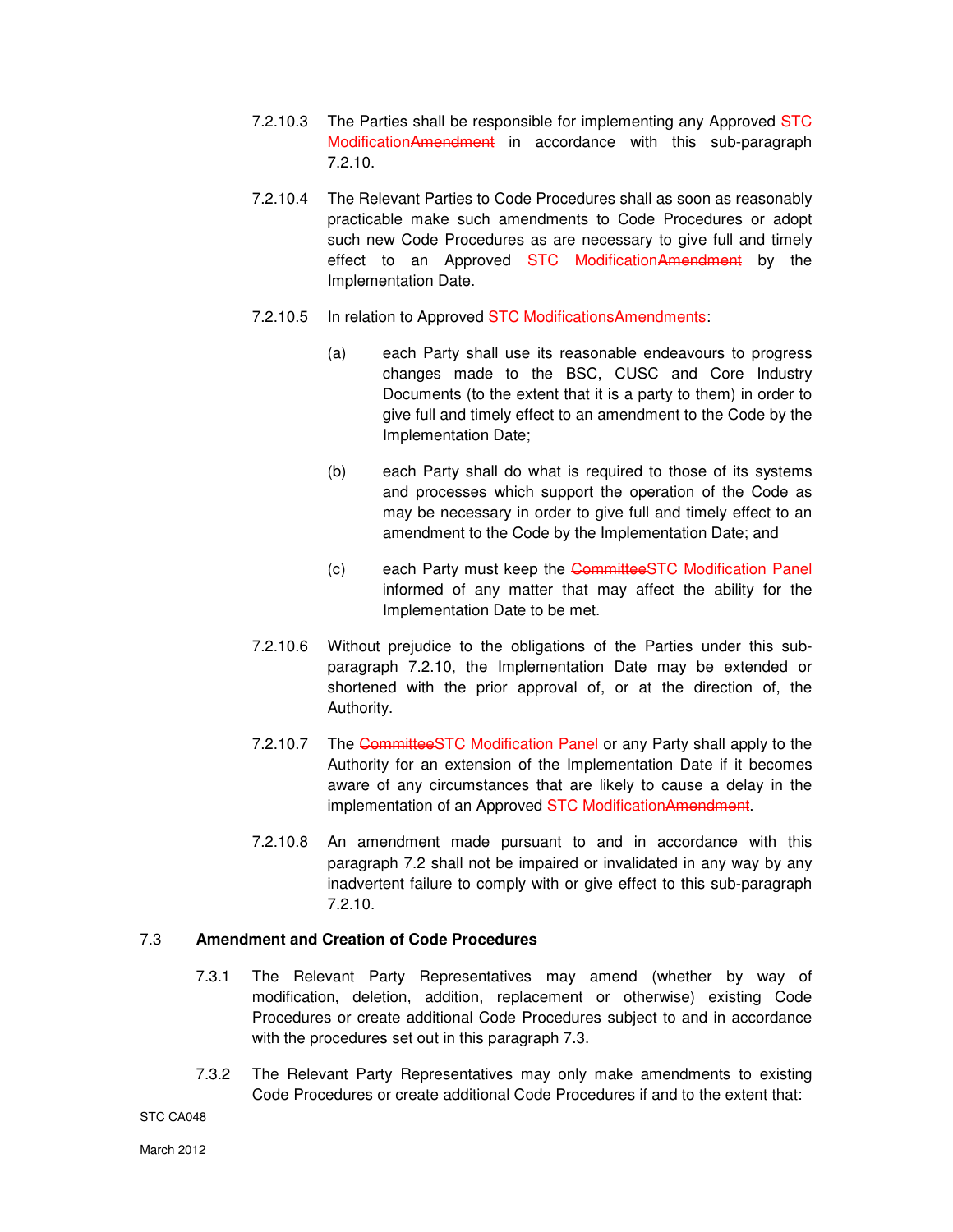- 7.3.2.1 the amendment or addition falls within the terms and arrangements set out in Standard Condition B12; and
- 7.3.2.2 the amendment or addition does not impair, frustrate or invalidate the provisions of the Code; and
- 7.3.2.3 the amendment or addition does not impose new obligations or liabilities or restrictions of a material nature on Relevant Parties which are not subsidiary to the rights and obligations of the Relevant Parties under the Code; and
- 7.3.2.4 the amendment or addition is not inconsistent or in conflict with the Code, Transmission Licence Conditions or other relevant statutory requirements; and
- 7.3.2.5 the Relevant Party Representatives deem that the amendment or addition is appropriate to support compliance with the Code.
- 7.3.3 All Relevant Party Representatives shall use reasonable endeavours to agree between themselves any amendment to an existing Code Procedure or creation of a new Code Procedure that is proposed by a Relevant Party.
- 7.3.4 The Relevant Party Representatives may agree an amendment to an existing Code Procedure or creation of a new Code Procedure under this paragraph 7.3 despite the prohibition in sub-paragraph 7.3.2.3 only where the Authority has notified the Relevant Party Representatives in writing that they may do so. The Relevant Party Representatives shall provide the Authority with such information as it may direct in order to inform its decision under this sub-paragraph 7.3.4.
- 7.3.5 Where the Relevant Party Representatives are unable to reach agreement pursuant to sub-paragraph 7.3.3, any such Relevant Party Representatives may promptly forward the matter as a Dispute to the Authority under Section H, paragraph 4.1 whereupon the Relevant Parties shall comply with such determination and direction as the Authority may make after taking such steps as the Authority may deem fit in order to make such direction (including, without limitation, seeking representations from the Relevant Parties and any other person and consulting on any potential amendment to an existing Code Procedure or creation of a new Code Procedure). The Relevant Parties shall be bound by such direction as the Authority shall make in relation to an amendment to a Code Procedure or creation of a new Code Procedure until such time as the Relevant Party Representatives can agree between themselves any changes pursuant to this paragraph 7.3.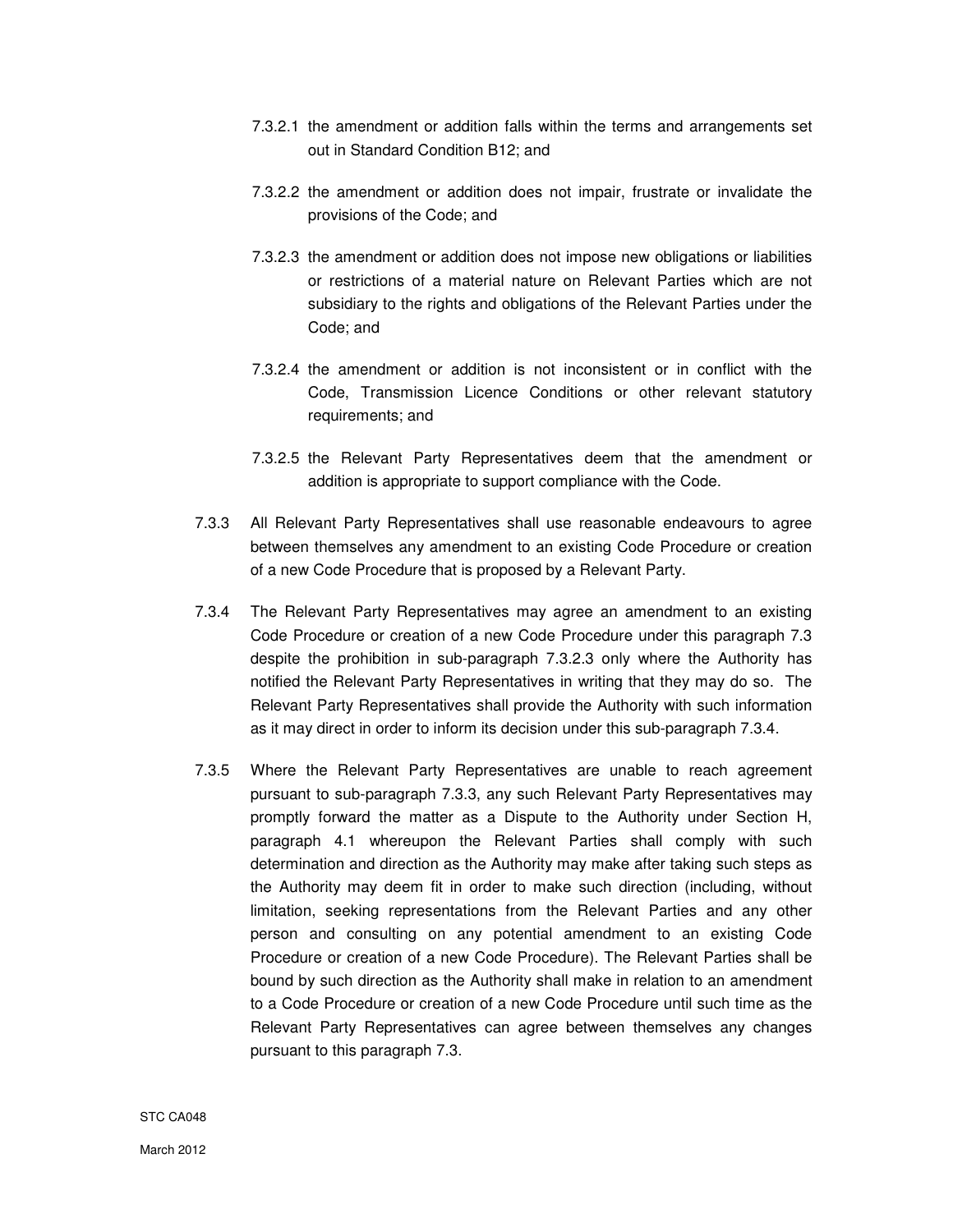- 7.3.6 For the avoidance of doubt, any direction made by the Authority pursuant to subparagraph 7.3.5 shall not constitute approval of any such amendment to a Code Procedure or creation of a new Code Procedure and any notice issued by the Authority pursuant to sub-paragraph 7.3.4 shall only constitute a waiver of such prohibition for the purpose of this Code and shall not constitute approval of the amendment to a Code Procedure or creation of a new Code Procedure in any other respect.
- 7.3.7 Where an amendment to a Code Procedure or the creation of a new Code Procedure is agreed pursuant to sub-paragraph 7.3.3 or directed pursuant to subparagraph 7.3.5 then the Relevant Party Representatives shall co-ordinate the sending of the text of the amended Code Procedure or new Code Procedure (and including the proposed effective date for such amendment or new Code Procedure), signed and dated by all Relevant Party Representatives, to the CommitteePanel Secretary (for and on behalf of all Relevant Parties).
- 7.3.8 Upon receipt of a signed amended Code Procedure or new Code Procedure pursuant to sub-paragraph 7.3.7, the CommitteePanel Secretary shall immediately (and in any event prior to the effective date specified by the Relevant Parties in such amended Code Procedure or new Code Procedure):
	- 7.3.8.1 send a copy of the amended Code Procedure or new Code Procedure to each of the Relevant Party Representatives and to the Authority;
	- 7.3.8.2 update Schedule Two to include the relevant details of the amended Code Procedure or new Code Procedure;
	- 7.3.8.3 send a notice containing a copy of the amended Schedule Two to the Authority, each of the Party Representatives and to such other person as the Authority may designate from time to time, upon the date of which notice, such amended Schedule shall be deemed to be an amendment to the Code for the purposes of this Section B;
	- 7.3.8.4 post a copy of the amended Schedule Two on the Code Website; and
	- 7.3.8.5 update the library of Code Procedures pursuant to Section A, paragraph 3.
- 7.3.9 An amendment to a Code Procedure or the addition of a new Code Procedure pursuant to this paragraph 7.3 shall take effect on the date specified in any notice issued pursuant to Section B, sub-paragraph 7.3.8.3.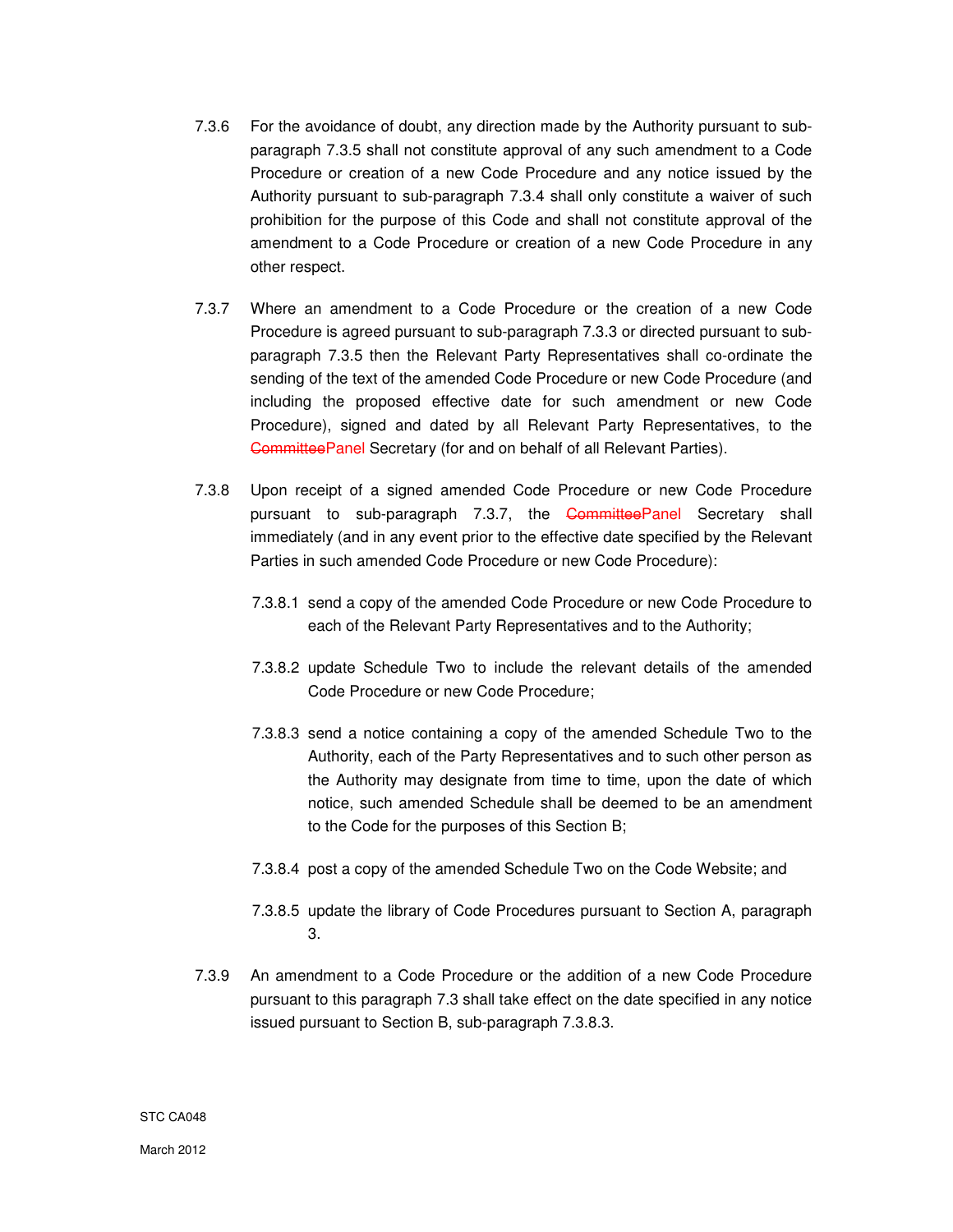7.3.10 Unless otherwise directed by the Authority, only the CommitteePanel Secretary shall be entitled to amend Schedule Two, and shall only be entitled to do so in accordance with and pursuant to sub-paragraph 7.3.8.

# 7.4 **Publication**

- 7.4.1 Subject to this Section B, any representations submitted by a Party or other person pursuant to the AmendmentSTC Modification Procedures (including, without limitation, any STC Modification ProposalProposed Amendment, Alternative STC ModificationAmendment, Urgent STC Modification ProposalProposed Amendment, Assessment or representation or text in relation to any of these) may be made publicly available or disclosed to another Party or Parties or other persons pursuant to this Section B except as expressly requested by such Party or other person by notice in writing to the CommitteePanel Secretary (of which notice, the CommitteePanel Secretary shall then notify the other Parties and any persons designated under sub-paragraph  $7.2.2.1(b)$ .
- 7.4.2 The Parties or, for the avoidance of doubt, the CommitteePanel Secretary, shall not be liable for any accidental publication of a representation made pursuant to sub-paragraph 7.2.5.
- 7.4.3 For the avoidance of doubt, all representations made pursuant to this paragraph 7 (whether or not marked confidential) may be sent to the Authority.
- 7.4.4 In addition to sub-paragraph 7.4.1, where any provision of this Section B provides for data, information or reports to be published or made available to Parties and/or other persons, the CommitteeSTC Modification Panel shall exclude therefrom any matters in respect of which the Authority issues a notice to the CommitteePanel Secretary or Parties for the purposes of this paragraph 7.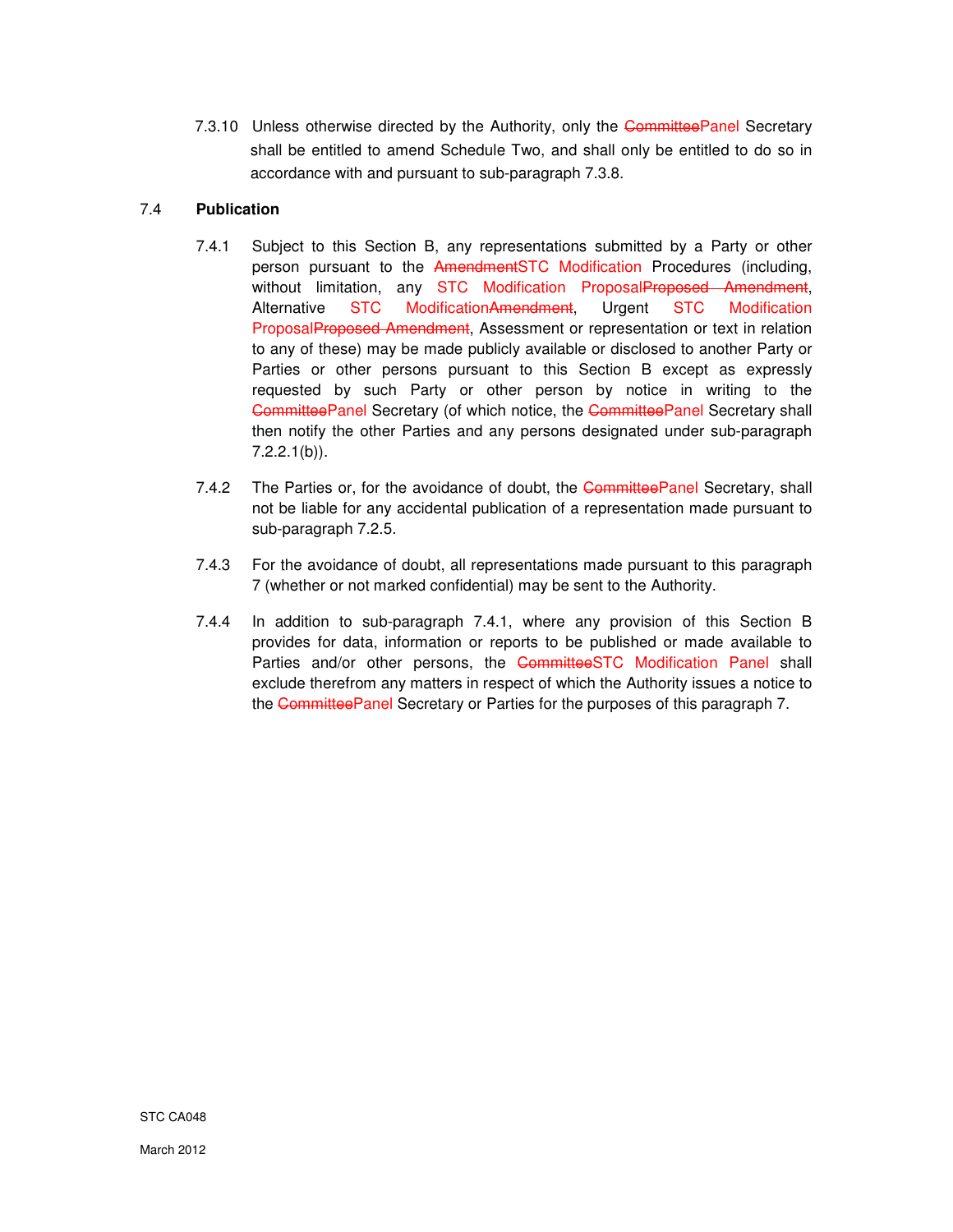# Annex B1 – Election of Offshore Transmission Owner Party Representatives

#### B1.1 **General**

#### B1.1.1 **Introduction**

B1.1.1.1 This Annex B1 sets out the basis for election of Offshore Transmission Owner Party Representatives and Offshore Transmission Owner Alternate Representatives for the purpose of Paragraphs 6.1.2 and 6.1A.1.

#### B1.1.1.2 This Annex B1 shall apply:

- (a) in relation to each year (the "Election Year") in which the term of office of Offshore Transmission Owner Party Representatives and Offshore Transmission Owner Alternate Representatives expires, for the purposes of electing Offshore Transmission Owner Party Representatives and Offshore Transmission Owner Alternate Representatives to hold office with effect from  $1<sup>st</sup>$  April in that year;
- (b) subject to and in accordance with Paragraph B1.4, upon a Offshore Transmission Owner Party Representative and/or Offshore Transmission Owner Alternate Representatives ceasing to hold office before the expiry of his term of office.
- B1.1.1.3 For the purposes of an election under Paragraph B1.1.1.2(a) references to Offshore Transmission Owner are to persons who are Offshore Transmission Owner as at 20th December in the previous year.
- B1.1.1.4 The CommitteePanel Secretary shall administer each election of Offshore Transmission Owner Party Representatives and Offshore Transmission Owner Alternate Representatives pursuant to this Annex B1.

## B1.1.2 **Election timetable**

B1.1.2.1 The Committee Panel Secretary shall not later than  $7<sup>th</sup>$  January in the election year prepare and circulate to all Offshore Transmission Owners (by publication on the CommitteePanel Secretary Website and, where relevant details are supplied, by electronic mail), with a copy to the Authority, an invitation to nominate candidates who must be willing to be either a Offshore Transmission Owner Party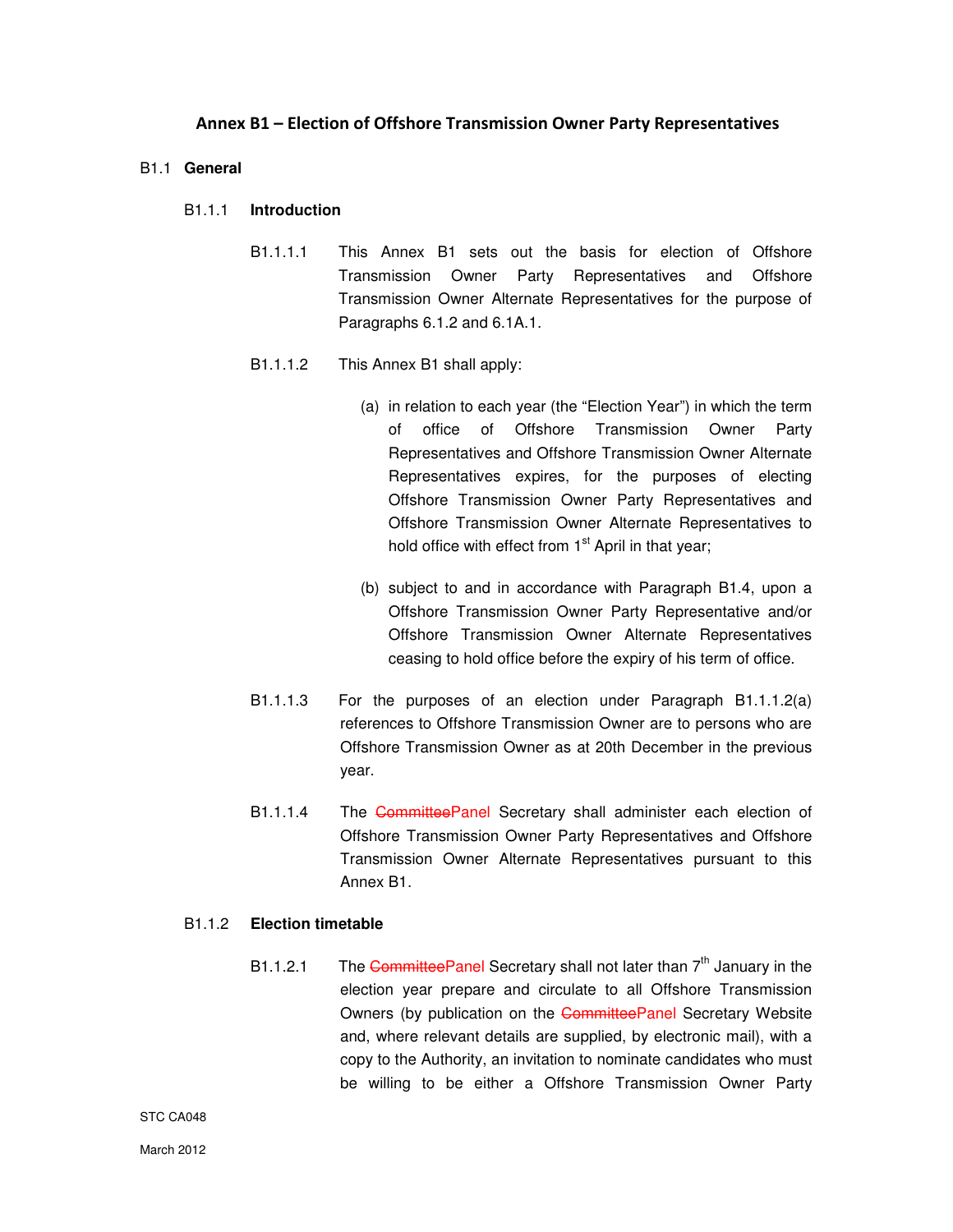Representative or an Alternate Representative and a timetable for the election (the "Election Timetable"), setting out:

- (a) the date by which nominations of candidates are to be received, which shall not be less than three (3) weeks after the timetable is circulated;
- (b) the date by which the CommitteePanel Secretary shall circulate a list of candidates and voting papers;
- (c) the date by which voting papers are to be submitted, which shall not be less than three (3) weeks after the date for circulating voting papers;
- (d) the date by which the results of the election will be made known, which shall not be later than 15th March in the Election Year.
- B1.1.2.2 If for any reason it is not practicable to establish an election timetable in accordance with Paragraph B1.2.1.1 or to proceed on the basis of an election timetable which has been established, the CommitteePanel Secretary may establish a different timetable, or revise the election timetable, by notice to all Parties, the CommitteeSTC Modification Panel and the Authority, provided that such timetable or revised timetable shall provide for the election to be completed before  $1<sup>st</sup>$  April in the Election Year.
- B1.1.2.3 A nomination or voting paper received by the CommitteePanel Secretary later than the respective required date under the election timetable (subject to any revision under Paragraph B1.1.2.2) shall be disregarded in the election.

# B1.2. **CANDIDATES**

# B1.2.1 **Nominations**

- B1.2.1.1 Nominations for candidates shall be made in accordance with the Election Timetable.
- B1.2.1.2 Subject to Paragraph B1.1.1.3, each Offshore Transmission Owner may nominate one candidate for election by giving notice to the CommitteePanel Secretary.

# B1.2.2 **List of candidates**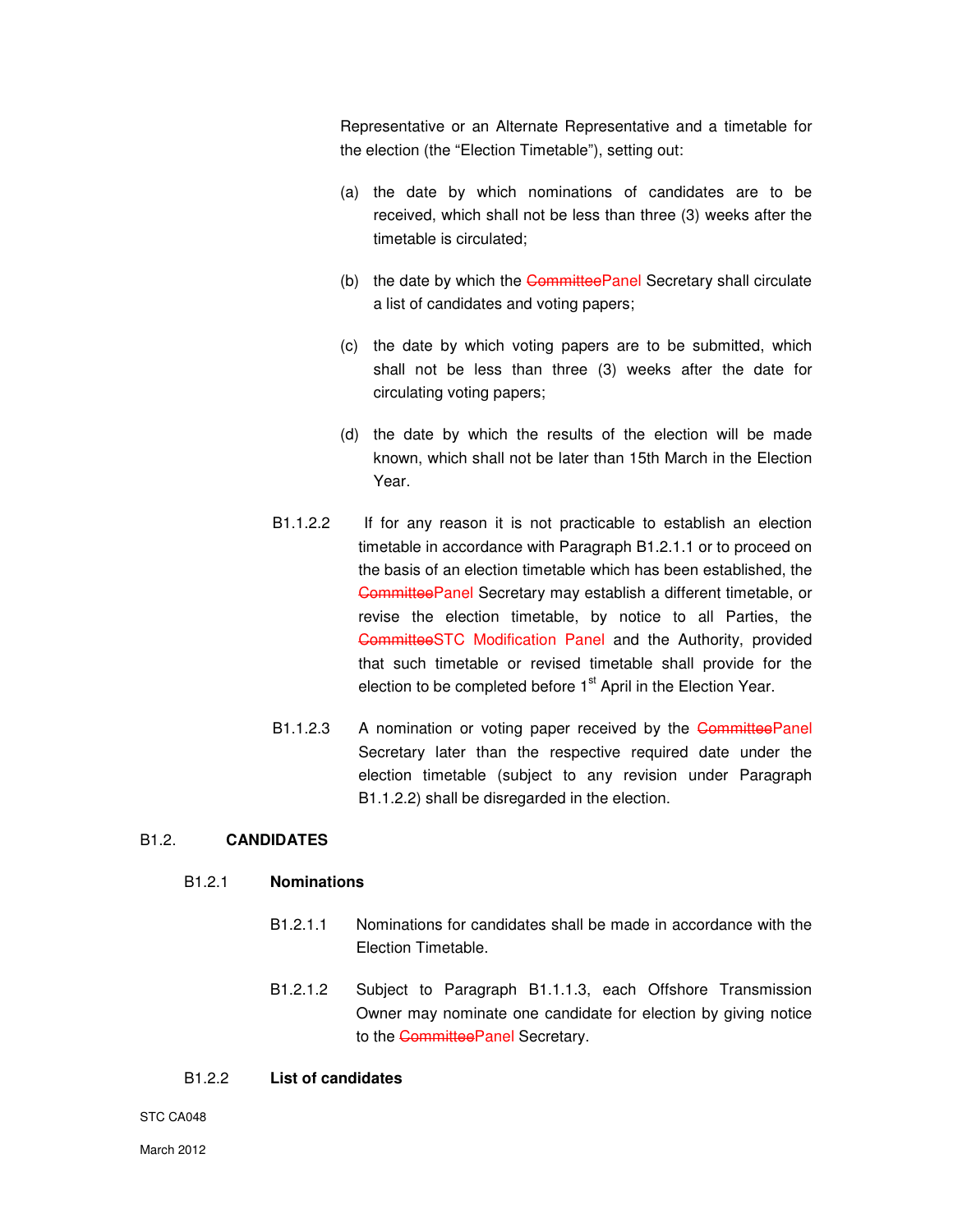- B1.2.2.1 The CommitteePanel Secretary shall draw up a list of the nominated candidates and circulate the list to all Offshore Transmission Owners by the date specified in the Election Timetable.
- B1.2.2.2 The list shall specify the Offshore Transmission Owner by whom each candidate was nominated and any affiliations which the candidate may wish to have drawn to the attention of Offshore Transmission Owners.
- B1.2.2.3 Except where Paragraphs B1.4.3 or B1.4.4 apply, if two (2) or fewer candidates are nominated no further steps in the election shall take place and such candidate(s) shall be treated as elected as Offshore Transmission Owner Party Representatives and Paragraph B1.3.2.4 shall apply in relation to such candidate(s).
- B1.2.2.4 Where Paragraph B1.4.3 applies, if only one (1) candidate is nominated, no further steps in the election shall take place and such candidate shall be treated as elected as a Party Representative and Paragraph B1.3.2.4 shall apply in relation to such candidate.
- B1.2.2.5 Where Paragraph B1.4.4 applies, if two (2) or fewer candidates are nominated, no further steps in the election shall take place and such candidate(s) shall be treated as elected as Alternate Representatives and Paragraph B1.3.2.4 shall apply in relation to such candidate(s).

## B1.3 **VOTING**

## B1.3.1 **Voting papers**

- B1.3.1.1 Voting papers shall be submitted in accordance with the election timetable.
- B1.3.1.2 Each Offshore Transmission Owner may submit one voting paper.

## B1.3.2 **Preference votes and voting rounds**

B1.3.2.1 Each Offshore Transmission Owner submitting a voting paper shall vote by indicating on the voting paper a first, second and third preference ("Preference Votes") among the candidates.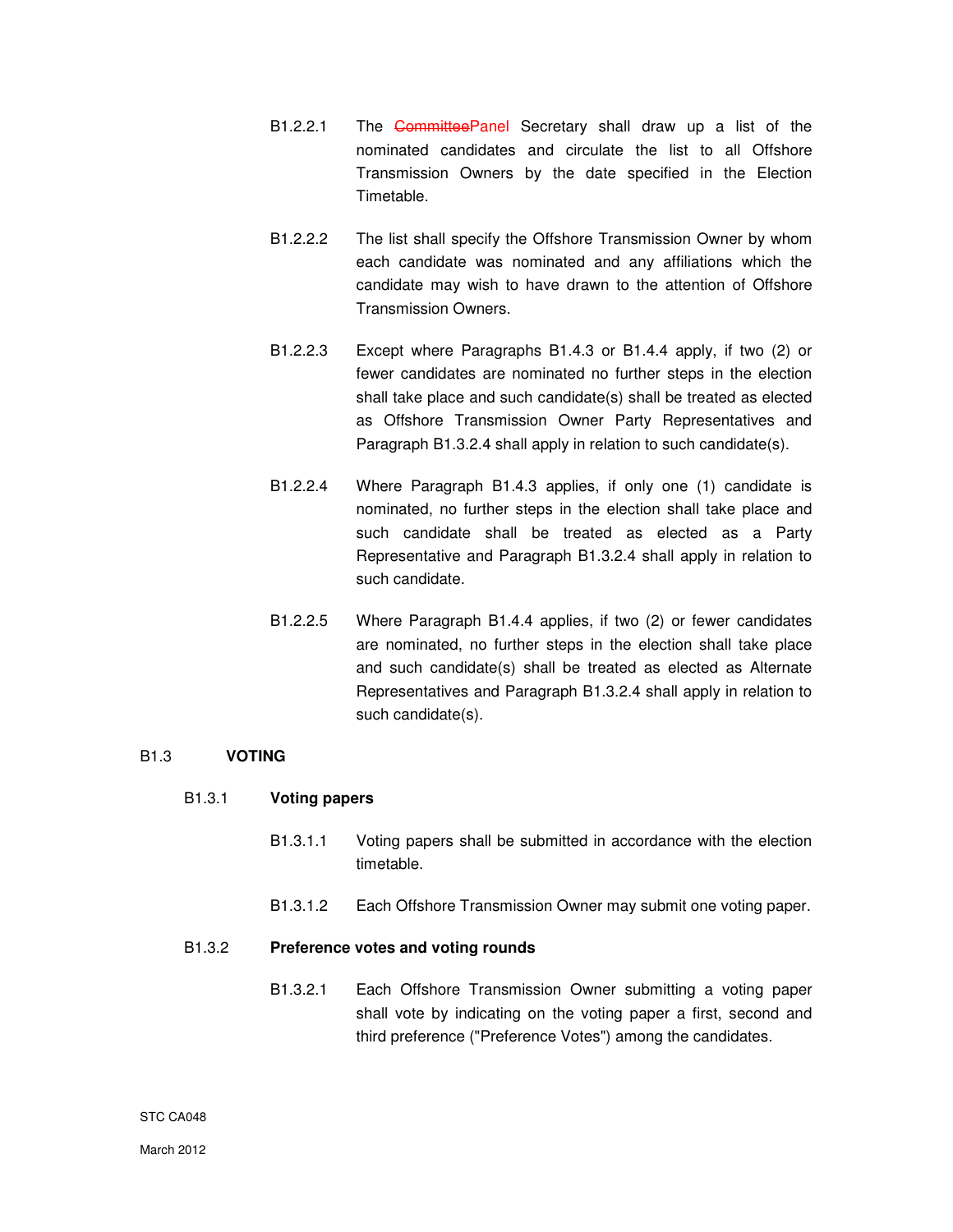- B1.3.2.2 A voting paper need not indicate a second, or a third, preference, but the same candidate may not receive more than one Preference Vote in a voting paper.
- B1.3.2.3 Candidates shall be elected in three voting rounds (together where necessary with a further round under Paragraph B1.3.6) in accordance with the further provisions of this Paragraph B1.3.
- B1.3.2.4 The CommitteePanel Secretary shall determine which candidates are elected and announce (to the Authority and all Offshore Transmission Owners) the results of the election in accordance with the election timetable.
- B1.3.2.5 The CommitteePanel Secretary shall not disclose the Preference Votes cast by Offshore Transmission Owners or received by candidates; but a Offshore Transmission Owner may by notice to the Authority require that the Authority scrutinise the conduct of the election, provided that such Offshore Transmission Owner shall bear the costs incurred by the Authority in doing so unless the Authority recommends that the election results should be annulled.
- B1.3.2.6 Further references to voting papers in this Paragraph B1.3 do not include voting papers which are invalid or are to be disregarded (i.e. voting papers not made or submitted in accordance with the STC).

# B1.3.3 **First voting round**

- B1.3.3.1 In the first voting round:
	- (a) the number of first Preference Votes allocated under all voting papers to each candidate shall be determined.
	- (b) the first round qualifying total shall be:

 $(T / N) + 1$ 

## **Where**

T is the total number of first Preference Votes in all voting papers;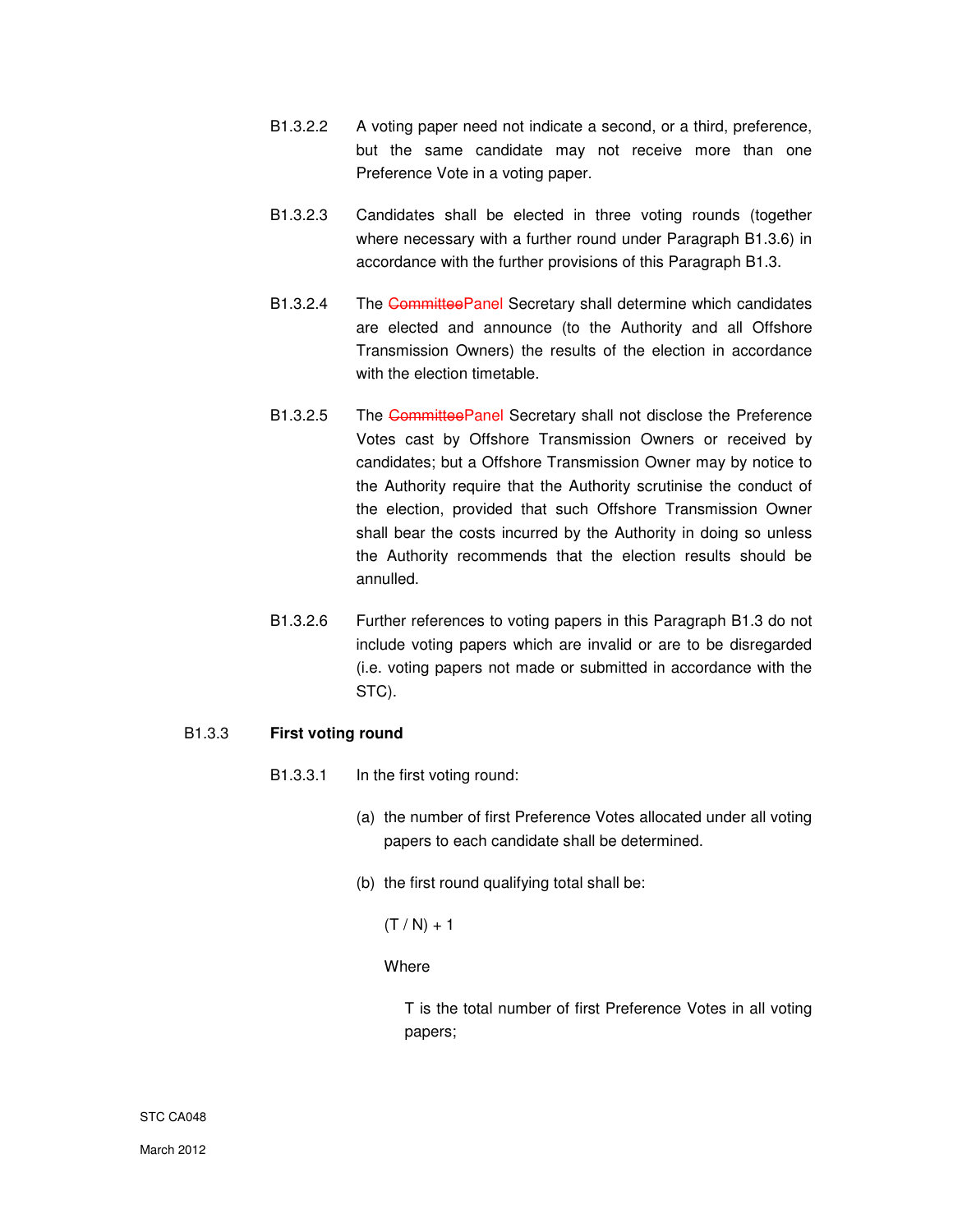N is the number of Offshore Transmission Owners' Party Representatives and/or Alternate Representatives to be elected.

B1.3.3.2 If the number of first Preference Votes allocated to any candidate is equal to or greater than the first round qualifying total, that candidate shall be elected.

#### B1.3.4 **Second voting round**

- B1.3.4.1 In the second voting round:
	- (a) the remaining candidates are those which were not elected in the first voting round;
	- (b) the remaining voting papers are voting papers other than those under which the first Preference Votes were for candidates elected in the first voting round;
	- (c) the number of first and second Preference Votes allocated under all remaining voting papers to each remaining candidate shall be determined;
	- (d) the second round qualifying total shall be

 $(T'/N') + 1$ 

where T' is the total number of first Preference Votes and second Preference Votes allocated under all remaining voting papers; N' is the number of Party Representatives and/or Alternate Representatives remaining to be elected after the first voting round.

B1.3.4.2 If the number of first and second Preference Votes allocated to any remaining candidate is equal to or greater than the second round qualifying total, that candidate shall be elected.

#### B1.3.5 **Third voting round**

- B1.3.5.1 In the third voting round:
	- (a) the remaining candidates are those which were not elected in the first or second voting rounds;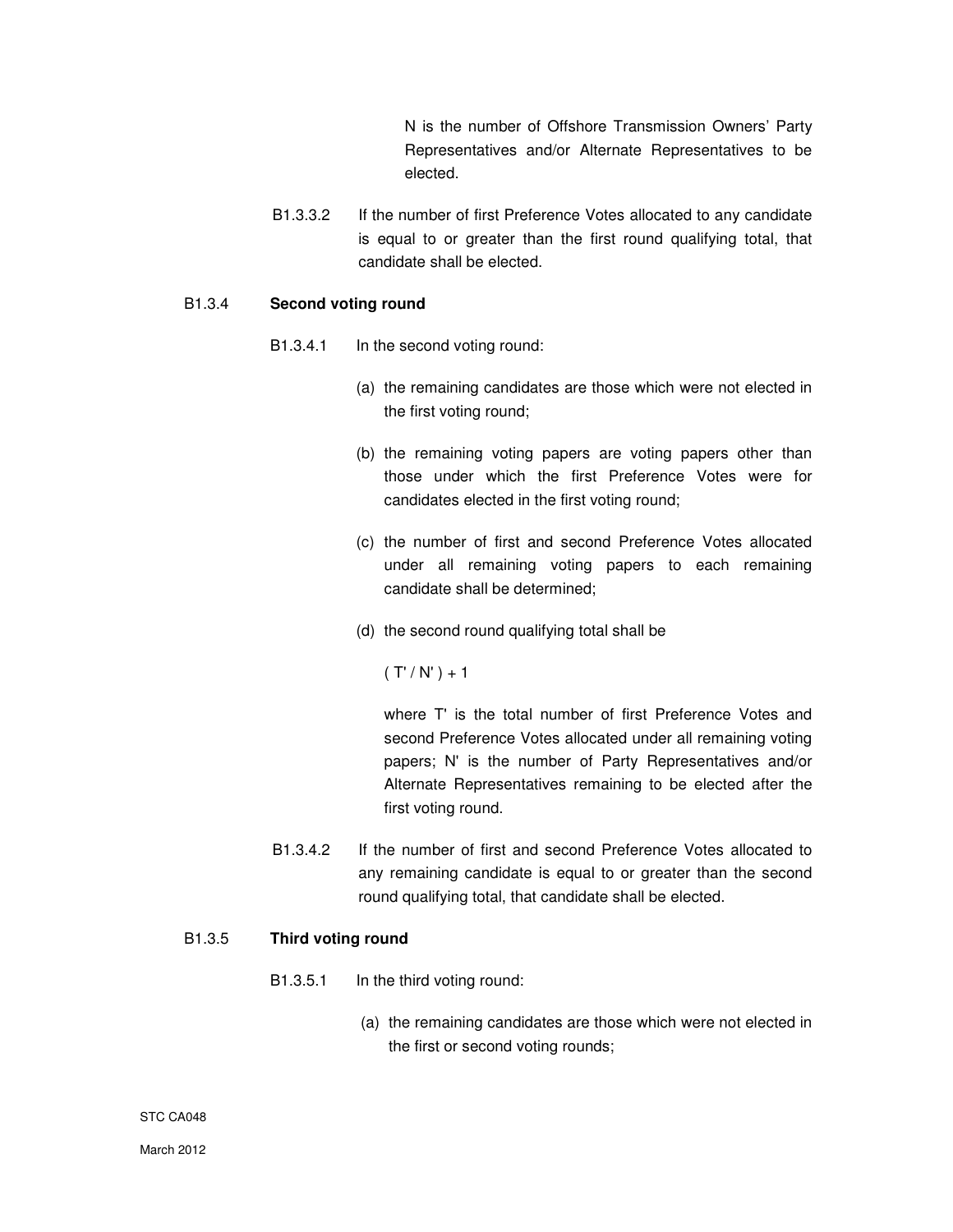- (b) the remaining voting papers are voting papers other than those under which the first or second Preference Votes were for candidates elected in the first or second voting rounds;
- (c) the number of first, second and third Preference Votes allocated under all remaining voting papers to each remaining candidate shall be determined;
- (d) the third round qualifying total shall be

 $(T''/ N'') + 1$ 

- where T'' is the total number of first Preference Votes, second Preference Votes and third Preference Votes allocated under all remaining voting papers;
- N'' is the number of Party Representatives remaining to be elected after the first and second voting rounds.
- B1.3.5.2 If the number of first, second and third Preference Votes allocated to any remaining candidate is equal to or greater than the third round qualifying total, that candidate shall be elected.

## B1.3.6 **Further provisions**

- B1.3.6.1 If after any voting round the number of candidates achieving the required Preference Votes threshold exceeds the number of persons remaining to be elected, the following tie-break provisions shall apply between the tied candidates. In addition, if after the third voting round any Party Representative(s) or Alternate Representative(s) remain to be elected the following tiebreak provisions shall apply between the remaining candidates:
	- (a) the tied or remaining candidates (as applicable) shall be ranked in order of the number of first Preference Votes allocated to them, and the candidate(s) with the greatest number of such votes shall be elected;
	- (b) in the event of a tie between two or more candidates within Paragraph (a), the candidate(s) (among those tied) with the greatest number of second Preference Votes shall be elected;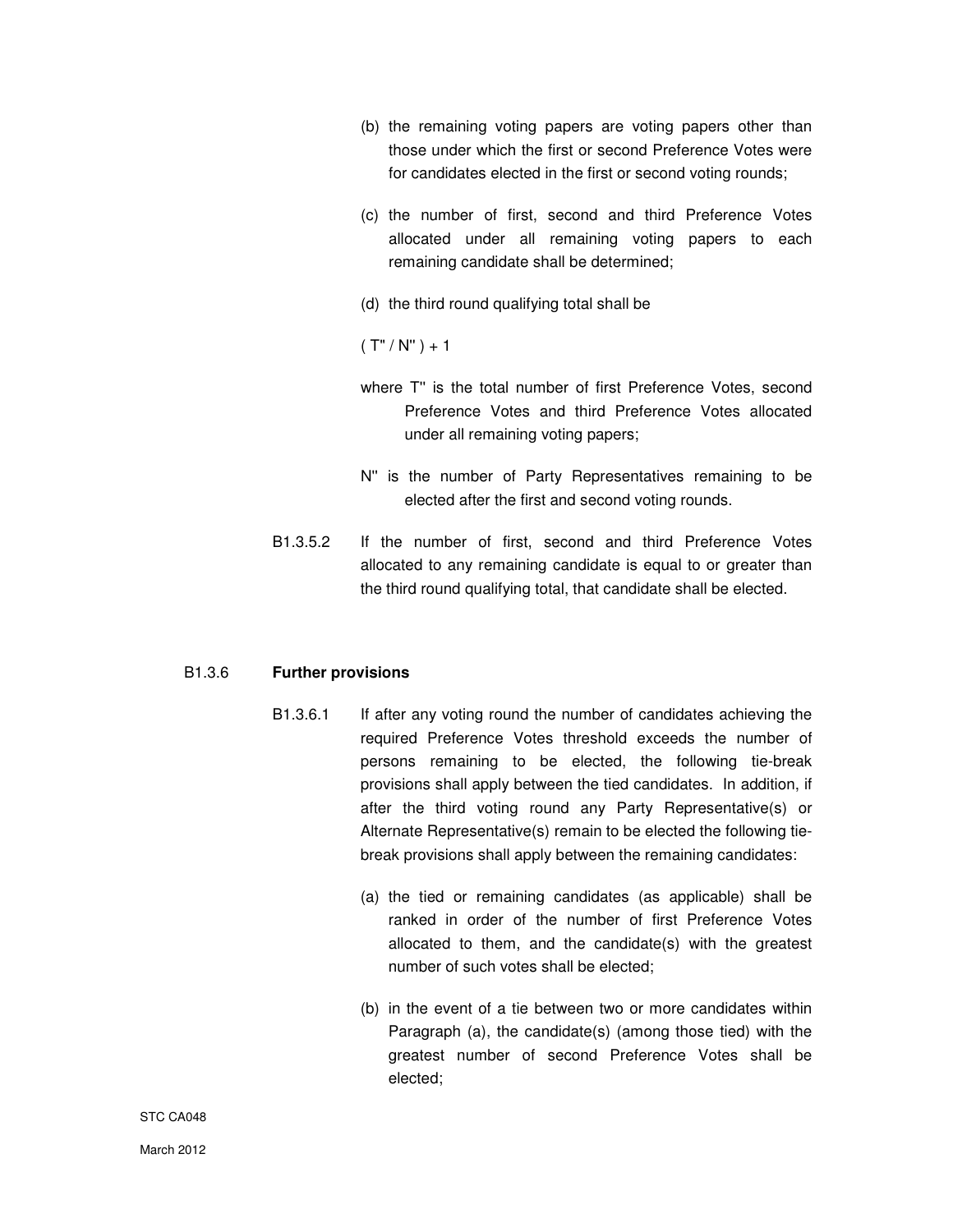(c) in the event of a tie between two or more candidates within Paragraph (b), the CommitteePanel Secretary shall select the candidate(s) (among those tied) to be elected by drawing lots.

#### B1.3.7 **Alternate Representatives and Party Representatives**

- B1.3.7.1 Except where Paragraphs B1.4.3 or B1.4.4 apply, the two (2) candidates receiving the greatest number of votes shall be elected as Offshore Transmission Owners' Party Representatives and the next two (2) shall be elected as Offshore Transmission Owners' Alternate Representatives.
- B1.3.7.2 Where Paragraph B1.4.3 applies the number of candidate(s) up to and including the number of Party Representative Interim Vacancies receiving the greatest number of votes pursuant to the Interim CommitteeSTC Modification Panel and Alternate Election Process shall be elected as Offshore Transmission Owners' Party Representative(s) and the remaining candidates up to and including the number of Alternate Representative Interim Vacancies receiving the greatest number of votes shall be elected as Alternate Representative(s).
- B1.3.7.3 Where Paragraph B1.4.4 applies the two (2) candidates receiving the greatest number of votes pursuant to the Alternate Election Process shall be elected as Alternate Representatives.

## B1.4 **VACANCIES**

## B1.4.1 **General**

- B1.4.1.1 If a Party Representative ceases to hold office pursuant to Paragraph 6.1C.1 (b) (i) then Paragraph B1.4.2 shall apply.
- B1.4.1.2 If a Party Representative ceases to hold office pursuant to Paragraph 6.1C.1 (a), 6.1C.1 (b) (ii) to (vi) (inclusive) or 6.1C.1 (c) to (e) (inclusive) then Paragraph B1.4.3 shall apply.
- B1.4.1.3 If an Alternate Representative ceases to hold office pursuant to Paragraph 6.1C (the "Resigning" Alternate Representative) then Paragraph B1.4.4 shall apply.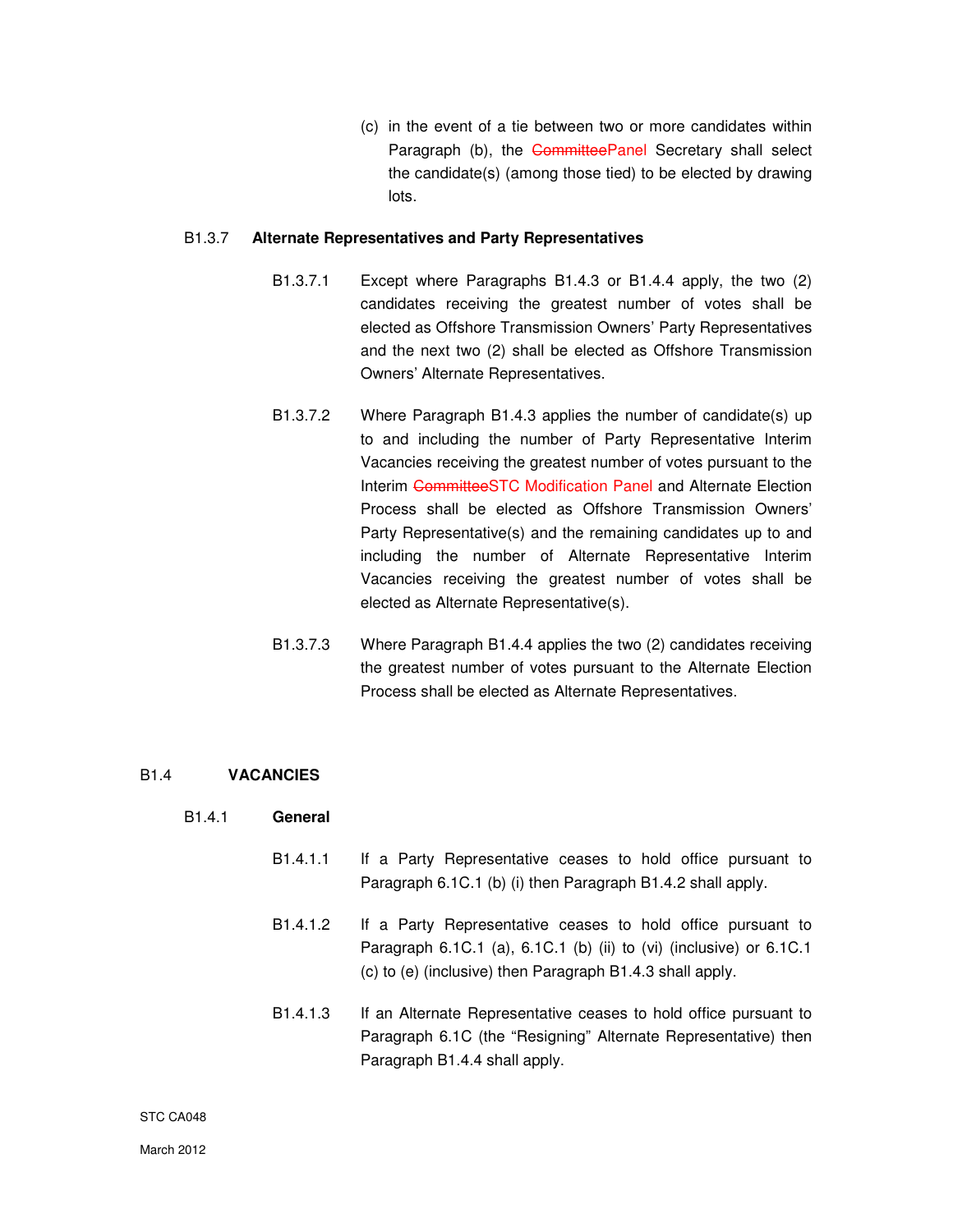B1.4.1.4 The provisions of Paragraph B1.2.1.2 shall apply, mutatis mutandis, to any replacement Party Representative or any replacement Alternate Representative under this Paragraph B1.4.

# B1.4.2 **Replacement of a Party Representative who ceases to hold office pursuant to Paragraph 6.1C.1 (b) (i)**

- B1.4.2.1 Where this Paragraph B1.4.2 applies, and in accordance with the duties set out in Paragraph 6.2, such Party Representative may appoint a replacement Party Representative (subject to Paragraph B1.4.2.2) for the remainder of the term of office of such Party Representative and shall notify the Panel Secretary of a replacement Party Representative at the same time as they resign. If such Party Representative does not appoint a replacement at the time of notifying the Panel Secretary of their resignation then such Party Representative will be replaced in accordance with Paragraph B1.4.3 and this Paragraph B1.4.2.1 shall no longer apply.
- B1.4.2.2 A Party Representative shall only appoint an Alternate Representative to be his replacement pursuant to Paragraph B1.4.2.1 and such Alternate Representative chosen to be a Party Representative shall then become a Resigning Alternate Representative and be replaced in accordance with Paragraph B1.4.4.
- B1.4.3 **Replacement of a Party Representative who ceases to hold office pursuant to Paragraph 6.1C.1 (a), 6.1C.1 (b) (ii) to (vi) (inclusive) or 6.1C.1 (c) to (e) inclusive)**
	- B1.4.3.1 Subject to Paragraph B1.4.3.2, such Party Representative shall, where one or more Alternate Representative(s) hold office, be replaced by the Alternate Representative who previously received the highest number of cumulative Preference Votes but if there were a tie-break in relation to such Preference Votes then the tie-break provisions set out in Paragraph B1.3.6.1 shall apply, in either circumstance such Alternate Representative selected to be a Party Representative shall then become a Resigning Alternate Representative and be replaced in accordance with Paragraph B1.4.4.
	- B1.4.3.2 If there are no Alternate Representatives in office upon a Party Representative ceasing to hold office then: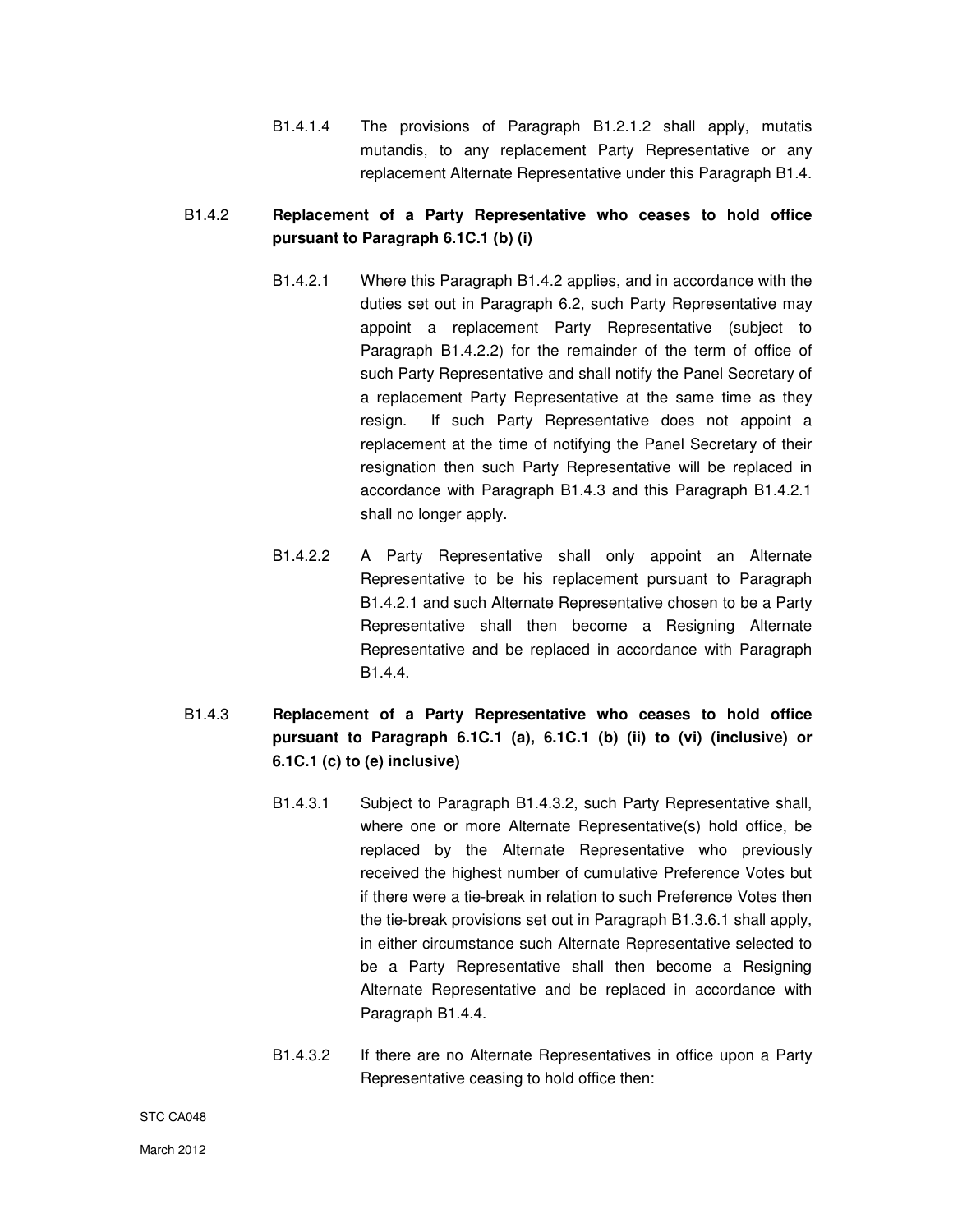- (a) Where there are not less than six (6) months remaining until the next full election further Party Representatives shall be elected in accordance with Paragraphs B1.2, B1.3 and subject to the following Paragraphs B1.4.3.3 to B1.4.3.5 (inclusive) (the "Interim CommitteeSTC Modification Panel and Alternate Election Process").
- (b) Where there are less than six (6) months remaining until the next full election no further Party Representatives or Alternate Representatives shall be elected pursuant to this Paragraph B1.4.3 and the positions shall remain vacant until the next full election.
- B1.4.3.3 Where this Paragraph B1.4.3.3 applies the CommitteePanel Secretary shall indicate in the invitation referred to at Paragraph B1.1.2.1 the number of vacancies for both Party Representative(s) ("Party Representative Interim Vacancies") and Alternate Representative(s) ("Alternate Representative Interim Vacancies") for which the Interim CommitteeSTC Modification Panel and Alternate Election Process is being held.
- B1.4.3.4 Any Party Representative(s) or Alternate Representative(s) elected pursuant to the Interim CommitteeSTC Modification Panel and Alternate Election Process shall cease to hold office at the next full election.
- B1.4.3.5 The timetable for the Interim CommitteeSTC Modification Panel and Alternate Election Process shall be expedited and the CommitteePanel Secretary shall prepare a timetable accordingly.

## B1.4.4 **Replacement of a Resigning Alternate Representative**

- B1.4.4.1 Subject to Paragraph B1.4.4.2 a Resigning Alternate Representative shall not be replaced.
- B1.4.4.2 If there are no Alternate Representatives remaining in office following the resignation of an Alternate Representative or their appointment as Party Representative in accordance with B1.4.2 or B1.4.3 then
	- (a) Where there are not less than six (6) months remaining until the next full election further Alternate Representatives shall be elected in accordance with Paragraphs B1.2, B1.3 and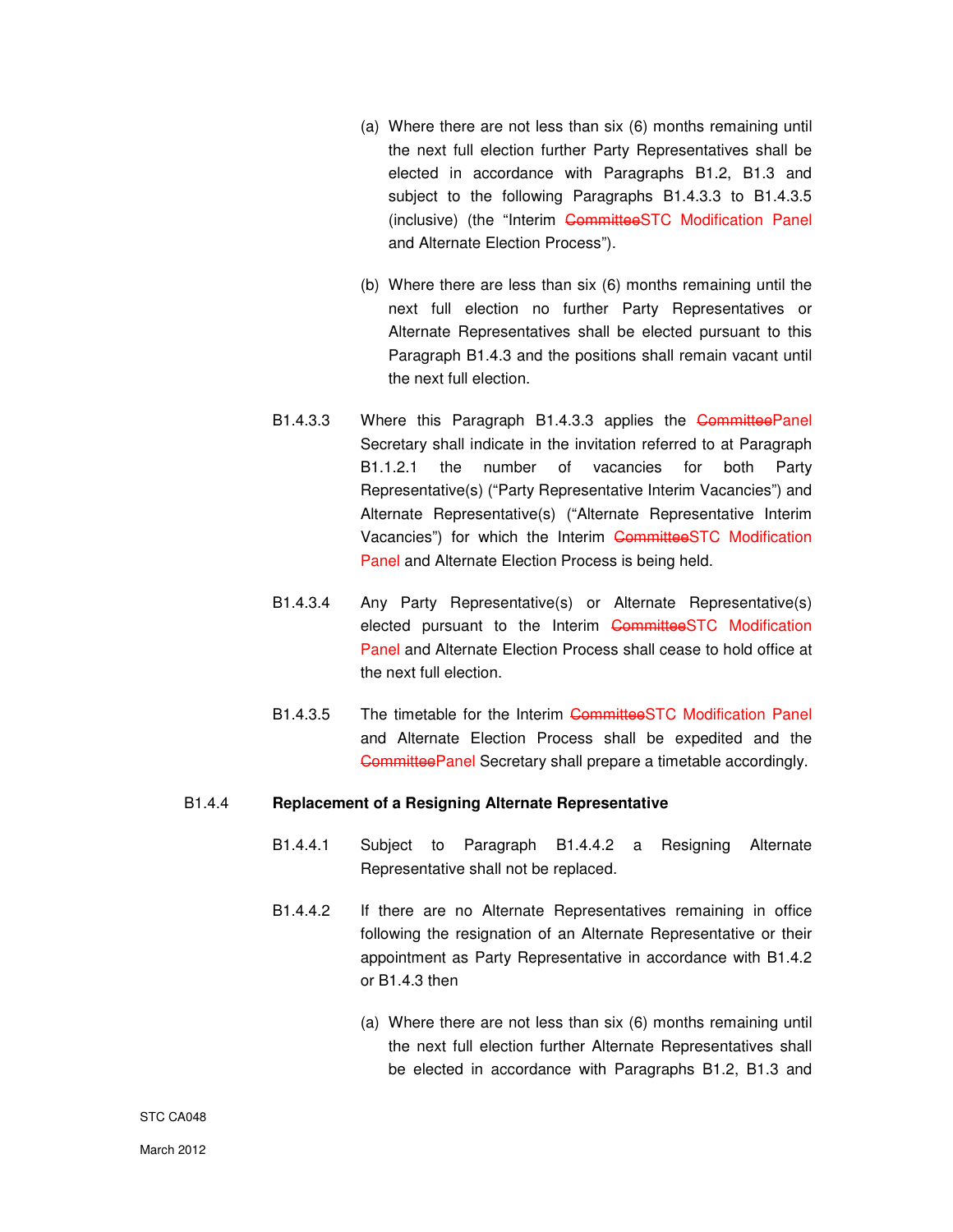subject to the following paragraphs B1.4.4.3 to B1.4.4.5 (inclusive) (the "Alternate Election Process").

- (b) Where there are less than six (6) months remaining until the next full election no further Alternate Representatives shall be elected and the positions shall remain vacant until the next full election.
- B1.4.4.3 Where this paragraph B1.4.4.3 applies, a reference in Paragraphs B1.2 and B1.3 to an Offshore Transmission Owners' Party Representative or Party Representative shall not apply except in the case of Paragraph B1.3.5.1 (d) where the reference to "Party Representatives" shall be read and construed as a reference to "Alternate Representatives".
- B1.4.4.4 Any Alternate Representative(s) elected pursuant to the Alternate Election Process shall cease to hold office at the next full election.
- B1.4.4.5 The timetable for the Alternate Election Process shall be expedited and the CommitteePanel Secretary shall prepare a timetable accordingly.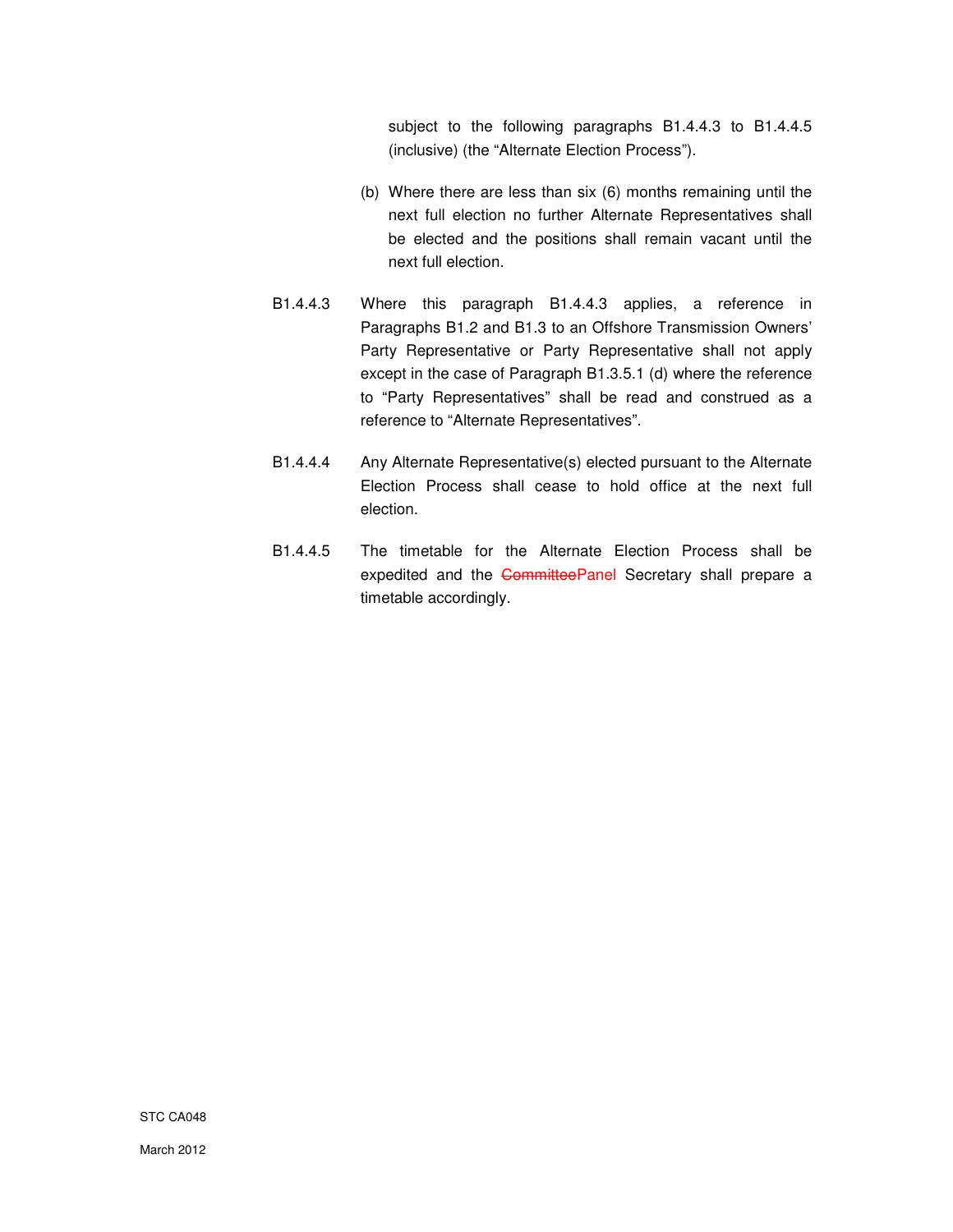# **STC SECTION G**

The following amendments shall be made at Section G, paragraphs 5.3, 10.1 and 12.4 of the STC.

5.3 Notwithstanding any other provision of the Code, the Parties may (pursuant to Section B), amend the Code without the consent of a third party and accordingly, section 2(1) of the Contracts (Rights of Third Parties) Act 1999 shall not apply, save that, where and to the extent that any amendment to the Code would have an impact on the rights of third parties conferred under paragraph 5.1, then NGET shall bring such impact to the attention of Parties and third persons to the extent that such impact is not already brought to their attention in a Proposed AmendmentSTC Modification Proposal by the Proposer.

…

10.1 No delay by or omission of any Party or the Committee STC Modification Panel (including the CommitteePanel Secretary) in exercising any right, power, privilege or remedy under the Code, the Framework Agreement or any TO Construction Agreement shall operate to impair such right, power, privilege or remedy or be construed as a waiver thereof.

…

12.4 The provisions of this paragraph 12 extend to any notice or other communication to be given by or to the CommitteePanel Secretary.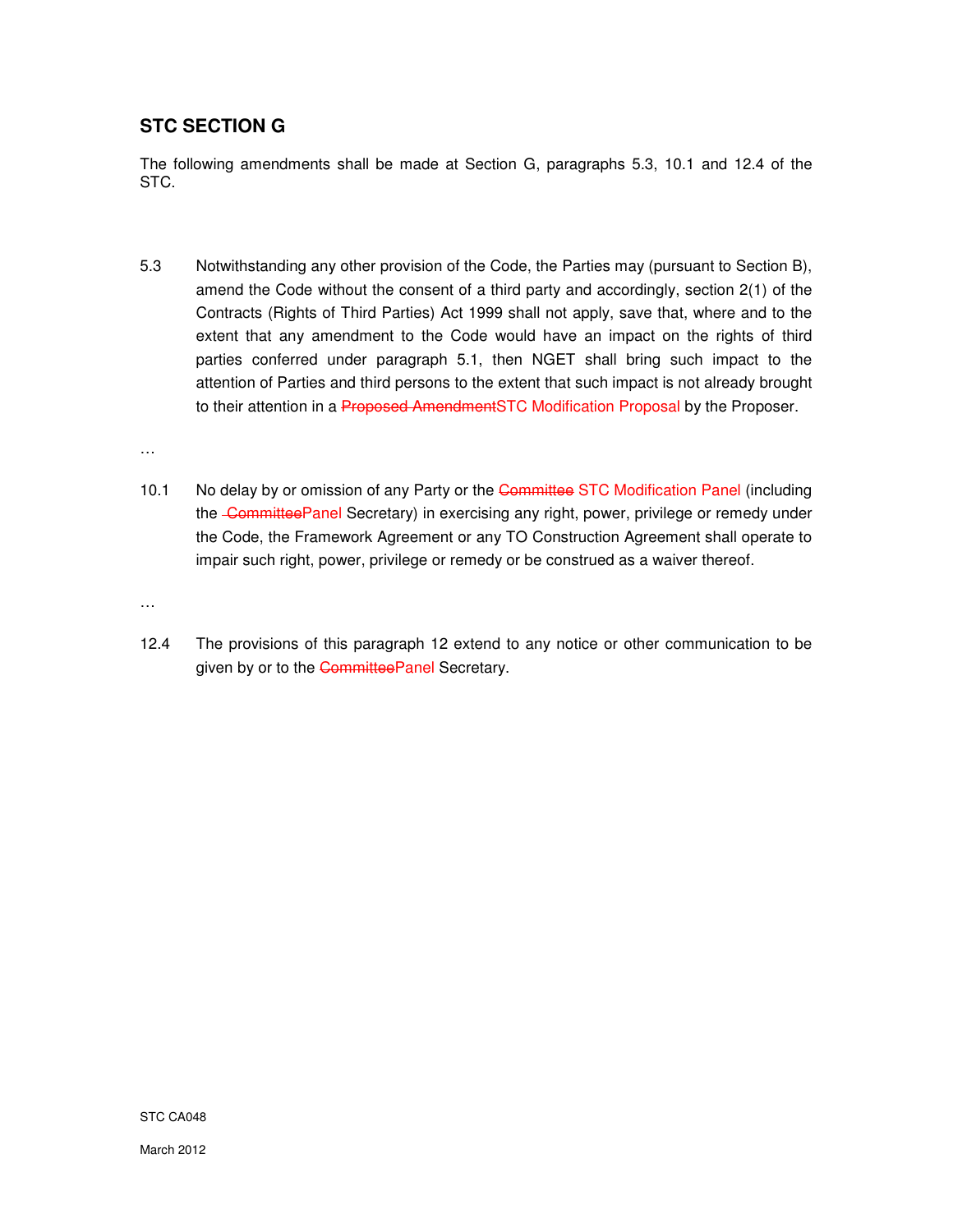# **STC SECTION H**

The following amendments shall be made at Section H, paragraph 5.6 of the STC.

5.6 The arbitrator of a Dispute under this paragraph 5 may order that the arbitration be stayed pending approval of a proposal to amend the Code under the Code Amendment STC Modification Procedures by the Authority.

STC CA048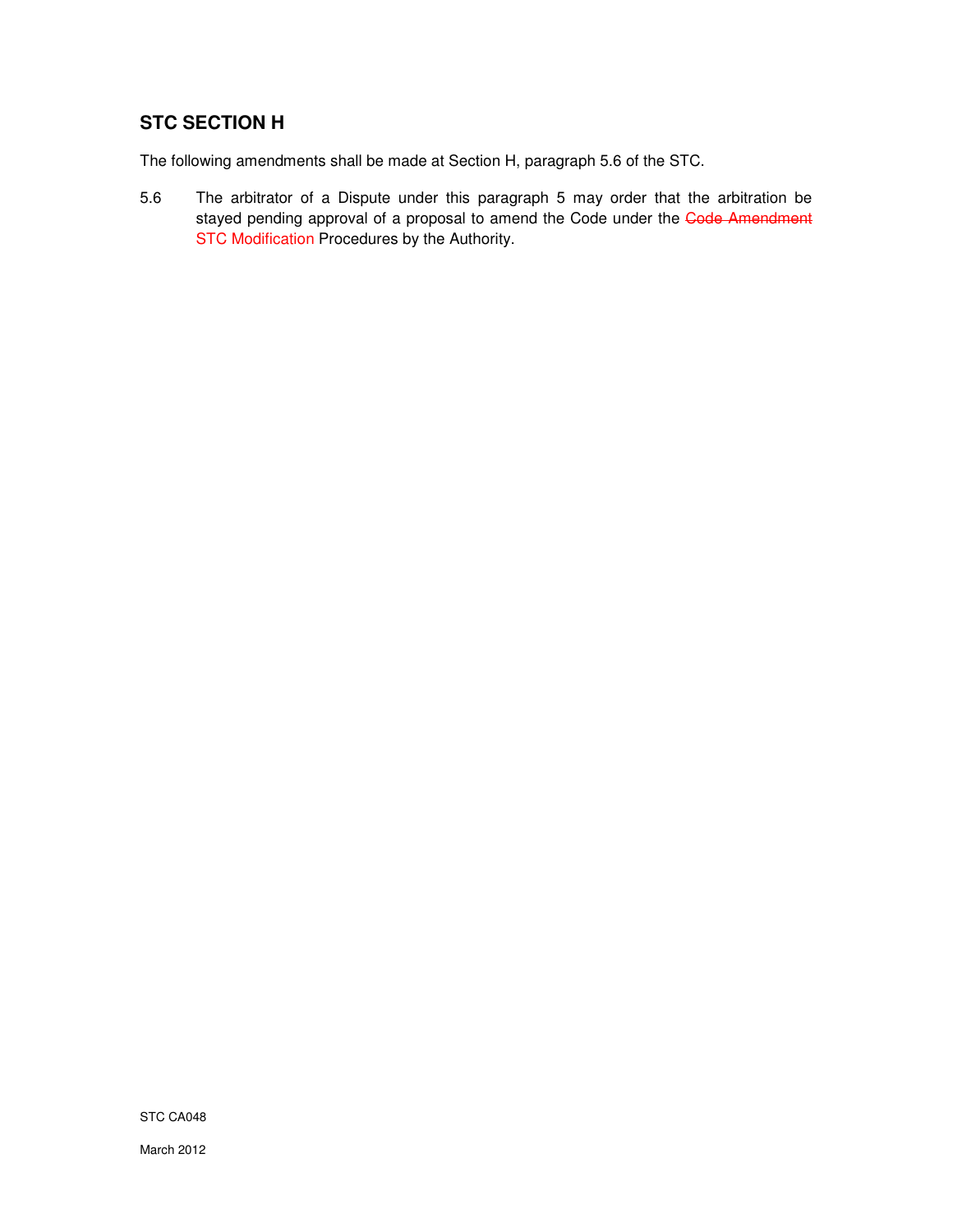# **STC - SECTION J**

The following amendments shall be made to the defined terms in Section J and such defined terms shall be rearranged so that they are ordered alphabetically.

| "Alternative<br><b>STC</b><br><b>Modification Amendment"</b>                      | an alternative to a Proposed Amendment STC Modification<br>Proposal proposed in accordance with Section B, sub-<br>paragraph 7.2.2.8;                                                                                                                          |
|-----------------------------------------------------------------------------------|----------------------------------------------------------------------------------------------------------------------------------------------------------------------------------------------------------------------------------------------------------------|
| Amendment<br><b>STC</b><br><b>Modification Procedures"</b>                        | the procedures to be followed in respect of amendments to the<br>Code as set out in Section B, paragraph 7;                                                                                                                                                    |
| Amendment<br><b>STC</b><br><b>Modification Register"</b>                          | the register established and maintained by the Committee<br>Panel Secretary in accordance with Section B, sub-paragraph<br>7.2.7.1;                                                                                                                            |
| Amendment<br><b>STC</b><br><b>Modification Report"</b>                            | the report in respect of a Proposed Amendment STC<br>Modification Proposal or any Alternative STC Modification<br>Amendment as defined in Section B, sub-paragraph 7.2.5.11;                                                                                   |
| "Approved<br><b>STC</b><br><b>Modifications Amendments"</b>                       | Proposed Amendment STC Modification Proposals including<br>Urgent STC Modification Proposals Amendment Proposals or<br>Alternative STC Modifications Amendments to the Code<br>approved by the Authority in accordance with Section B;                         |
| "Assessment<br>and<br>Report<br>Phase"                                            | the process for assessing Proposed Amendments STC<br>Modification Proposals and any Alternative STC Modifications<br>Amendments<br>formulating<br>Amendment<br>and<br>an<br><b>STC</b><br>Modification Report as set out in Section B, sub-paragraph<br>7.2.5; |
| "Panel Chair"                                                                     | the person appointed in accordance with and as defined in<br>Section B, sub-paragraph 6.1.4;                                                                                                                                                                   |
| <b>Committee</b><br><b>STC</b><br><b>Modification Panel</b>                       | the panel committee established and defined under Section B,<br>sub-paragraph 6.1.1;                                                                                                                                                                           |
| " <sup>-</sup> -----Committee<br><b>STC</b><br><b>Modification Panel Meeting"</b> | a meeting of the Committee STC Modification Panel as defined<br>in Section B, sub-paragraph 6.1.2;                                                                                                                                                             |
| " Committee<br>Panel<br>Secretary"                                                | the secretary appointed from time to time in accordance with<br>Section B, sub-paragraph 6.1.3;                                                                                                                                                                |
| "Evaluation Phase"                                                                | the phase for evaluation of Proposed Amendments STC<br>Modification Proposals and any Alternative STC Modifications<br>Amendments under Section B, sub-paragraph 7.2.4;                                                                                        |
| "Implementation Date"                                                             | the date proposed as the date for the implementation of a<br>Proposed Amendment STC Modification Proposal or any<br>Alternative STC Modification Amendment in accordance with                                                                                  |
|                                                                                   |                                                                                                                                                                                                                                                                |